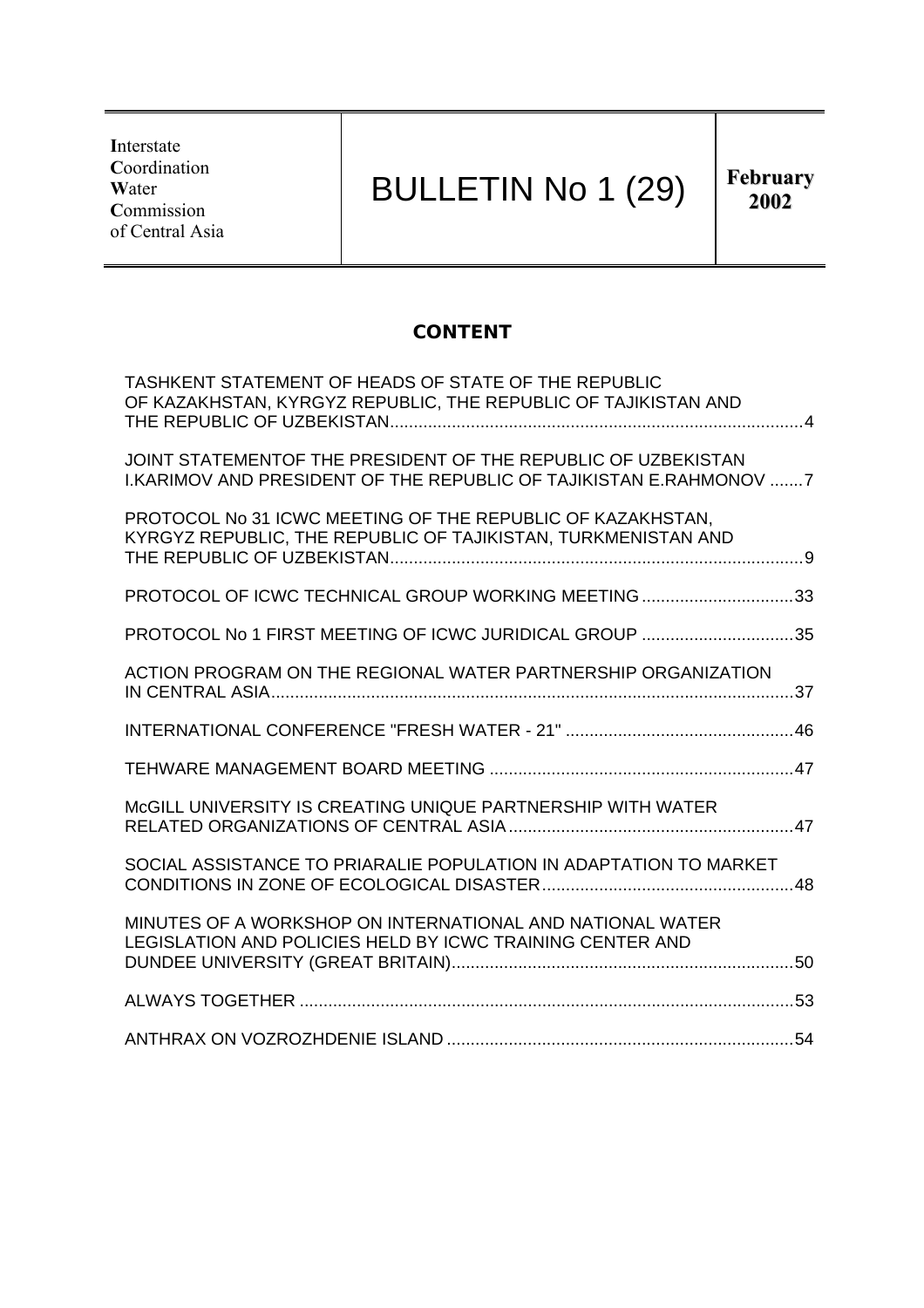

## **TASHKENT STATEMENT OF HEADS OF STATE OF THE REPUBLIC OF KAZAKHSTAN, KYRGYZ REPUBLIC, THE REPUBLIC OF TAJIKISTAN AND THE REPUBLIC OF UZBEKISTAN**

Heads of State having discussed topical issues of the regional development and international policy,

basing on traditional relations of friendship and good neighboring, historical and cultural community of the peoples of Central Asia,

coming out existing practice political dialogue and achieved level of the regional collaboration,

noting meaning of mutually beneficial relations of the states for strengthening stability in the region and international security,

taking into account dynamically changing situation in the region and around it,

expressing preoccupation by threats from international terrorism, political and religious extremism, drug invasion, transboundary organized criminal for the regional and international security,

recognizing importance of rational and mutually beneficial utilization of water-power resources, transport communications and existing economic potential in the region,

paying special attention to further deepening collaboration between the states of the region based on mutual understanding and benefit in political, humanitarian and other spheres, state the following:

1. Heads of State confirmed, that mutually beneficial collaboration in political, economic, scientific-technical, cultural and other areas as well as close interaction on international scene meets national interests of all countries of the region and plays important role in peace and stability keeping at the regional and global level.

Heads of State noted that, in line with the world tendencies, multilateral relations would benefit all peoples.

Heads of State underline, the main priority in interrelations should be mutually beneficial economic collaboration.

2. Heads of State, noting necessity of further development of economic relations, commissioned their governments to make interactions at all levels more active for:

-practical realization of unused potential of economic collaboration and new impulse of its development;

-development of effective forms and mechanisms of achieved bilateral and multilateral agreements realization in sphere of economy and trade.

3. Heads of State are convinced, that coordinated and agreed actions in rational and mutually beneficial water structures, water-power resources and water bodies use in Central Asia based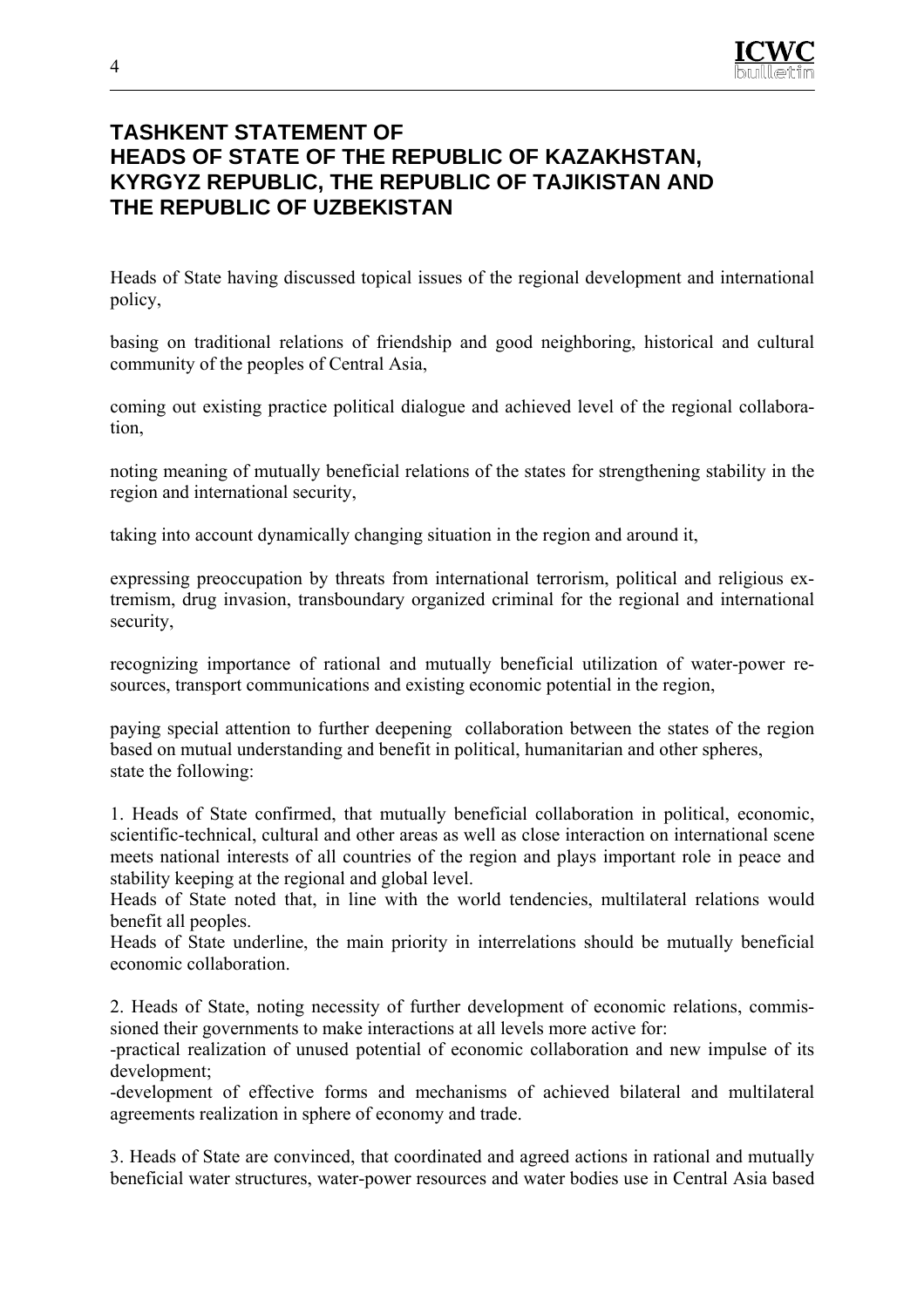on commonly recognized principles and norms of international water right will serve a base for effective use of existing agricultural and power potential for benefit of all peoples.

Heads of State commissioned their governments to speed up work on mechanism of interstate use of transboundary water resources.

4. Heads of State noted, that interaction in common transport and power infrastructure creation is one of the most important directions of multilateral collaboration.

Heads of State noted necessity to follow previous agreements in transportation and defined ways of further collaboration in "Europe-Caucasus-Asia" communication system efficiency increase.

Heads of State recognized importance of agreed tariff policy in all kinds of transport within framework of Euro-Asian transport network TRACEKA.

5. Heads of State underlined importance of juridical arrangement of frontier crossing between states based on norms and principles of international right. Boarders between countries of the region should be boarders of friendship, peace and good neighborhood.

6. Heads of State positively assessing beginning of Afghan problem solution process supported provisional government of Afghanistan led by Hamid Karzai, UN and world community efforts directed to country restoration.

Taking into account traditional relations between peoples of Central Asia and Afghanistan, their historical and cultural community, Heads of State express readiness to help Afghan people in new democratic state building living in peace with all neighbors and integrated in the world community.

7. Heads of State are concerned with tension between India and Pakistan. They condemn terrorist act in the parliament of India, Heads of State apply to leaders of India and Pakistan to regulate existing problems by political means. Heads of State express hope for establishing good relations between India and Pakistan that would meet the regional stability and security.

8. Heads of State having as priority the regional stability and security, will undertake all necessary joint efforts within framework of Agreement on fight with terrorism, political and religious extremism, transnational and organized criminality of April 21, 2000.

Heads of State greet the world community's efforts in contraction to terrorism, political and religious extremism, transnational and organized criminality.

9. Heads of state note necessity of interaction in cultural and humanitarian sphere as an important factor of collaboration and good neighborhood strengthening.

10. For further political dialogue promotion, regional economic integration forms and mechanisms perfecting, mutual understanding in security, peace and stability keeping, Heads of State supported idea about multifold collaboration within the region and Central-Asian Economic Community transformation in Central-Asian Collaboration.

11. Heads of State commission their governments to consider all questions connected with this transformation including juridical status of this organization, statutory documents, legal base inventory and submit relevant proposals for consideration by the Heads of State.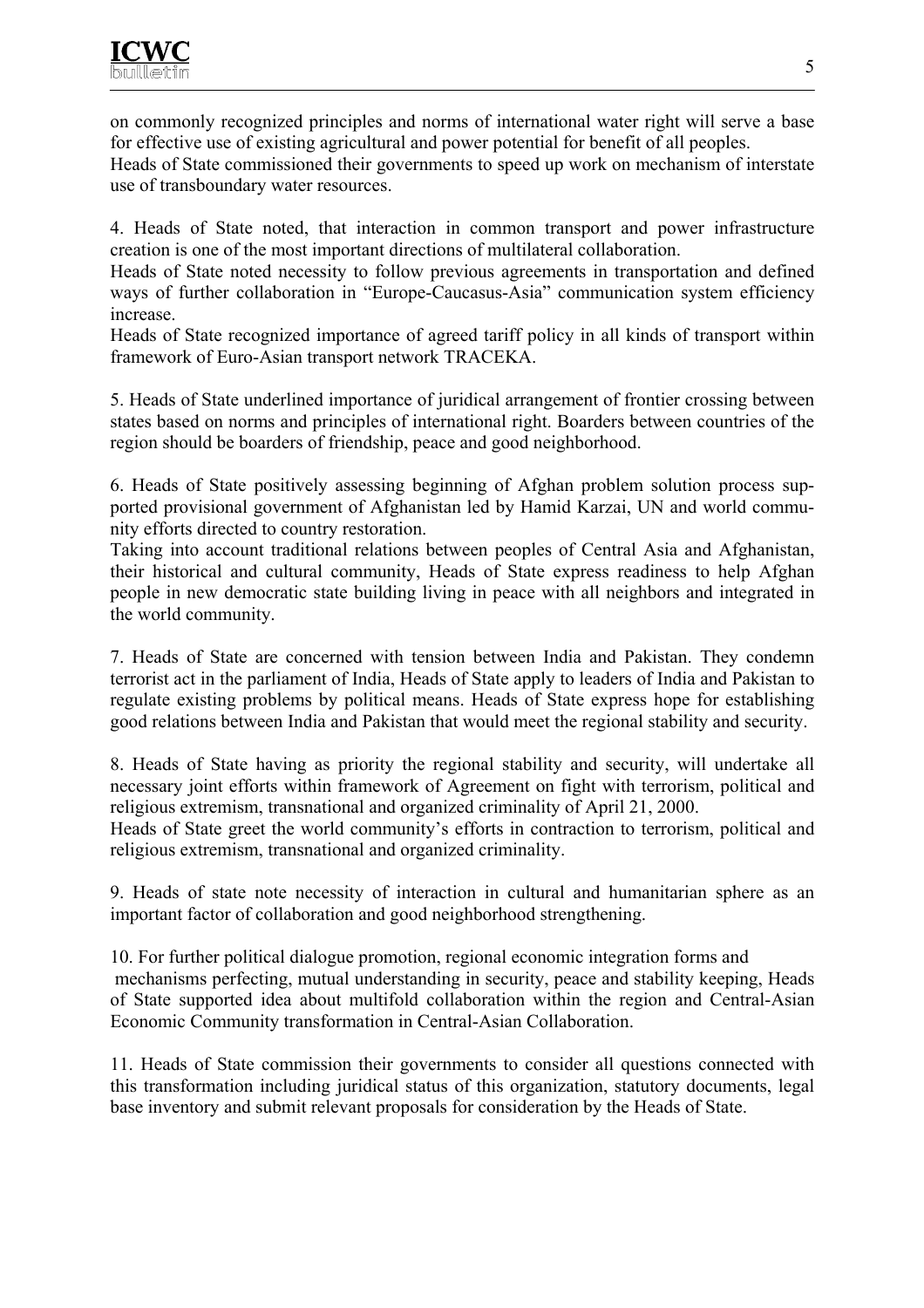

12. Heads of State underline that negotiations in atmosphere of openness and mutual understanding significantly contributed to further development of collaboration of Central-Asian states.

Heads of State agreed to continue meetings in given format and expressed gratitude for hospitality to the Republic of Uzbekistan President I.Karimov.

President President President President of the Republic of the Kyrgyz of the Republic of the Republic of Kazakhstan Republic of Tajikistan of Uzbekistan N.Nazarbayev A.Akayev E.Rahmonov I.Karimov

*Tashkent, December 28, 2001*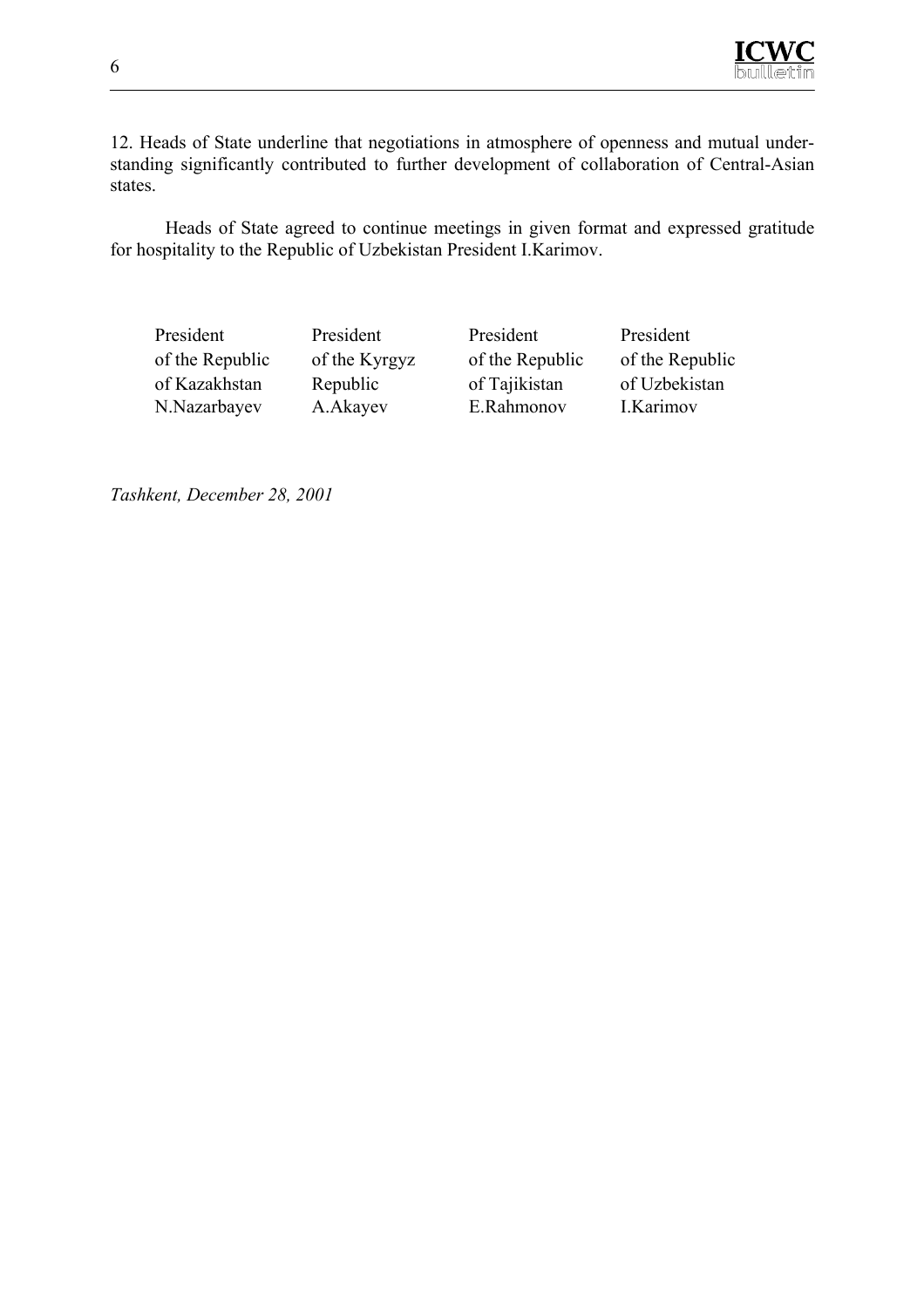# **JOINT STATEMENTOF THE PRESIDENT OF THE REPUBLIC OF UZBEKISTAN I.KARIMOV AND PRESIDENT OF THE REPUBLIC OF TAJIKISTAN E.RAHMONOV**

On December 27-28, 2001on invitation of the President of the Republic of Uzbekistan I.Karimov the President of the Republic of Tajikistan E.Rahmonov visited the Republic of Uzbekistan.

Having discussed questions related to Uzbek-Tajik relations, key regional and international problems, highly appreciating spirit of constructive dialogue and mutual understanding during negotiations,

Recognizing importance of further deepening of collaboration between two states based on common interests and agreed actions in political, economic, humanitarian and other spheres,

Following the Treaty on eternal friendship between the republic of Uzbekistan and the Republic of Tajikistan of June 16, 2000 having high importance for further strengthening friendship and peace, coming out historical and cultural community of peoples, taking into account new political and economic realities both in the region and all over the world,

state the following:

1. Presidents of the Republic of Uzbekistan and the Republic of Tajikistan confirmed their unchangeable commitment to develop collaboration between twp countries based on principles of equality, non-intervention in internal affairs of each other, mutual assistance, respect of sovereignty, territorial unity and traditional friendship between the peoples

Heads of State note wide possibilities for further interstate collaboration in all spheres being important factor of security and stability in the region.

Heads of State express readiness for consultations at various level on issues of mutual interest.

2. Paying attention to security and stability in the region, Heads of State confirmed necessity of further development of collaboration in fight with international terrorism, drug traffic and other kinds of organized criminality on bilateral and multilateral basis.

3. Presidents of the Republic of Uzbekistan and the Republic of Tajikistan underlined importance of further delimitation of state border between Uzbekistan and Tajikistan in constructive spirit and on international right and world practice base. They expressed satisfaction with these negotiations and wish their soonest completion.

Heads of State agreed that border between the states will remain the border of friendship and good neighborhood connecting friendly peoples of two countries and spoke for coordinated joint actions of law-enforcement agencies, frontier, custom and intelligent officers.

4. Presidents of the Republic of Uzbekistan and the Republic of Tajikistan express readiness to support peace process in Afghanistan, building new democratic state living in peace and harmony with all neighbors and international community as a whole.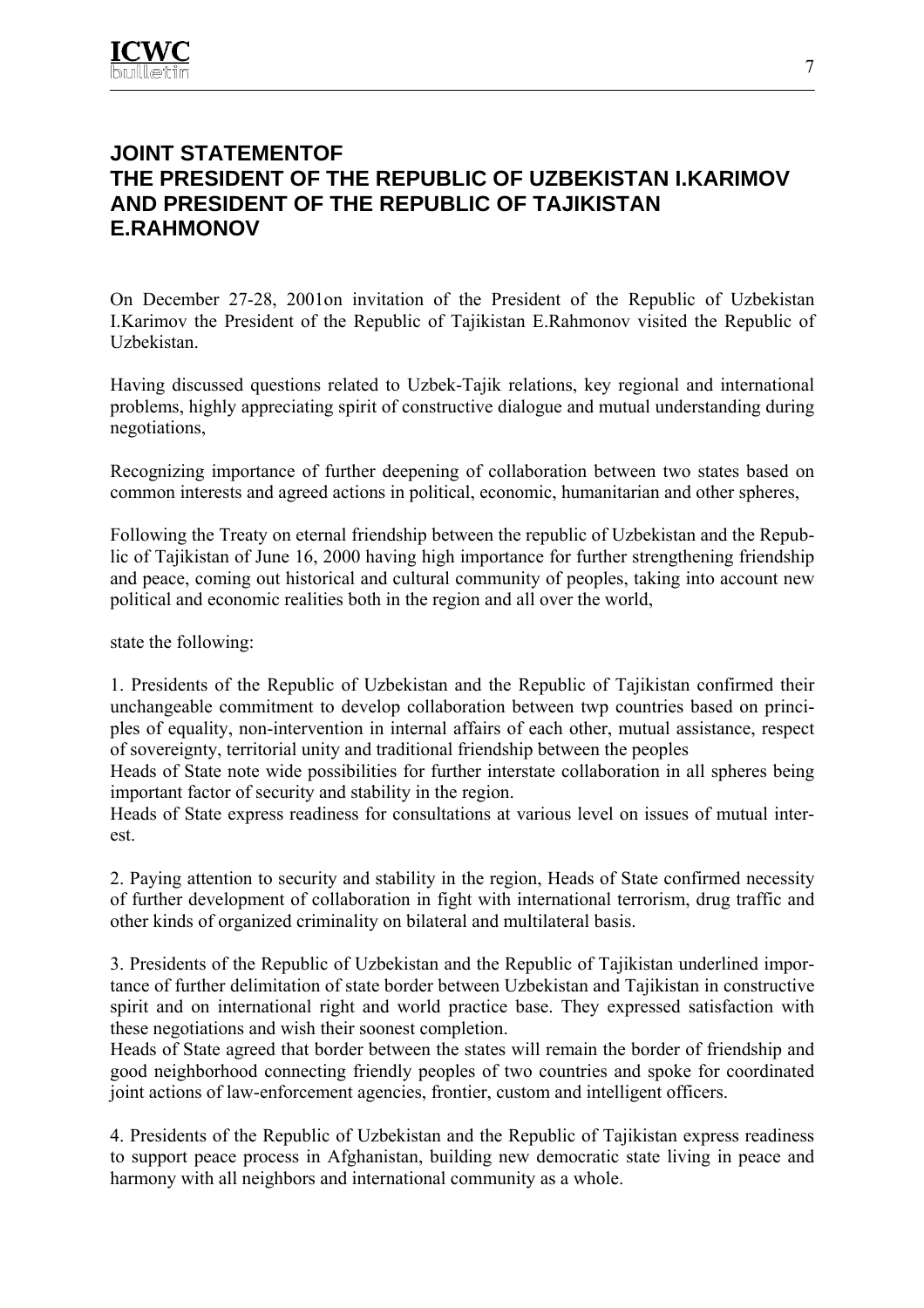

5. Presidents of the Republic of Uzbekistan and the Republic of Tajikistan par first attention to economic relations between the countries, greet development of frontier economic contacts and commission their government to undertake measures on legal base perfection and strengthening.

6. For further bilateral collaboration Heads of State commissioned their governments to establish joint economic commission and carry out its first meeting

7. Heads of State noticed that interaction in transport communications is one of priority directions in bilateral relations and outlined mutually beneficial directions in automobile, railway, air and other kinds of transport.

8. Presidents of the Republic of Uzbekistan and the Republic of Tajikistan noticed necessity of coordinated and agreed actions in rational and joint water objects, water-power resources and water related structures using principles and norms of international right.

9. Heads of State underlined importance of collaboration in humanitarian sphere including science, culture, education and interaction in information sphere.

Governments are commissioned to activate communications between relevant cultural, educational and scientific centers, continue work on legal base widening for humanitarian collaboration.

In order to develop further cultural and information exchange, Heads of State noticed necessity exchange of television programs between two states.

10. President of the Republic of Tajikistan E.Rahmonov highly appreciated warm reception and invited the President I.Karimov to visit Tajikistan. Invitation was accepted with gratitude. Terms of visit will be agreed on diplomatic channels.

President of the Republic of Uzbekistan Islam Karimov

President of the Republic of **Tajikistan** Emomali Rahmonov

*Tashkent, December 27, 2001*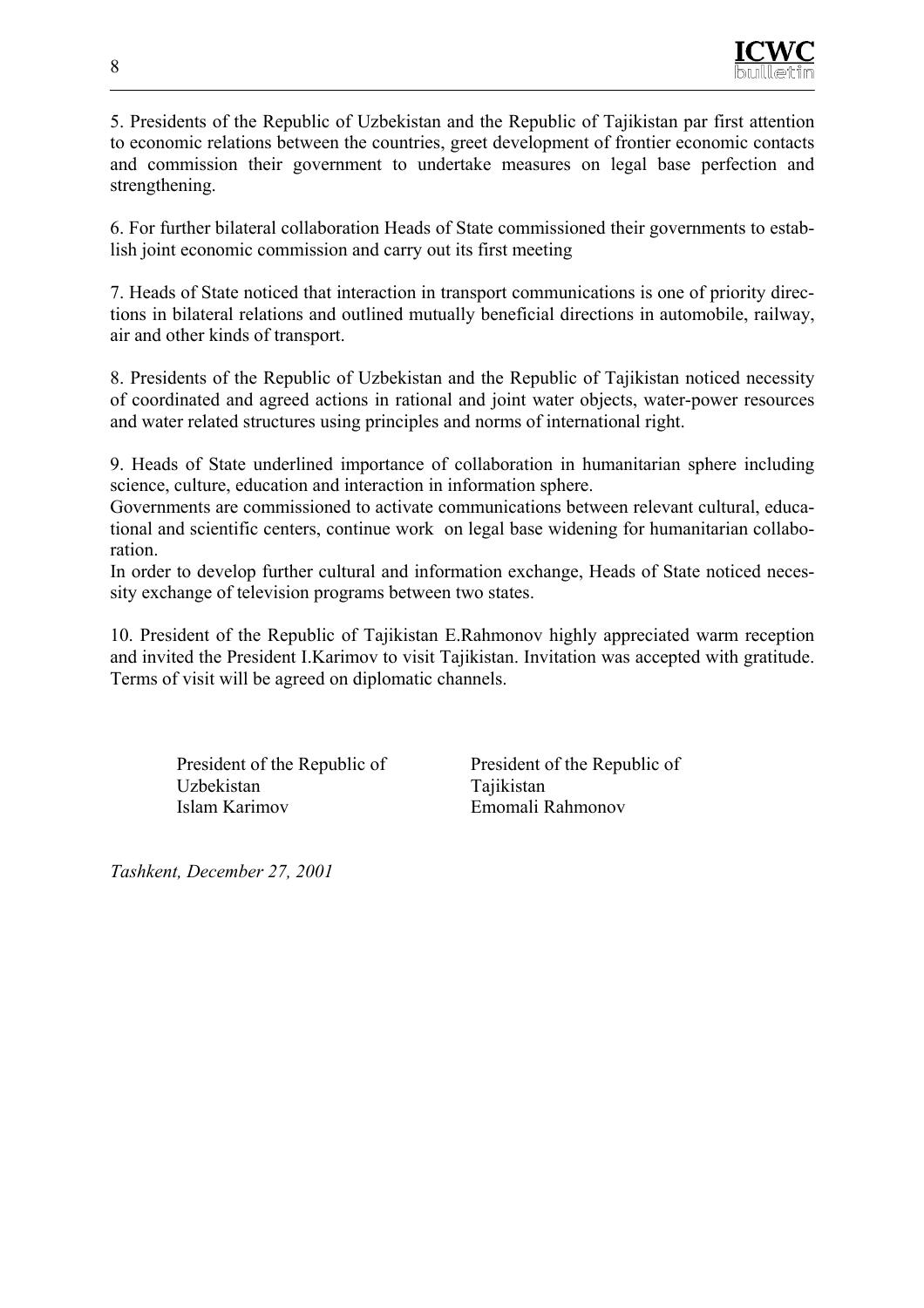## **PROTOCOL No 31 ICWC MEETING OF THE REPUBLIC OF KAZAKHSTAN, KYRGYZ REPUBLIC, THE REPUBLIC OF TAJIKISTAN, TURKMENISTAN AND THE REPUBLIC OF UZBEKISTAN**

November 23, 2001 Kurgan-Tube

Attendees

#### **ICWC members**

| Ramazanov Amanyek Mirzaahmedovich | Chairman Committee of Water Resources of<br>the Ministry of Natural Resources and Envi-<br>ronment of the Republic of Kazakhstan.          |
|-----------------------------------|--------------------------------------------------------------------------------------------------------------------------------------------|
| Koshmatov Baratali Turanovich     | Deputy Minister, General Director Water De-<br>partment, Kyrgyz Republic.                                                                  |
| Nazirov Abdukohir Abdurasulovich  | Minister of Reclamation and Water Resources<br>of the Republic of Tajikistan.                                                              |
| Kurbanov Sahatmurat Kurbanovich   | Deputy Minister of Water Resources of Turk-<br>menistan.                                                                                   |
| Gapparov Khozhimurat Kobilovich   | Acc. Power of Attorney of Head of Department<br>First Deputy Minister of Agriculture and Water<br>Resources of the Republic of Uzbekistan. |

#### **From ICWC organizations**

KhudaibergenovYuldash Юлдаш Khudaibergenovich Khamidov Mahmud Khamidovich Head BWO "SyrDarya" Dukhovny Victor Abramovich Director SIC ICWC Negmatov Gairat Abdusatarovich Head ICWC Secretariat Atamuratov Maksudbek Masharipovich Senior Specialist BWO "AmuDarya"

Head BWO "AmuDarya"

Baratov Safarali Baratovich Head Verhnedaryinsk board, BWO "Amu-Darva"

#### **Invitees**

Koimdodov Kozidavlat Koimdodovich Vice Prime-Minister, Republic of Tajikistan

Shaimardanov Subhonkul Shaimardanovich Abdujabarov Tursunboi Abdujabarovich

Miraliev Amirsho Miralievich Hakim Hatlon oblast, Republic of Tajikistan Nazriev Musayabsho Nazrievich First Deputy Minister of Reclamation and Water Resources, Republic of Tajikistan Deputy Minister of Reclamation and Water Resources, Republic of Tajikistan Deputy Minister of Reclamation and Water Resources, Republic of Tajikistan Zhusumatov Esen Head Operation Division Water Department, Kyrgyz Republic Nosirov nabiKasimovich Director SIC ICWC Tajik Branch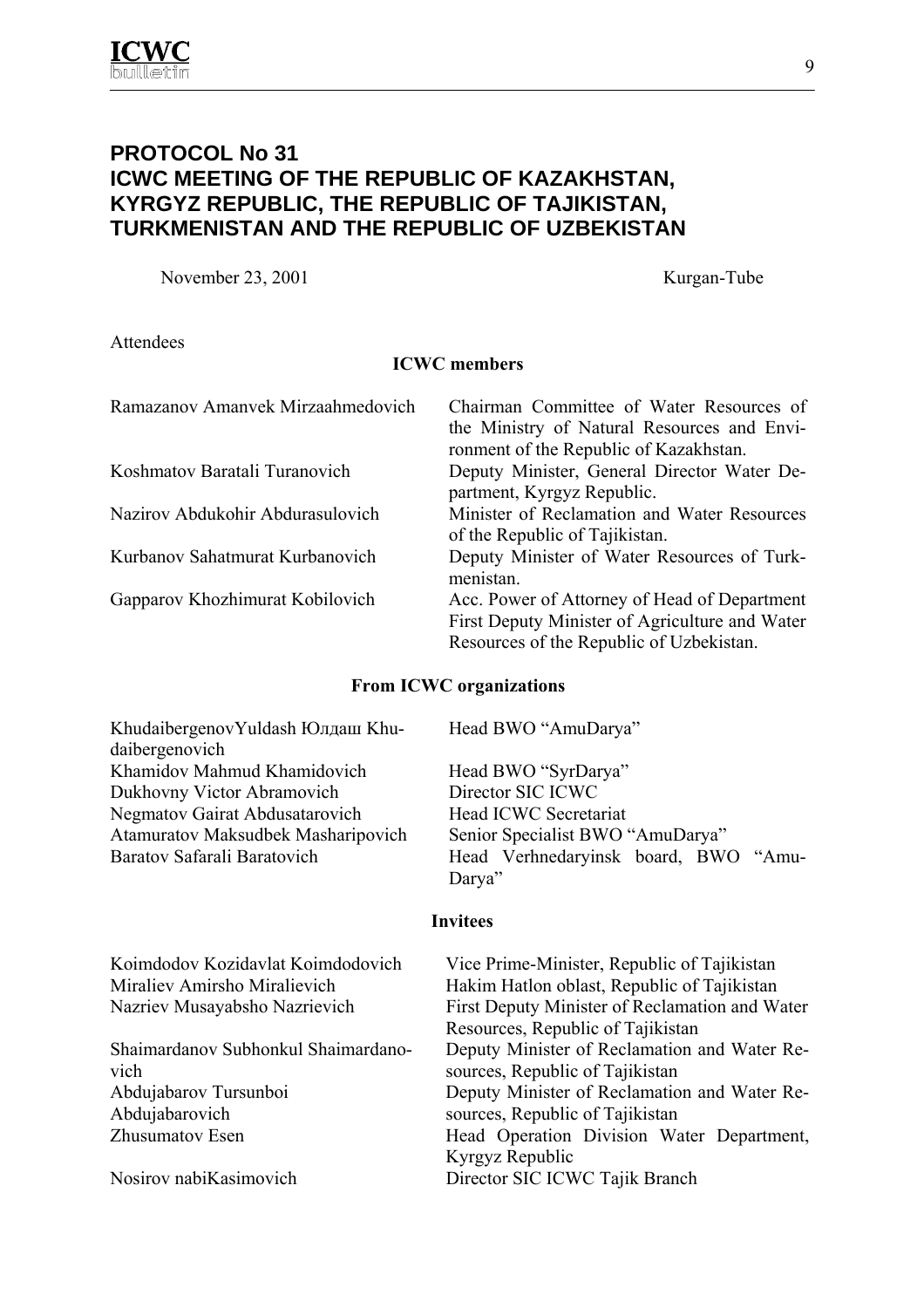

Ikramov Rahimjon Karimovich Director General SANIIRI Pulatov Hakimjon Pulatovich Director "Yugvodkhoz", Republic of Kazakhstan Kholmatov Anatoliy Pulatovich Head Science and Technique Department Ministry of Reclamation and Water Resources, Republic of Tajikistan Pulatov Yarash Ergashevich Director General "TajikNIIGiM " Yusupov Barotali Yusupovich Head Kurgan-Tube oblvodkhoz Sharipov Sharof Sharipovich Director General United Direction of Minvodkhoz Kurbanov Abdullo **Head of division** 

Chairman is Minister of Reclamation and Water Resources of the Republic of Tajikistan Mr. Nazirov Abdukohir Abdurasulovich.

#### **Agenda**

1. Results of the growing season 2001and reservoir cascade operation regime and water intake limits from AmuDarya and SyrDarya for hydrological year 2001-2002 (responsible: BWO "AmuDarya", BWO "SyrDarya").

2. Program of ICWC and its executive bodies financial-economic activity for 2002:

- Plan of operation cost financing;
- Plan of design activity:
- Plan of scientific research;

(responsible: BWO "AmuDarya", BWO "SyrDarya", SIC ICWC, CMC ICWC).

3. Measures on draught 2001 mitigation (responsible: BWO "AmuDarya", BWO "SyrDarya", SIC ICWC, ICWC members).

4. Preparation of ICWC jubilee meeting and conference (Organizing Committee, N.Kipshakbayev).

5. Project «Order of ICWC executive bodies financing» (responsible: SIC ICWC).

6. (Additional question) "Program of action on the regional collaboration establishing in Central Asia".

7. Agenda and place of next 32<sup>nd</sup> ICWC meeting.

Having heard participants reports and exchanging opinions ICWC members have decided:

#### **Regarding the first question**

1. Accept BWO "AmuDarya" and BWO "SyrDarya" information on water intake limits and reservoir cascade operation regime realization during growing season 2001.

2. ICWC members and executive bodies to analyze their activity in past period and improve complex readiness for future.

3. Approve water intake limits on AmuDarya (Annex 1) and SyrDarya (Annex 2) as well as AmuDarya reservoir cascade operation regime according to Annex 3 for non-growing period 2001-2002.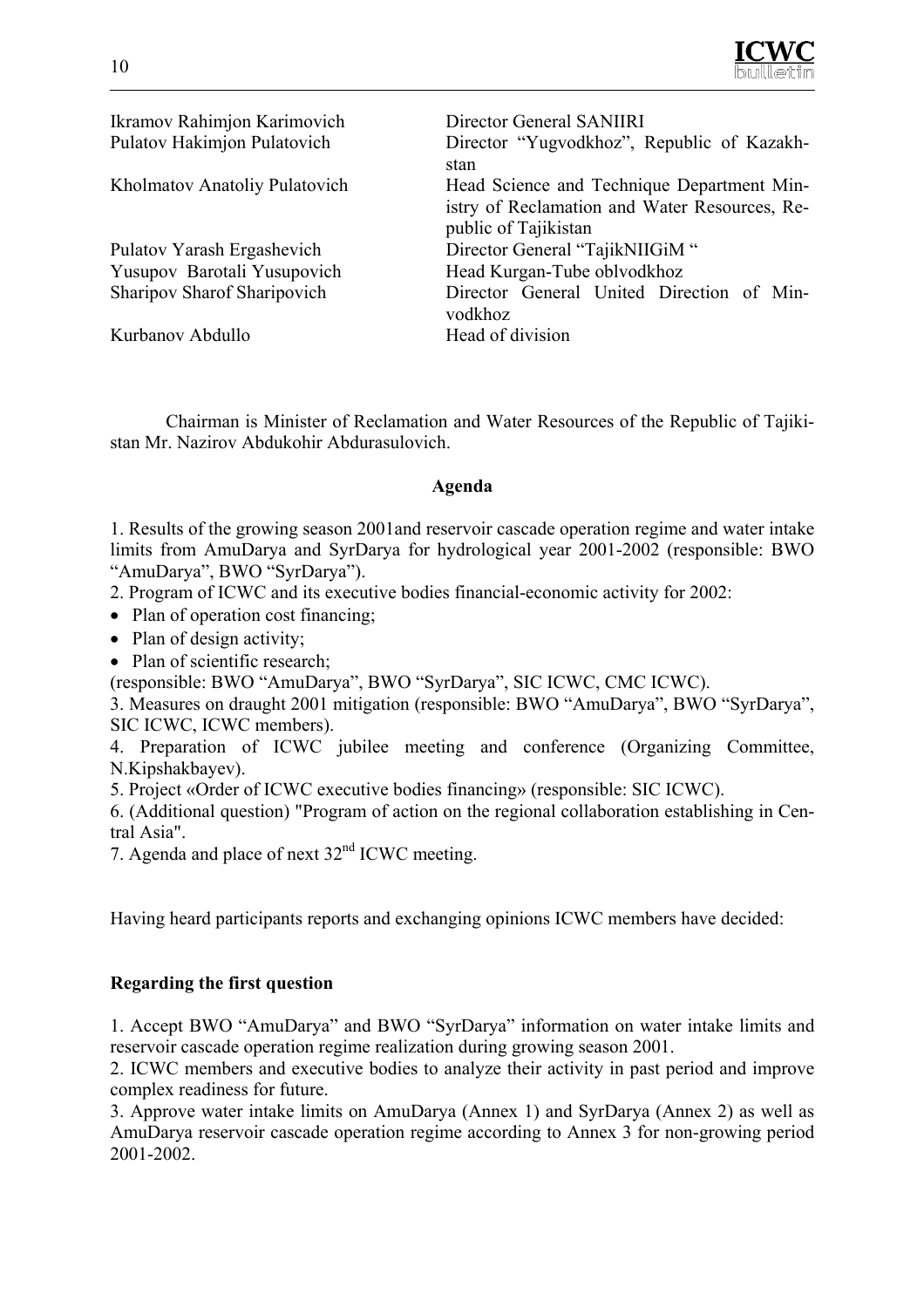4. Accept for consideration SyrDarya reservoir cascade operation regime (Annex 4) while preparing interstate agreement.

5. ICWC members from Kazakhstan, Tajikistan, Kyrgyzstan and Uzbekistan undertake measures on the soonest conclusion of interstate agreements on SyrDarya water-power resources rational use.

6. Heads of BWO "SyrDarya" and BWO "AmuDarya" to submit monthly data on actual water intakes from the river trunks and releases compared with limits agreed by ICWC.

## **Regarding the second question**

1. Approve cost breakdown for BWO "SyrDarya" and BWO "AmuDarya" operation needs financing on 2002.

2. Approve cost breakdown for SIC ICWC and its branches on 2002.

3. Taking into account, that SIC ICWC plan on 2000-2002 has been approved on ICWC 25-th meeting to approve its realization for 2002.

4. Approve cost breakdown for KMZ ICWC on 2002.

- 5. ICWC members to take measures on financing mentioned activity in full volume.
- 6. To charge SIC ICWC:
- organize SIC and other organizations' reports on  $33<sup>rd</sup>$  ICWC meeting;
- give proposals on methodology and organization of repair-operation measures norms.

## **Regarding the third question**

1. Accept information that BWO "AmuDarya", BWO "SyrDarya", SIC ICWC and water related organizations carried out certain work on draught mitigation and water distribution regularity in SyrDarya basin.

2. Taking into account draught continuation, to consider expedient to follow up with water management and allocation perfection paying special attention to:

- preventing ICWC established and BWO controlled limits violation;
- increase measurements accuracy both on hydroposts and headworks;
- 3. Charge BWO "AmuDarya", SIC ICWC to strengthen activity on donors attraction to SCADA system introduction on headworks, especially downstream Tuyamuyun reservoir;
- water distribution modeling to assure water supply regularity to water-related zones;
- work continuation on making more precise losses in AmuDarya downstream.

4. Charge KMZ ICWC to calibrate all headworks on AmuDarya under BWO "AmuDarya" administration including these costs in its annual cost breakdown.

5. Consider expedient to follow up with channel losses definition in AmuDarya lower and middle reaches (fulfillment of item 1.5 ICWC decision of April 12-13,2001) with Hydromets and BWO "AmuDarya" attraction.

## **Regarding the fourth question**

1. Endorse organizing committee activity on preparation of ICWC jubilee meeting and conference.

2. Charge SIC ICWC to inform ICWC members about applications for participation in scientific-applied conference.

3. ICWC members to solve issue with financing their participation in the conference.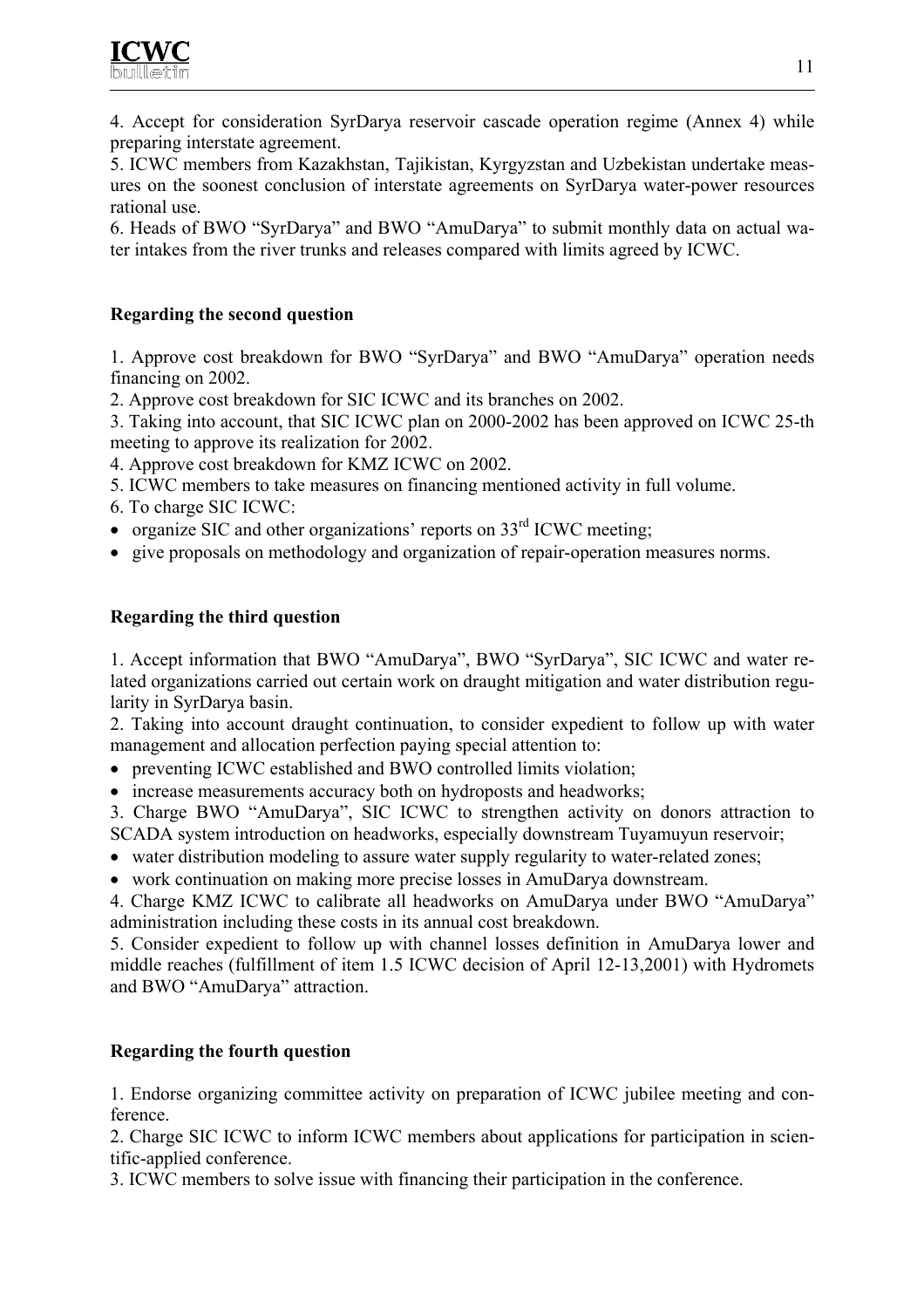

#### **Regarding the fifth question**

1. All procedural measures are fulfilled for "Provision on ICWC executive bodies financing" approval by the governments. Only IFAS status agreement has not been ratified. By the Parliament of Kazakhstan.

2. Ask ICWC member from Kazakhstan Ramazanov A.M. to speed up this problem solution.

#### **Regarding the sixth (additional) question**

1. Accept information about SIC ICWC report about ICWC activity and "Program of action on regional collaboration establishing in Central Asia".

2. Ask ICWC members consider it as soon as possible and give comments and complements.

#### **Regarding the seventh question**

Next 32<sup>nd</sup> ICWC meeting to carry out in Almaty, Kazakhstan on February 20-22, 2002.

#### **Agenda**

1. Reservoir cascade operation regime and water intake limits amplification in SyrDarya and AmuDarya basin for non-growing period 2001-2002 (responsible: BWO "AmuDarya", BWO "SyrDarya).

2. Jubilee measures.

3. Ask ICWC honorable member R.Giniyatullin to consider possibility making presentation on GEF project component A-1.

ICWC members

| For the Republic of Kazakhstan | Ramazanov A.M. |
|--------------------------------|----------------|
| For the Kyrgyz Republic        | Koshmatov B.T. |
| For the Republic of Tajikistan | Nozirov A.A.   |
| For Turkmenistan               | Kurbanov S.K.  |
| For the Republic of Uzbekistan | Gapparov H.K   |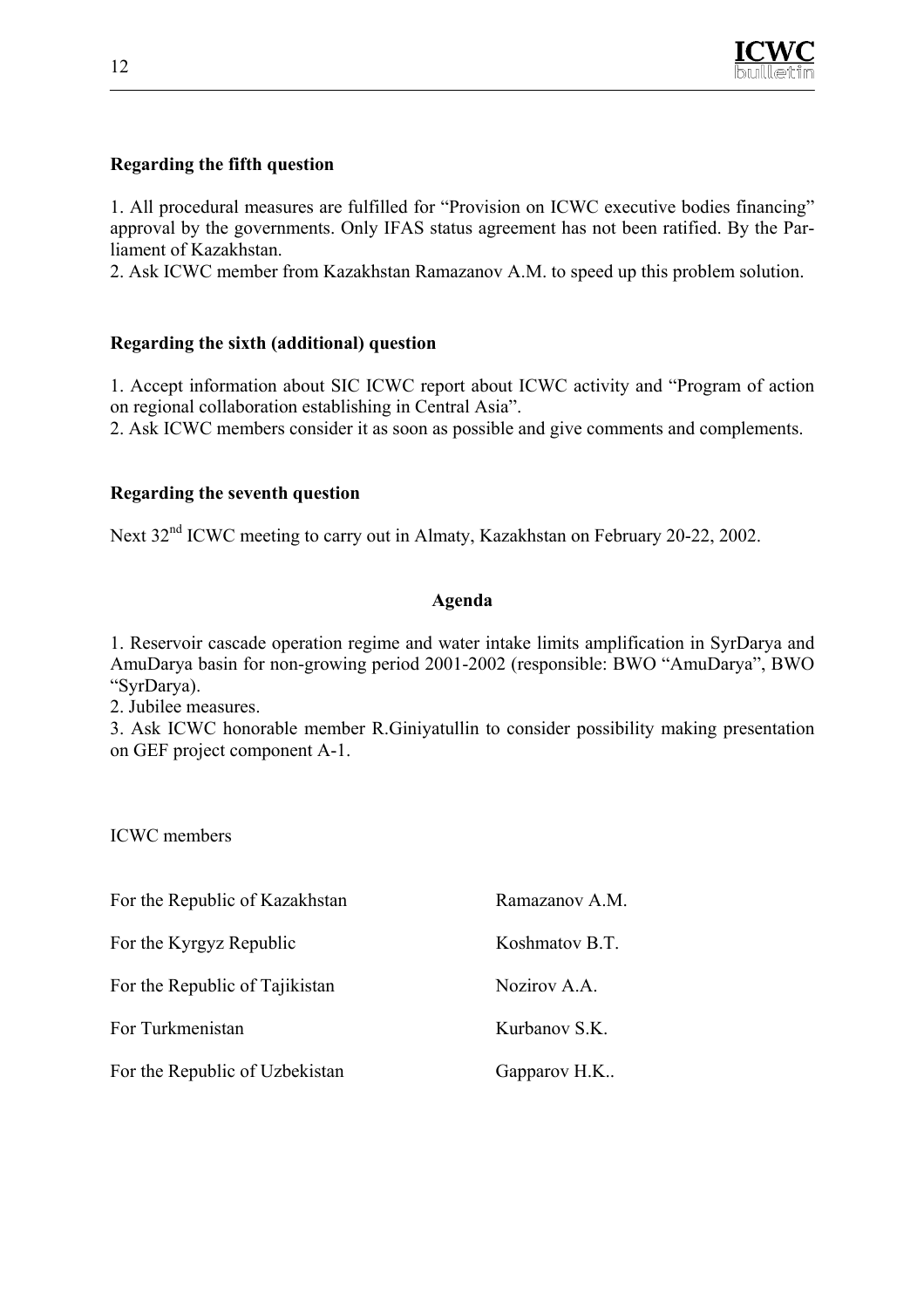

Annex 1 To the first question of ICWC meeting protocol No 31, Kurgan-Tube, November 23, 2001

#### Water intake limits from AmuDarya and water supply to the Aral Sea and delta for growing season 2001-2002,  $km^3$

| River basin, state                               | Limits reduction on $25,0\%$<br>compared with initial |
|--------------------------------------------------|-------------------------------------------------------|
| Total from AmuDarya                              | 11.974                                                |
| including:                                       |                                                       |
| Kyrgyz Republic                                  | 0.000                                                 |
| Verhnedarinsk board                              | 2.614                                                 |
| Republic of Tajikistan                           | 2.164                                                 |
| Surhandarya oblast                               | 0.450                                                 |
| From AmuDarya at                                 |                                                       |
| Kerki hydropost                                  | 9.360                                                 |
| Turkmenistan                                     | 4.875                                                 |
| Republic of Uzbekistan                           | 4.485                                                 |
| Besides:                                         |                                                       |
| - water supply to Priaralie with regard for      |                                                       |
| Irrigation releases and collector-drainage water | 1.500                                                 |
| - sanitary-ecological releases                   |                                                       |
| In irrigation systems:                           | 0.600                                                 |
| Tashauz veloyat                                  | 0.113                                                 |
| Khorezm veloyat                                  | 0.113                                                 |
| Karakalpak Republic                              | 0.374                                                 |

Notes

1. Water intake limits foresee water supply for irrigation, industrial and domestic needs. Under water availability changes limits will be also corrected.

2. Under AmuDarya water availability increase all water volume will be directed to the Aral Sea.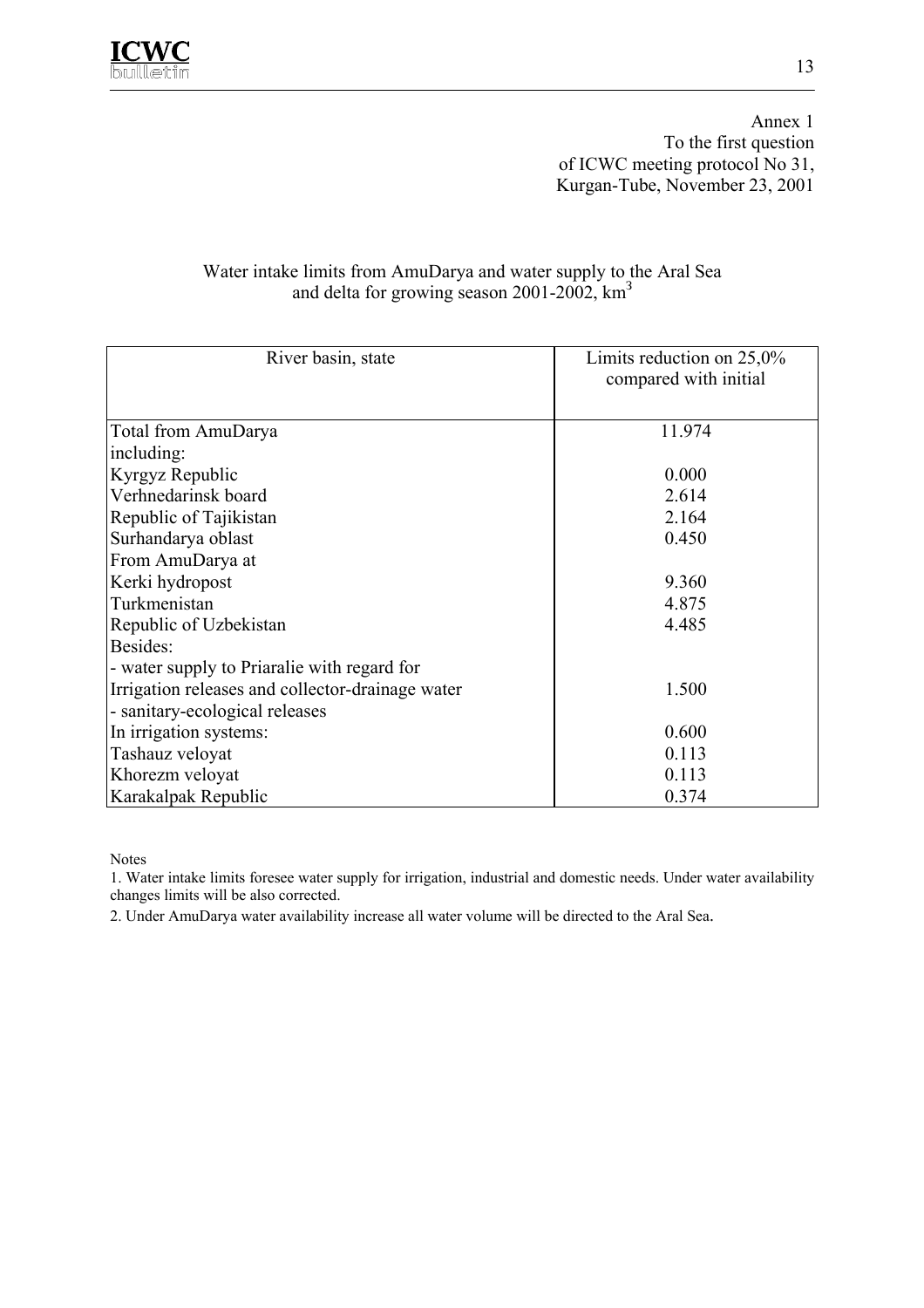

Annex 2 To the first question of ICWC meeting protocol No 31 Kurgan-Tube, November 23, 2001

| River basin, state                        | Limits reduction on $25,0\%$<br>compared with initial |
|-------------------------------------------|-------------------------------------------------------|
| Total from SyrDarya                       | 3.07                                                  |
| including:                                |                                                       |
| Republic of Kazakhstan                    | 0.50                                                  |
| Kyrgyz Republic<br>Republic of Tajikistan | 0.02<br>0.20                                          |
| Republic of Uzbekistan                    | 2.35                                                  |
| Besides,                                  |                                                       |
| Water supply to the Aral sea              | 2.30                                                  |

#### Water intake limits from SyrDarya and water supply to the Aral Sea and delta for non-growing season  $2001-2002$ ,  $km^3$

Note

1. Water intake limits foresee water supply for irrigation, industrial and domestic needs. Under water availability changes limits will be also corrected.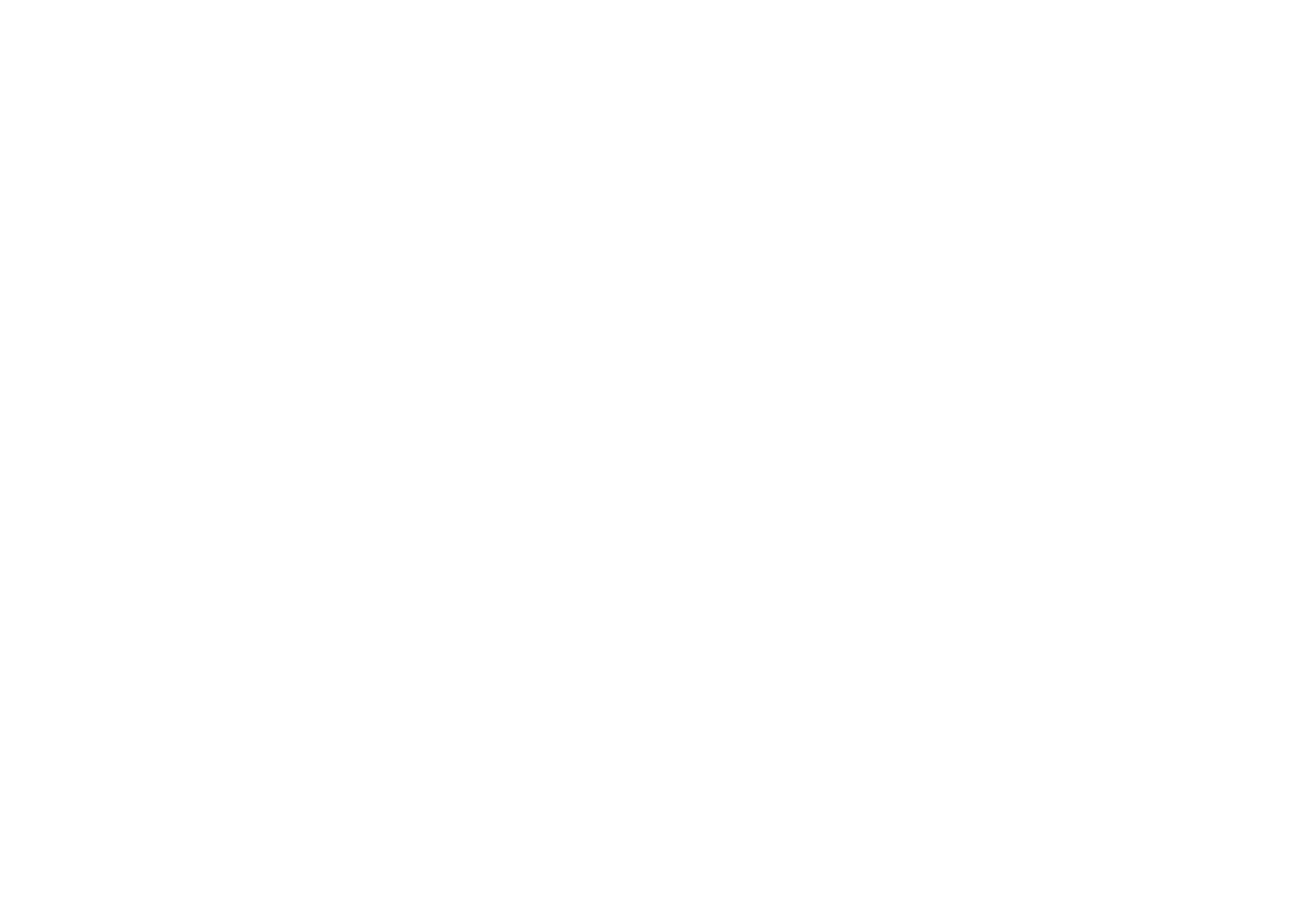Annex 3

#### Work plan of Nurek and Tuyamuyun reservoirs since October 2001 till March 2002

|                                |                     |         |          |          |         |          |          | Total   |
|--------------------------------|---------------------|---------|----------|----------|---------|----------|----------|---------|
| Nurek water reservoir          | Unit                |         | Forecast |          |         |          |          |         |
|                                |                     | October | November | December | January | February | March    |         |
| Inflow                         | $m^3/s$             | 318     | 235      | 205      | 160     | 170      | 200      | 3385    |
| Water losses                   | $m^3/s$             |         |          | ı 5      |         |          | $\theta$ | 84      |
| Volume: beginning              | mln. $m^3$          | 10357   | 10051    | 9520     | 8637    | 7591     | 6631     | 10357   |
| End of period                  | mln. $m^3$          | 10051   | 9520     | 8637     | 7591    | 6631     | 5827     | 5827    |
| Accumul. $(+)$ , release $(-)$ | mln. m <sup>3</sup> | $-306$  | $-531$   | $-883$   | $-1046$ | $-960$   | $-804$   | $-4530$ |
| Altitude: end of period        | m                   | 903.48  | 900.58   | 890.75   | 878.4   | 865.98   | 855.1    |         |
| Release from reservoir         | $m^3/s$             | 432     | 440      | 520      | 550     | 550      | 500      | 7833    |

| Tuyamuyun water reservoir      | Unit                |         | Forecast |          |         |          |         |        |
|--------------------------------|---------------------|---------|----------|----------|---------|----------|---------|--------|
|                                |                     | October | November | December | January | February | March   |        |
| Inflow                         | $m^3/s$             | 270     | 264      | 421      | 517     | 508      | 330     | 6033   |
| Water losses                   | $m^3/s$             | 76      | 58       | 30       | 73      | 73       | 84      | 1037   |
| Volume: beginning              | mln. m <sup>3</sup> | 1710    | 1692     | 1838     | 2555    | 3450     | 3639    | 1710   |
| End of period                  | mln. m <sup>3</sup> | 1692    | 1838     | 2555     | 3450    | 3639     | 1972    | 1972   |
| Accumul. $(+)$ , release $(-)$ | mln. $m^3$          | $-18$   | 146      | 717      | 895     | 189      | $-1667$ | $-262$ |
| Altitude: end of period        | m                   | 116.28  | 118.06   | 124.86   | 126.18  | 126.5    | 120.12  |        |
| Release from reservoir         | $m^3/s$             | 201     | 150      | 123      | 110     | 357      | 868     | 4740   |
| Including to the river         | $m^3/s$             | 166     | 127      | 106      | 100     | 261      | 594     | 3547   |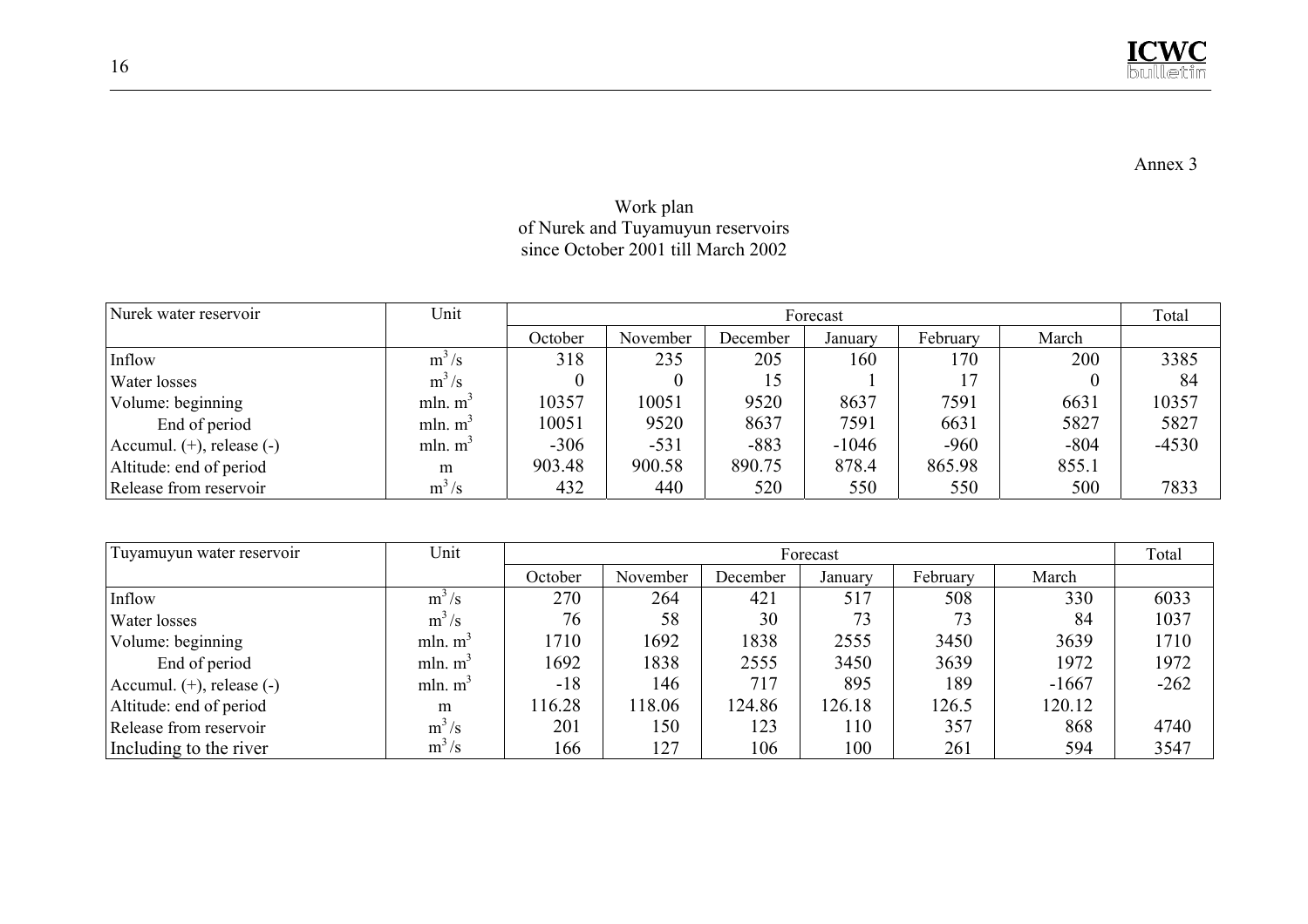## Annex 4 to the first question of ICWC meeting protocol No 31 Kurgan-Tube, November 23, 2001

|                              |                    |              | since October 1, 2001 till March 31, 2002 |                  |                |                      |      |                    |
|------------------------------|--------------------|--------------|-------------------------------------------|------------------|----------------|----------------------|------|--------------------|
|                              |                    |              | October November December January         |                  |                | February March Total |      |                    |
|                              |                    | fact         | fact                                      | fact             | fact           |                      |      | mln.m <sup>3</sup> |
|                              |                    |              | Toktogul reservoir                        |                  |                |                      |      |                    |
| Inflow to reservoir          | $m^3/s$            | 283          | 240                                       | 180              | 165            | 162                  | 173  |                    |
|                              | mln.m <sup>3</sup> | 758          | 622                                       | 482              | 442            | 392                  | 463  | 3159               |
| Volume: beginning            | mln.m <sup>3</sup> | 12100        | 11943                                     | 11447            | 10426          | 9180                 | 8241 |                    |
| end of period                | mln.m <sup>3</sup> | 11943        | 11447                                     | 10426            | 9180           | 8241                 | 7418 |                    |
| Release from reservoir       | $m^3/s$            | 318          | 430                                       | 560              | 630            | 550                  | 480  |                    |
|                              | mln.m <sup>3</sup> | 852          | 1115                                      | 1500             | 1687           | 1331                 | 1286 | 7770               |
|                              |                    |              | Kairakkum reservoir                       |                  |                |                      |      |                    |
| Inflow to reservoir          | $m^3/s$            | 409          | 794                                       | 877              | 928            | 895                  | 797  |                    |
|                              | mln.m <sup>3</sup> | 1095         | 2058                                      | 2349             | 2486           | 2165                 | 2135 | 12288              |
| Volume: beginning            | mln.m <sup>3</sup> | 1195         | 1389                                      | 1967             | 2626           | 3038                 | 3275 |                    |
| end of period                | mln.m <sup>3</sup> | 1389         | 1967                                      | 2626             | 3038           | 3275                 | 3418 |                    |
| Release from reservoir       | $m^3/s$            | 398          | 600                                       | 650              | 800            | 820                  | 761  |                    |
|                              | mln.m <sup>3</sup> | 1066         | 1555                                      | 1741             | 2143           | 1984                 | 2038 | 10527              |
|                              |                    |              | Chardara reservoir                        |                  |                |                      |      |                    |
| Inflow to reservoir          | $m^3/s$            | 311          | 640                                       | 769              | 875            | 940                  | 947  |                    |
|                              | mln.m <sup>3</sup> | 833          | 1659                                      | 2060             | 2344           | 2274                 | 2536 | 11706              |
| Volume: beginning            | mln.m <sup>3</sup> | 786          | 1014                                      | 1597             | 2666           | 4031                 | 5056 |                    |
| end of period                | mln.m <sup>3</sup> | 1014         | 1597                                      | 2666             | 4031           | 5056                 | 5400 |                    |
| Release from reservoir       | $m^3/s$            | 245          | 400                                       | 360              | 360            | 360                  | 528  |                    |
|                              | mln.m <sup>3</sup> | 656          | 1037                                      | 964              | 964            | 871                  | 1414 | 5907               |
| Release to Kyzylkum<br>canal | $m^3/s$            | 3            | 5                                         | 5                | 5              | 5                    | 5    |                    |
|                              | mln.m <sup>3</sup> | 8            | 13                                        | 13               | 13             | 12                   | 13   | 73                 |
| Release to Arnasay           | $m^3/s$            | $\theta$     | $\theta$                                  | $\boldsymbol{0}$ | $\overline{0}$ | 150                  | 280  |                    |
| depression                   |                    |              |                                           |                  |                |                      |      |                    |
|                              | mln.m <sup>3</sup> | $\mathbf{0}$ | $\theta$                                  | $\theta$         | $\theta$       | 363                  | 750  | 1113               |
| Water supply to Aral Sea     | $m^3/s$            | 34           | 104                                       | 189              | 189            | 154                  | 206  | 2299               |
|                              |                    |              | Charvak reservoir                         |                  |                |                      |      |                    |
| Inflow to reservoir          | $m^3/s$            | 116          | $\overline{95}$                           | $\overline{60}$  | 62             | 60                   | 78   |                    |
|                              | mln.m <sup>3</sup> | 311          | 246                                       | 161              | 166            | 145                  | 209  | 1238               |
| Volume: beginning            | mln.m <sup>3</sup> | 1089         | 957                                       | 993              | 912            | 836                  | 762  |                    |
| end of period                | mln.m <sup>3</sup> | 957          | 993                                       | 912              | 836            | 762                  | 690  |                    |
| Release from reservoir       | $m^3/s$            | 157          | 80                                        | 90               | 90             | 90                   | 105  |                    |
|                              | mln.m <sup>3</sup> | 421          | 207                                       | 241              | 241            | 218                  | 281  | 1609               |
|                              |                    |              | Andijan reservoir                         |                  |                |                      |      |                    |
| Inflow to reservoir          | $m^3/s$            | 62           | 65                                        | 54               | 46             | 46                   | 62   |                    |
|                              | mln.m <sup>3</sup> | 166          | 168                                       | 145              | 123            | 111                  | 166  | 880                |
| Volume: beginning            | mln.m <sup>3</sup> | 559          | 513                                       | 603              | 712            | 809                  | 908  |                    |
| end of period                | mln.m <sup>3</sup> | 513          | 603                                       | 712              | 809            | 908                  | 959  |                    |
| Release from reservoir       | $m^3/s$            | 71           | 30                                        | 13               | 10             | 12                   | 43   |                    |
|                              | mln.m <sup>3</sup> | 190          | 78                                        | 35               | 27             | 29                   | 115  | 474                |

# Schedule-forecast of Naryn-SyrDarya reservoir cascade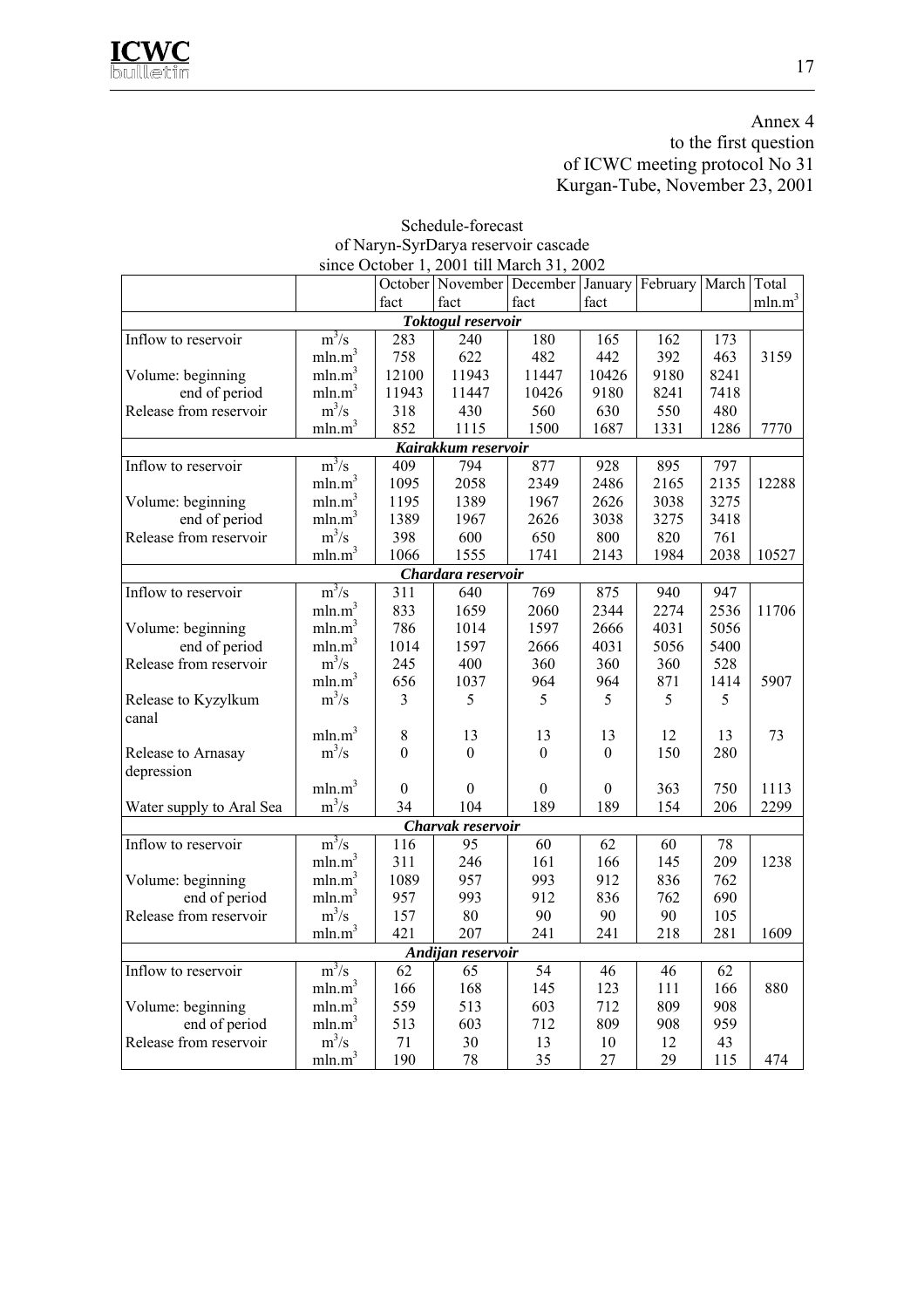

#### **RESULTS OF GROWING SEASON 2001 AND FORECAST OF RESERVOIR CASCADE OPERATION AND WATER INTAKE LIMITS FROM AMUDARYA FOR HYDROLOGIC YEAR 2001-2002<sup>1</sup>**

Bad starting conditions of the growing season 2001 (actual supplies in reservoirs snow stock in the mountains, weather) were confirmed and negatively impacted water related situation. Actual water availability for growing season was 68,6 % of norm and 95,6 % of last year level

(norm-45.6 $km<sup>3</sup>$ , fact-32.7 km<sup>3</sup>) against 34.2 km<sup>3</sup> in last year.

Actual AmuDarya flow at Kelif site was 94,4 % of last year level (fact on 2001 is 26,9 km<sup>3</sup>, fact on 2000 is  $28,5 \text{ km}^3$ ).

This situation created high tension and required big efforts from all participants.

In spite of efforts undertaken by BWO "AmuDarya jointly with Minselvodkhozes of Turkmenistan and Uzbekistan it was impossible to avoid irregularity in water supply.

Results of revised water limits use during the growing season 2001 by the states in the Amu-Darya basin are presented below.

Table 1

| Name                           | Limit | Increasing by 01.10.01 |         | Saved        | Fulfillment % |
|--------------------------------|-------|------------------------|---------|--------------|---------------|
|                                |       | revised limit          | fact    |              |               |
| Kyrgyz Republic                | 450   | 450                    | 38,9    | 411,1        | 8,6           |
| Verhnedaryinsk board           |       |                        |         |              |               |
| (upstream)                     | 6924  | 7304                   | 7109    | 195          | 97,3          |
| including:                     |       |                        |         |              |               |
| Republic of Tajikistan         | 5904  | 5904                   | 5709,1  | 194,9        | 96,7          |
| Surkhandarya oblst             | 1020  | 1400                   | 1400    | $\mathbf{0}$ | 100,0         |
| Water intake from AmuDarya     |       |                        |         |              |               |
| At Kerki site                  | 23640 | 23640                  | 17180,8 | 6459,2       | 72,7          |
| Republic of Uzbekistan, total: | 12015 | 12015                  | 8400,6  | 3614,4       | 69,9          |
| including:                     |       |                        |         |              |               |
| a) water intakes in midstream  |       |                        |         |              |               |
| Karshi canal                   | 2100  | 2465                   | 2464,4  | 0,6          | 100,0         |
| Amu-Bukhara canal              | 2276  | 2704                   | 2704    | $\theta$     | 100,0         |
| Total for                      |       |                        |         |              |               |
| midstream:                     | 4376  | 5169                   | 5168,4  | 0,6          | 100,0         |
| 6) Water intakes in downstream |       |                        |         |              |               |
| Khorezm oblast                 | 2625  | 2580                   | 1378,4  | 1201,6       | 53,4          |
| Karakalpak Republic            | 5014  | 4266                   | 1853,9  | 2412,1       | 43,5          |
| Total for downstream           | 7639  | 6846                   | 3232,3  | 3613,7       | 47,2          |
| Turkmenistan, total:           | 11625 | 11625                  | 8780,2  | 2844,8       | 75,5          |
| including:                     |       |                        |         |              |               |

#### Established water limits use during the growing season 2001 by the states in the AmuDarya basin

<sup>1</sup> Information on first question of agenda

 $\overline{a}$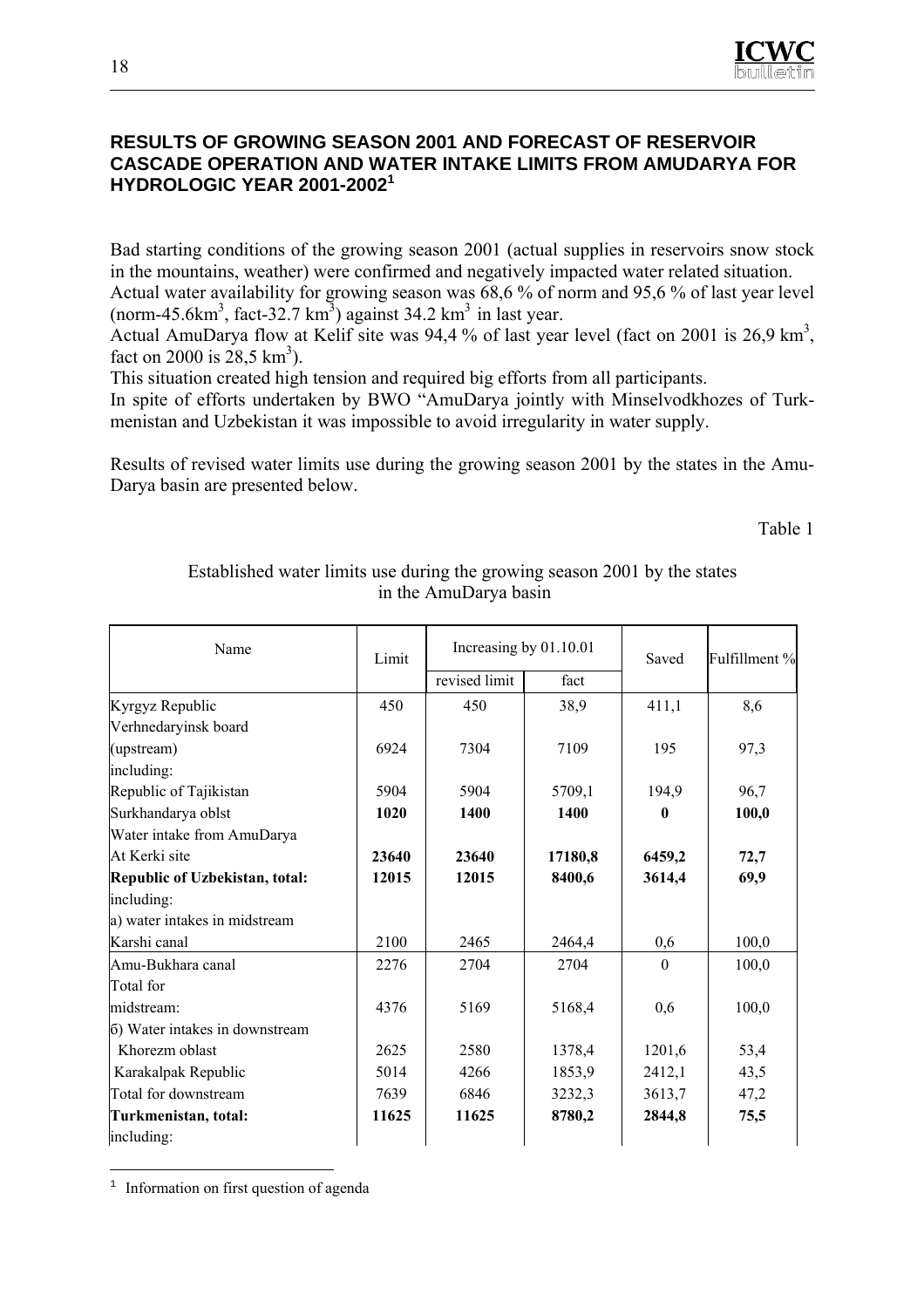

| Name                            | Limit | Increasing by 01.10.01 |         | Saved  | Fulfillment % |
|---------------------------------|-------|------------------------|---------|--------|---------------|
|                                 |       | revised limit          | fact    |        |               |
| a) Water intakes in midstream   |       |                        |         |        |               |
| Garagumdarya                    | 5611  | 5501                   | 4444,3  | 1056,7 | 80,8          |
| Lebap veloyat                   | 2173  | 2283                   | 2278,6  | 4,4    | 99,8          |
| Total midstream                 | 7784  | 7784                   | 6722,9  | 1061,1 | 86,4          |
| (6) Water intakes in downstream |       |                        |         |        |               |
| Tashauz veloyat                 | 3841  | 3841                   | 2057,3  | 1783,7 | 53,6          |
| <b>Total for basin</b>          | 31014 | 31394                  | 24328,7 | 7065,3 | 77,5          |
| including:                      |       |                        |         |        |               |
| Verhnedaryinsk board            |       |                        |         |        |               |
| (upstream)                      | 6924  | 7304                   | 7109    | 195    | 97,3          |
| Midstream                       | 12160 | 12953                  | 11891,3 | 1061,7 | 91,8          |
| Downstream                      | 11480 | 10687                  | 5289,6  | 5397,4 | 49,5          |
| Water intakes of AmuDarya down- |       |                        |         |        |               |
| stream                          |       |                        |         |        |               |
| total:                          | 11480 | 10687                  | 5289,6  | 5397,4 | 49,5          |
| including:                      |       |                        |         |        |               |
| Khorezm oblast                  | 2625  | 2580                   | 1378,4  | 1201,6 | 53,4          |
| Karakalpak Republic             | 5014  | 4266                   | 1853,9  | 2412,1 | 43,5          |
| <b>Tashauz veloyat</b>          | 3841  | 3841                   | 2057,3  | 1783,7 | 53,6          |

1.Kyrgyz Republic used its limit only on 8,6 %.

2. In river upstream (BWO "AmuDarya" Verkhnedaryinsk board) limit is used on 97,3 % (under limit 7,304 km<sup>3</sup> fact was 7,109 km<sup>3</sup> including:

- Republic of Tajikistan-96,7 % (limit 5,9 km<sup>3</sup>, fact 5,71 km<sup>3</sup>);
- Surkhandarya oblast-  $100,0\%$  (limit 1,4 km<sup>3</sup>, fact 1,4 km<sup>3</sup>);
- 3. Revised limit at Kerki site  $72,7%$  (limit -23,64 km<sup>3</sup>, fact-17,8 km<sup>3</sup>);
- Republic of Uzbekistan-69,9 % (limit 12,05 km<sup>3</sup>, fact 8,40 km<sup>3</sup>);
- Turkmenistan-75,5 % (limit 11,625 km<sup>3</sup>, fact 8,78 km<sup>3</sup>.
- 4. Total for basin established limit is used on 77,5 % (limit 31,394 km<sup>3</sup>, fact 24,328 km<sup>3</sup>).

Established limits use over river sites are presented in table 2 below.

Table 2

#### Established water intake limits use during growing season 2001 over AmuDarya river sites

| Name           | Limit<br>for | Increasing<br>by 01.10.2001 |         | Saved  | Use $\%$ |
|----------------|--------------|-----------------------------|---------|--------|----------|
|                | period       | Revised limit               | fact    |        |          |
| VDB including: | 6924         | 7304                        | 7109,4  | 194,6  | 97,3     |
| Tajikistan     | 5904         | 5904                        | 5709,1  | 194,9  | 96,7     |
| Uzbekistan     | 1020         | 1400                        | 1400    | 0      | 100,0    |
| SDB including: | 12160        | 12953                       | 11891,3 | 1061,7 | 91,8     |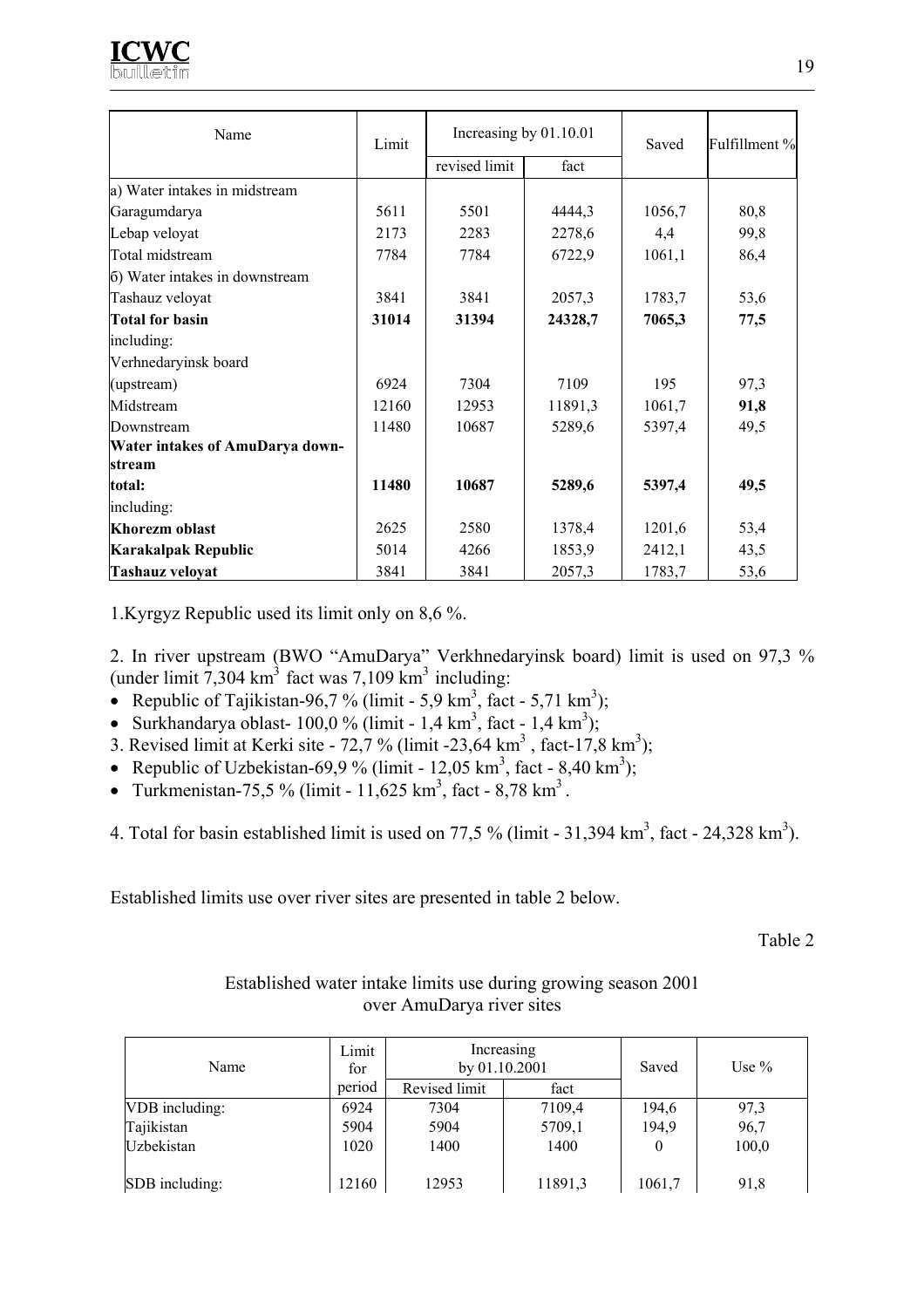| Name                   | Limit<br>for | by 01.10.2001 | Increasing | Saved  | Use $\%$ |
|------------------------|--------------|---------------|------------|--------|----------|
|                        | period       | Revised limit | fact       |        |          |
| Turkmenistan           | 7784         | 7784          | 6722,9     | 1061,1 | 86,4     |
| Uzbekistan             | 4376         | 5169          | 5168,4     | 0.6    | 100,0    |
| Upradik including:     | 5206         | 5370          | 3411,1     | 1958,9 | 63,5     |
| Khorezm                | 2625         | 2580          | 1378,4     | 1201,6 | 53,4     |
| Karakalpakstan         | 767          | 976           | 954,5      | 21,5   | 97,8     |
| Total for Uzbekistan   | 3392         | 3556          | 2332,9     | 1223,1 | 65,6     |
| Tashauz (Turkmenistan) | 1814         | 1814          | 1078,2     | 735,8  | 59,4     |
| NDB including:         | 6274         | 5317          | 1878,5     | 3438,5 | 35,3     |
| Turkmenistan           | 2027         | 2027          | 979,1      | 1047.9 | 48,3     |
| Uzbekistan             | 4247         | 3290          | 899,4      | 2390,6 | 27,3     |

1. BWO "AmuDarya" Verkhnedaryinsk board (upstream) – 97,3 %.

2. Midstream – 91,8 %, including Uzbekistan - 100,0 %, Turkmenistan - 86,4 %.

3. Downstream – 49,5 %, including Uzbekistan - 47,2 %, Turkmenistan - 53,2 %.

Plan of water supply to the Aral sea is fulfilled on  $4.9\%$  (plan-2550 mln.m<sup>3</sup>, fact-126,0) mln.m<sup>3</sup> (table 3), last year it was - 614 mln.m<sup>3</sup>.

Table 3

| Name                                                          | April            | May              | June             | July             | August           | September        |       | Water supply since<br>01.04. till 01.08.00 | Fulfillment<br>$\frac{0}{0}$ |
|---------------------------------------------------------------|------------------|------------------|------------------|------------------|------------------|------------------|-------|--------------------------------------------|------------------------------|
|                                                               |                  |                  |                  |                  |                  |                  | limit | fact                                       |                              |
| G/s Samanbai                                                  | 9                | 8                | 9                | 9                | 8                | 9                | 1700  | 52                                         | 3,1                          |
| Total release<br>From canal system<br>Kyzketken and<br>Suenli | $\boldsymbol{0}$ | $\boldsymbol{0}$ | $\boldsymbol{0}$ | $\boldsymbol{0}$ | $\boldsymbol{0}$ | $\boldsymbol{0}$ |       | $\theta$                                   |                              |
| Collector-drainage<br>system                                  | 22               | 11               | 9                | 11               | 7                | 14               | 850   | 74                                         | 8,7                          |
| Total<br>Increasing                                           | 31<br>31         | 19<br>50         | 18<br>68         | 20<br>88         | 15<br>103        | 23<br>126        | 2550  | 126                                        | 4,9                          |

#### Water supply to the Aral sea and AmuDarya delta During growing season (April-July) 2001

Note: Water supply data are agreed with Glavhydromet of the Republic of Uzbekistan.

By October 2001 water volume in Nurek reservoir was 10 357 mln.m<sup>3</sup> under plan  $10\,500\,\text{mln.m}^3$  (last year-10 098 mln.m<sup>3</sup>) (table 4).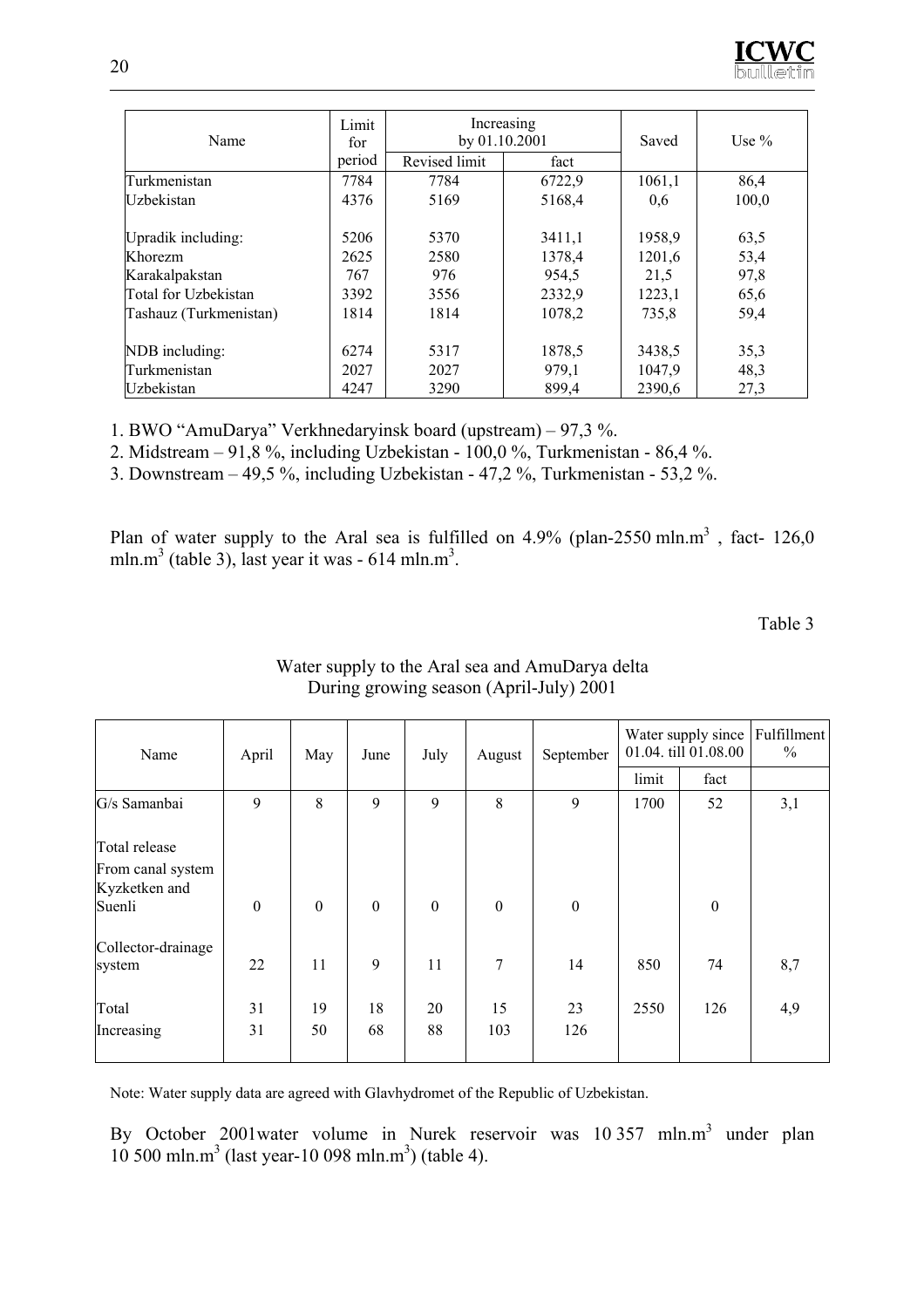Due to low actual inflow during growing season 2001 water volume in Tuyamuyun reservoir by 01.10.2001 was 1710 mln.m<sup>3</sup> (last year-1820 mln.m<sup>3</sup>) (table 4).

According to Uzglavhydromet data, water availability at Kerki site for non-growing period 2001-2002 is expected within  $64.7 - 86.3$  % or 75.0 %, that matches non-growing period 2000-2001 (75,5 %).

In table 5 water intake limits for hydrological year 2001–2002 over states are presented including alternatives of water intake for non-growing period 2001-2002.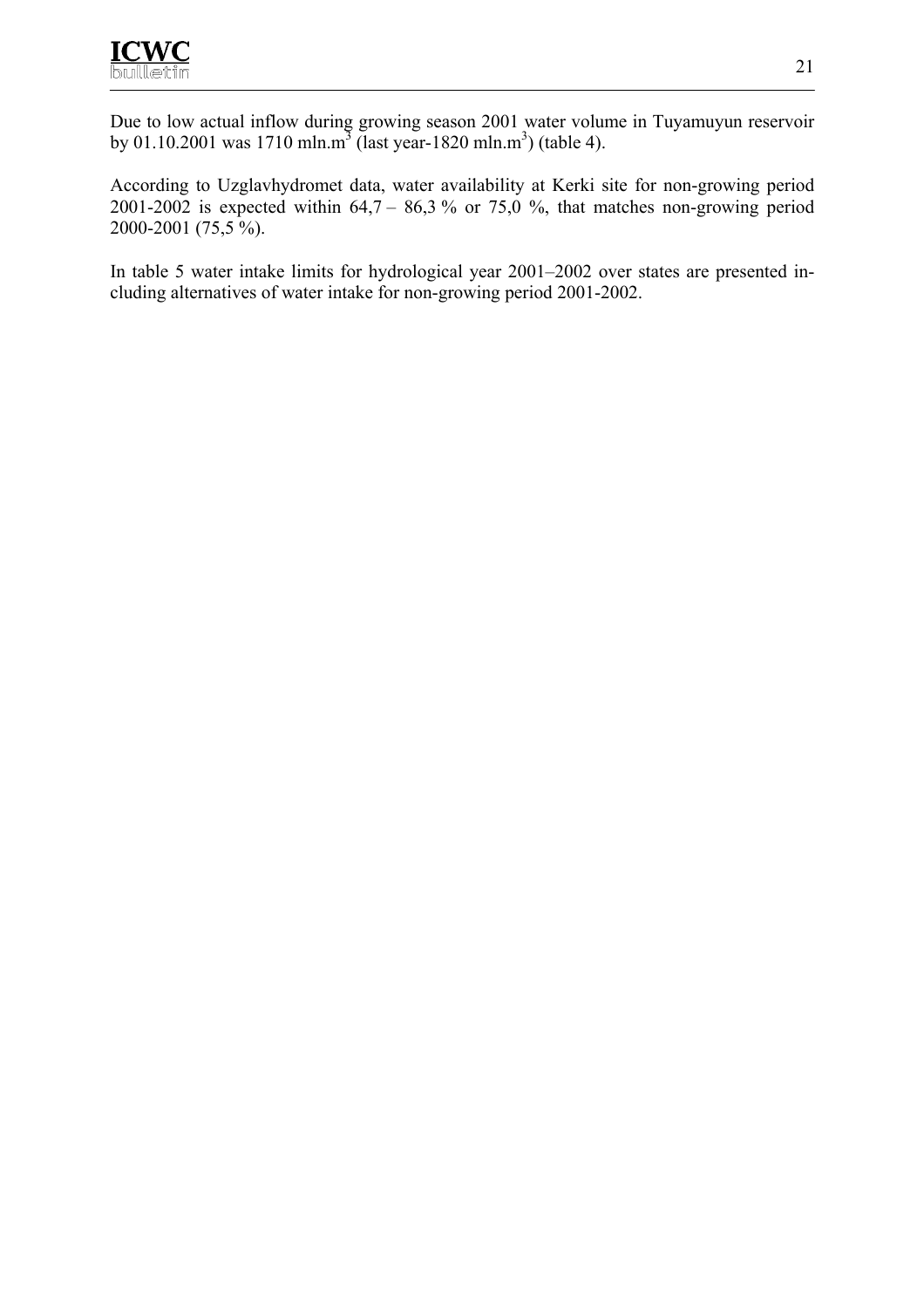#### Table 4

| Nurek reservoir              | Unit               |        | <b>TOTAL</b> |       |        |        |           |       |
|------------------------------|--------------------|--------|--------------|-------|--------|--------|-----------|-------|
|                              |                    | April  | May          | June  | July   | August | September |       |
| Inflow                       | $m^3/s$            | 461    | 794          | 1327  | 1461   | 1038   | 500       | 14750 |
| Water losses                 | $m^3/s$            |        | $\theta$     | - 1   | 70     |        | 4         | 222   |
| By the end of period         | mln m <sup>3</sup> | 5935   | 6323         | 7895  | 9678   | 10428  | 10357     | 10357 |
| Accum. $(+)$ , release $(-)$ | mln m <sup>3</sup> | $-18$  | 388          | 1572  | 1783   | 750    | $-71$     | 4404  |
| Altitude: end of period      | m                  | 856,74 | 862,1        | 881,7 | 902,07 | 908,30 | 908,62    |       |
| Release from reservoir       | $m^3/s$            | 459    | 650          | 721   | 725    | 757    | 523       | 10125 |

Actual regime of Nurek and Tuyamuyun reservoirs since April 2001 till September 2001

|                              | Unit               |        | Fact  |        |        |        |           |        |  |
|------------------------------|--------------------|--------|-------|--------|--------|--------|-----------|--------|--|
| Tuyamuyun reservoir          |                    | April  | May   | June   | July   | August | September |        |  |
| Inflow                       | $m^3/s$            | 252    | 465   | 1297   | 915    | 629    | 463       | 10596  |  |
| Water losses                 | $m^3/s$            | 27     | 166   | 376    | 218    | 136    | 110       | 2703   |  |
| By the end of period         | mln m <sup>2</sup> | 2119   | 1872  | 1803   | 1912   | 1779   | 1738      | 2119   |  |
| Accum. $(+)$ , release $(-)$ | mln m <sup>3</sup> | 1872   | 1803  | 1912   | 1779   | 1738   | 1710      | 1710   |  |
| Altitude: end of period      | m                  | $-247$ | -69   | 109    | $-133$ | $-41$  | $-28$     | $-409$ |  |
| Release from reservoir       | $m^3/s$            | 116,50 | 117,5 | 118,25 | 117,55 | 117,62 | 116,37    |        |  |
| Inflow                       | $m^3/s$            | 320    | 325   | 879    | 747    | 508    | 364       | 8302   |  |
| Including to the river       | $m^3/s$            | 225    | 238   | 663    | 523    | 364    | 311       | 6121   |  |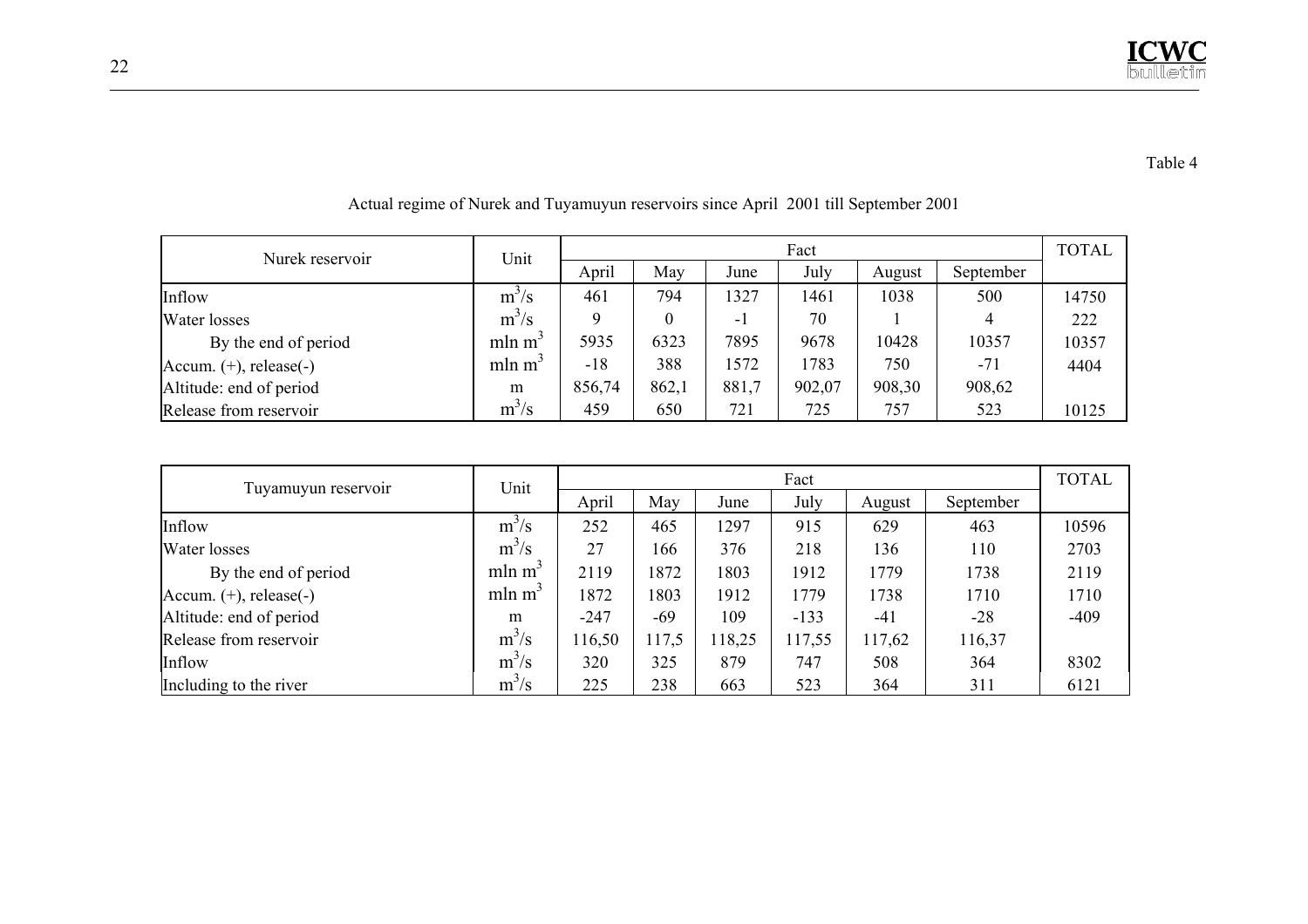#### Options of water diversion limit from AmuDarya and water supply to the Aral Sea and delta correction for non-growing period 2001-2002 (with regard for limits use by 01.08.01)

|                                                                                                                    | Water intake limit , km <sup>3</sup>           |                                   |                                   |                                                                                                                |                                   |                                               |  |  |  |
|--------------------------------------------------------------------------------------------------------------------|------------------------------------------------|-----------------------------------|-----------------------------------|----------------------------------------------------------------------------------------------------------------|-----------------------------------|-----------------------------------------------|--|--|--|
|                                                                                                                    | Total for year                                 | Including non-growing period 2001 |                                   |                                                                                                                |                                   |                                               |  |  |  |
| River basin, state                                                                                                 | (since $01.10.2001$ Limits<br>till 01.10.2002) | acc. to<br>states'<br>request     | 1 option<br>limit re-<br>initial. | 2 option<br>limit re-<br>duction on duction on duction on duction on<br>15% from 20% from 25% from<br>initial. | 3 option<br>limit re-<br>initial. | 4 option<br>limit re-<br>30% from<br>initial. |  |  |  |
| Total from AmuDarya                                                                                                | 55,020                                         | 15,965                            | 13,570                            | 12,772                                                                                                         | 11,974                            | 11,176                                        |  |  |  |
| including:                                                                                                         |                                                |                                   |                                   |                                                                                                                |                                   |                                               |  |  |  |
| Kyrgyz Republic                                                                                                    | 0,450                                          | 0,000                             | 0,000                             | 0,000                                                                                                          | 0,000                             | 0,000                                         |  |  |  |
| Vernedaryinsk board                                                                                                | 10,570                                         | 3,485                             | 2,962                             | 2,788                                                                                                          | 2,614                             | 2,440                                         |  |  |  |
| Republic of Tajikistan                                                                                             | 9,170                                          | 2,885                             | 2,452                             | 2,308                                                                                                          | 2,164                             | 2,020                                         |  |  |  |
| Surkhandarya oblast                                                                                                | 1,400                                          | 0,600                             | 0,510                             | 0,480                                                                                                          | 0,450                             | 0,420                                         |  |  |  |
| From AmuDarya                                                                                                      |                                                |                                   |                                   |                                                                                                                |                                   |                                               |  |  |  |
| By g/s Kerki                                                                                                       | 44,000                                         | 12,480                            | 10,608                            | 9,984                                                                                                          | 9,360                             | 8,736                                         |  |  |  |
| Turkmenistan                                                                                                       | 22,000                                         | 6,500                             | 5,525                             | 5,200                                                                                                          | 4,875                             | 4,550                                         |  |  |  |
| Republic of Uzbekistan                                                                                             | 22,000                                         | 5,980                             | 5,083                             | 4,784                                                                                                          | 4,485                             | 4,186                                         |  |  |  |
| Besides:                                                                                                           |                                                |                                   |                                   |                                                                                                                |                                   |                                               |  |  |  |
| Water supply to Priaralie<br>with regard for irrigation releases and<br><b>CDW</b><br>Sanitary-ecological releases | 5,000                                          | 2,000                             | 1,700                             | 1,600                                                                                                          | 1,500                             | 1,400                                         |  |  |  |
| In irrigation systems:                                                                                             | 0,800                                          | 0,800                             | 0,680                             | 0,640                                                                                                          | 0,600                             | 0,560                                         |  |  |  |
| Tashauz veloyat                                                                                                    | 0,150                                          | 0,150                             | 0,128                             | 0,120                                                                                                          | 0,113                             | 0,105                                         |  |  |  |
| Khorezm veloyat                                                                                                    | 0,150                                          | 0,150                             | 0,128                             | 0,120                                                                                                          | 0,113                             | 0,105                                         |  |  |  |
| Republic of Karakalpakstan                                                                                         | 0,500                                          | 0,500                             | 0,424                             | 0,400                                                                                                          | 0,374                             | 0,350                                         |  |  |  |
| Total to the Aral Sea and Priaralie                                                                                |                                                |                                   |                                   |                                                                                                                |                                   |                                               |  |  |  |

Notes

1. Water intake limits foresee water supply for irrigation, industrial and domestic needs. Under water availability changes limits will be also corrected.

2. Under AmuDarya water availability increase all water volume will be directed to the Aral sea.

BWO "AmuDarya" has worked out version of Tuyamuyun reservoir operation regime for non-growing period under 65% probability and average flow 13.4 km<sup>3</sup> at Kerki site. BWO'AmuDarya together with Center "Energy" has worked out version of Nurek reservoir operation regime for non-growing period 2001-2002.

Table 5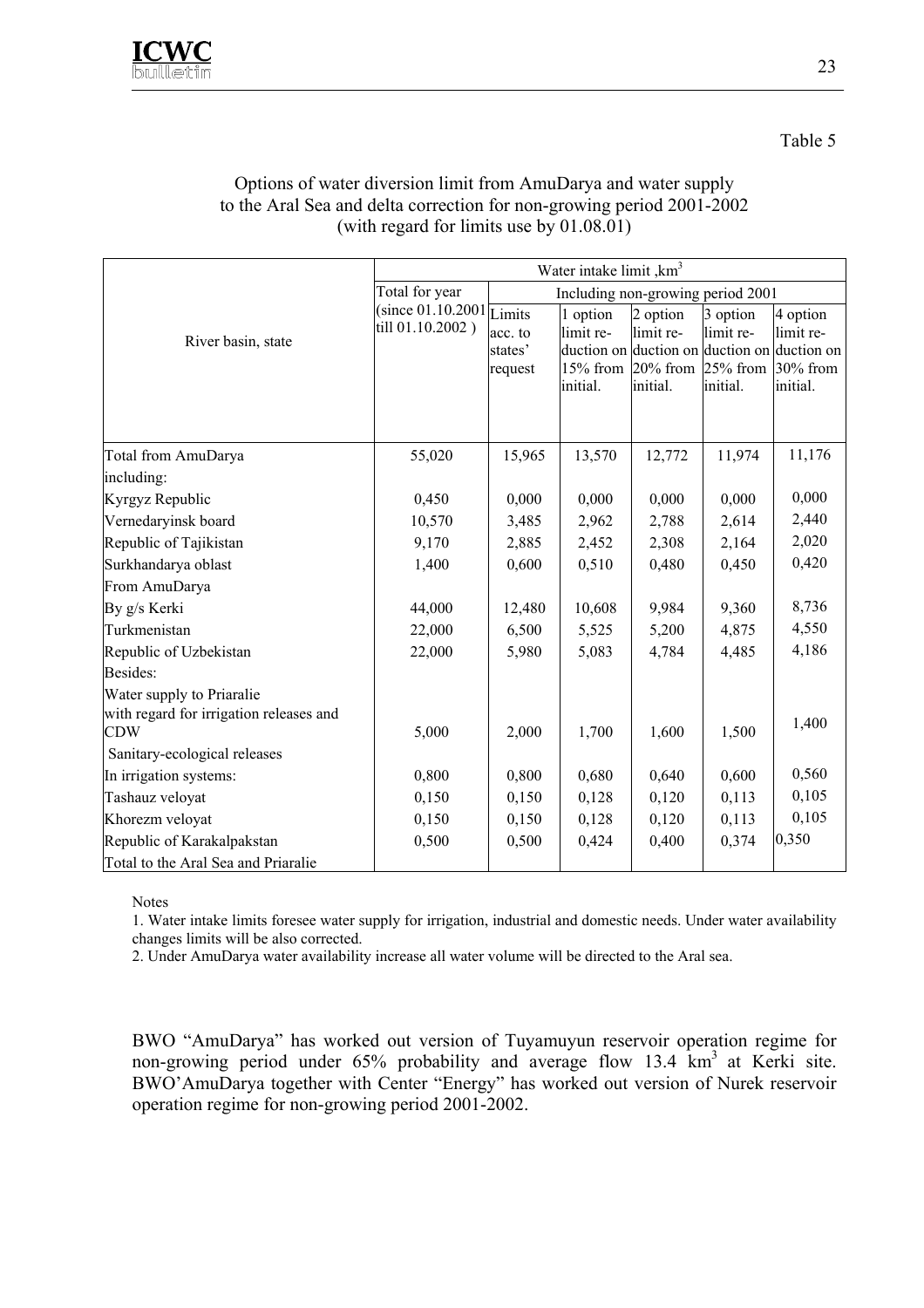

Taking into account current situation, is proposed to establish plan of water supply to the Aral sea and Priaralie, with regard for collector-drainage waters, 1400mln.m<sup>3</sup>.

In conclusion BWO "AmuDarya" suggests:

1. Accept water diversion alternative for non-growing period 2001-2002 according to Annex 3 of ICWC meeting protocol No 31.

2. To approve submitted to ICWC AmuDarya reservoir cascade regime for non-growing period 2001-2002.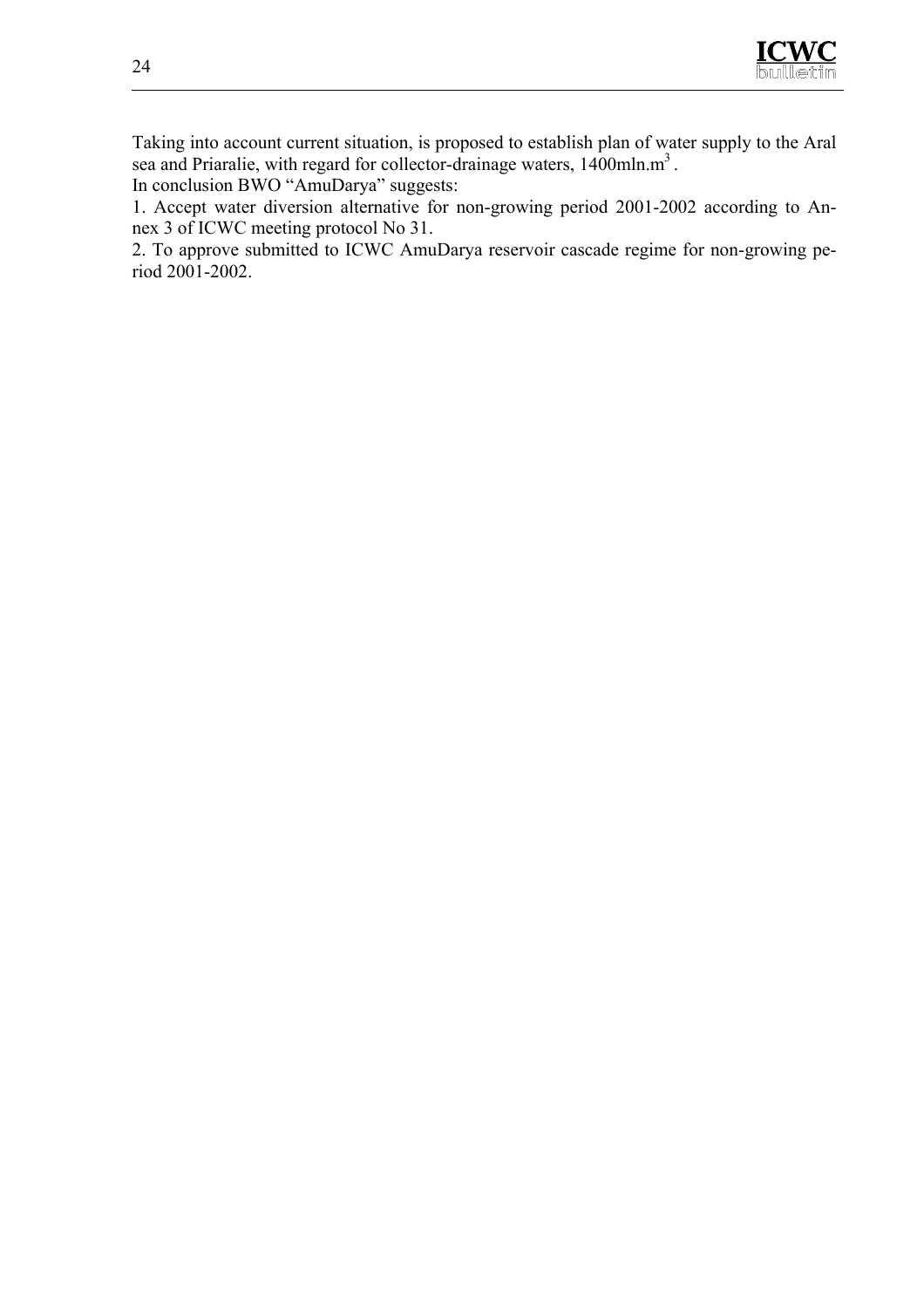#### **SYRDARYA WATER RELATED COMPLEX OPERATION DURING GROWING SEASON 2001<sup>2</sup>**

Naryn-Syrdarya cascade regime and water intake limits during growing season 2001 were approved on 29-th ICWC meeting in Kokshetau (12-13 April 2001). With regard for expected draught and releases from Toktogul reservoir water intake limits were approved reduced on 10% compared with year of average water availability (norm). Intermediate results for the first 4 months were considered on 30-th ICWC meeting in Bishkek.

It worth to note, that forecast for the basin as a whole turned rather correct  $-83%$  of norm but actual inflow to upper reservoirs exceeded expected value (for Charvak and Andizhan reservoir) and lateral inflow to SyrDarya, Kokdarya and Chirchik turned less than expected. Most deviation from forecast was fixed between Kairakkum and Chardara that influenced on inflow to Chardara reservoir. With regard for above mentioned situatuion was less tense compared with 2000, especially for Chirchik and Karadarya basin. During the first half of growing period satisfactory water supplies were accumulated in Charvak and Andizhan reservoirs and provide transfer of additional volume from Andizhan reservoir to g/s Akjar on SyrDarya (near  $80$ mln.m<sup>3</sup>) mitigating situation in midstream.

It worth to note, that states' obligations taken in interstate protocol between Kazakhstan, Kyrgyzstan and Uzbekistan on water-power resources use during growing season 2001 (signed on May 20, 2000) were not fully completed. For example, in summer 2001 Uzbekistan accepted about 89% of planned electricity volume from Kyrgyzstan and Kazakhstan –68%, that impacted Toktogul reservoir regime. Besides, protocol fulfillment started one month later and releases from Toktogul were less than expected, in result actual lateral inflow to SyrDarya and Karadarya within Ferghana valley and to Kairakkum reservoir was less than expected.

To assess water related situation and correct Kairakkum reservoir regime working meetings were conducted regularly in Khujand where ICWC members from Kazakhstan, Kyrgyzstan and Uzbekistan together with BWO "SyrDarya" analyzed situation and worked out measures on water allocation. In result of accepting electricity by systems of Kazakhstan and Uzbekistan from Naryn hydropower cascade and decisions made in Khujand to the end of Julybeginning of August necessary inflow to Kairakkum reservoir  $(400m<sup>3</sup>/s)$  was provided. At the beginning of August release from Kairakkum reservoir exceeded 600  $\text{m}^3$ /s. Some indicators of Naryn-SyrDarya cascade are presented in tables 1, 2.

Table 1

|                 | Reservoir capacity, mln. m <sup>3</sup> |                |       |              |  |  |  |  |
|-----------------|-----------------------------------------|----------------|-------|--------------|--|--|--|--|
| Water reservoir | by $1.04.2001$                          | by $1.10.2001$ |       | by 1.10.2000 |  |  |  |  |
|                 |                                         | schedule       | fact  | fact         |  |  |  |  |
| Toktogul        | 8724                                    | 11915          | 12100 | 13705        |  |  |  |  |
| Andijzhan       | 1226                                    | 632            | 559   | 305          |  |  |  |  |
| Charvak         | 710                                     | 994            | 1089  | 503          |  |  |  |  |
| Kairakkum       | 3364                                    | 901            | 1195  | 1002         |  |  |  |  |
| Chardara        | 5227                                    | 621            | 786   | 757          |  |  |  |  |
| <b>Total</b>    | 19251                                   | 15063          | 15729 | 16272        |  |  |  |  |

 $\overline{a}$ 

<sup>2</sup> Information on first question of agenda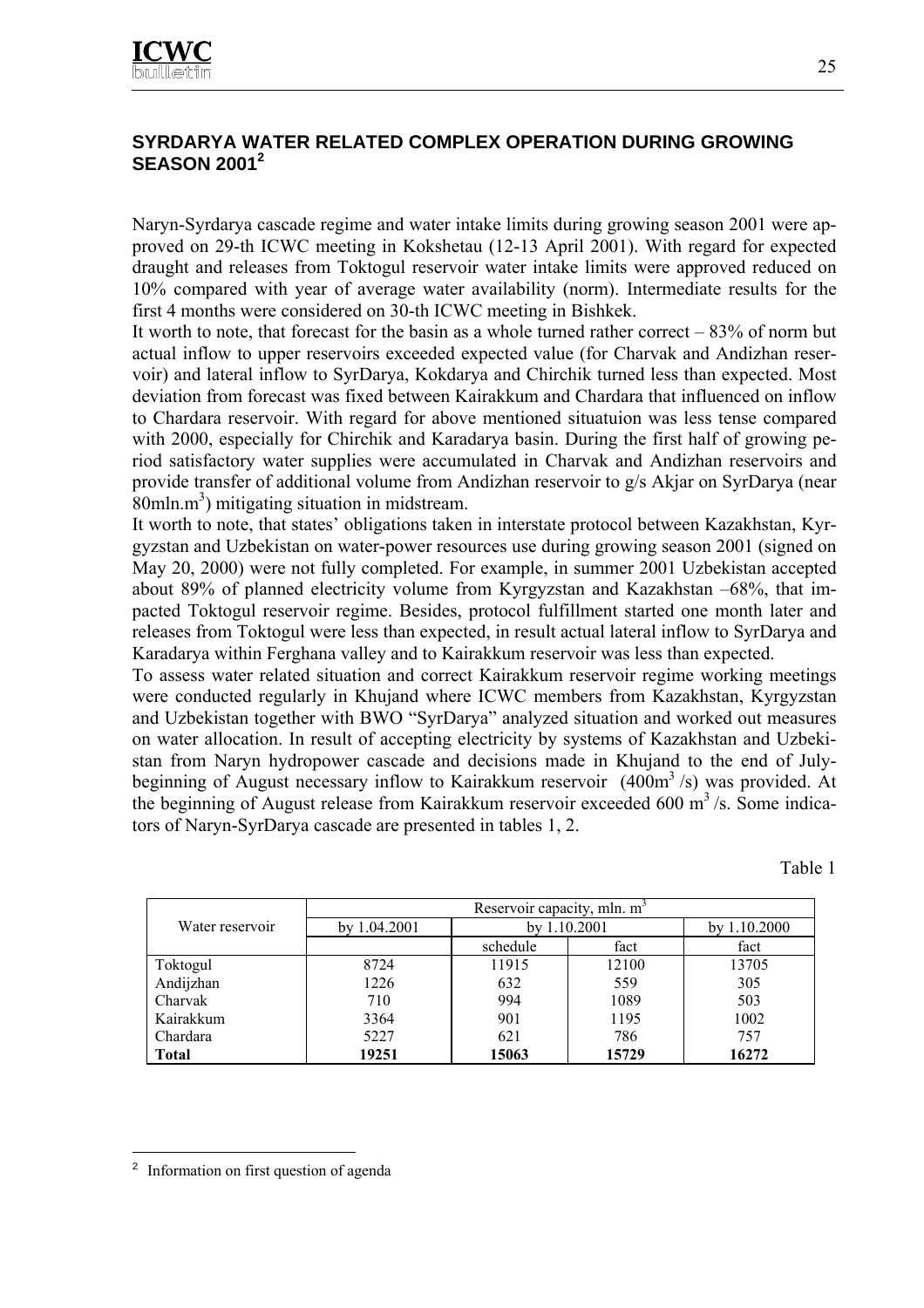

| . . |  |
|-----|--|
|     |  |

| Reservoir    |          | Releases, mln.m <sup>3</sup> |
|--------------|----------|------------------------------|
|              | schedule | fact                         |
| Toktogul     | 6002     | 5923                         |
| Andijzhan    | 2276     | 2629                         |
| Charvak      | 3700     | 4004                         |
| Kairakkum    | 7455     | 6748                         |
| Chardara     | 6422     | 6181                         |
| <b>Total</b> | 25855    | 25485                        |

Water remained in reservoirs by October 1, 2001 (table 1) compared with similar last year indicators shows that last vegetation was not so tense as preceding one. Regarding Toktogul reservoir which volume by October 1 2001 was  $1.7 \text{km}^3$  less compared with last year, its emptying is determined by operation regime during non-growing period. It is important to note, that common data do not always reflect hole picture. If releases from Toktogul reservoir in summer are determined by volume of accepted electricity, in April and September JSV "Kyrgyzenergo" releases water by own regardless to ICWC schedule. That is why coincidence of planned and actual releases from Toktogul during growing season (table 2) does not show its optimal operation. Summer releases reduction is covered by  $470$ mln.m<sup>3</sup> released in April and September. Regarding Kairakkum reservoir regime, only in the beginning of August after Markham pumping station launching maximum release from reservoir was reached, that does not coincide with peak irrigation demand for one-two decades.

In general, analyzing table 1 and 2 can be said, that deviations from approved schedule are not high. In spite of unfavorable start conditions, cascade work allowed to provide request of states-consumers. Information about planned indicators realization are presented in table 3.

| г<br>. . |  |
|----------|--|

| Republic-consumer                  | <b>ICWC</b> limit<br>Or approved indicator,<br>mln.m <sup>3</sup> | Fact,<br>mln.m <sup>3</sup> | Percentage |
|------------------------------------|-------------------------------------------------------------------|-----------------------------|------------|
| Kyrgyz Republic                    | 200                                                               | 213                         | 106.5      |
| Republic of Uzbekistan             | 7880                                                              | 8425                        | 106.9      |
| Republic of Tajikistan             | 1610                                                              | 1954                        | 121.4      |
| Republic of Kazakhstan, including: | 3428                                                              | 3717                        | 108,4      |
| Canal "Dostik"                     | 628                                                               | 509                         | 81.1       |
| Inflow to Chardara reservoir*)     | 2800                                                              | 3208                        | 114,6      |

\*) Indicator of inflow to Charadara reservoir foreseen by interstate protocol dated May 20, 2000 and schedule for Naryn-SyrDarya cascade approved by 29-th ICWC meeting equals to 2800 mln.m<sup>3</sup> for growing season 2001, actual inflow was 2194 mln.m<sup>3</sup> (fixed at g/s Kokbulak and Keles) (848 mln.m<sup>3</sup>, total-3208 mln.m<sup>3</sup> according to other sources).

Let us to explain briefly reasons for significant deviations from established limits during growing season 2001 for Tajikistan and Kazakh part of "Dostik" canal. In first case actual diversion acceded limits because of pumping stations, which are not managed by administration of canals. Regarding Dostik canal, BWO "SyrDarya" repeatedly stated that water consumption regime does not meet consumers' request. According to request during summer (June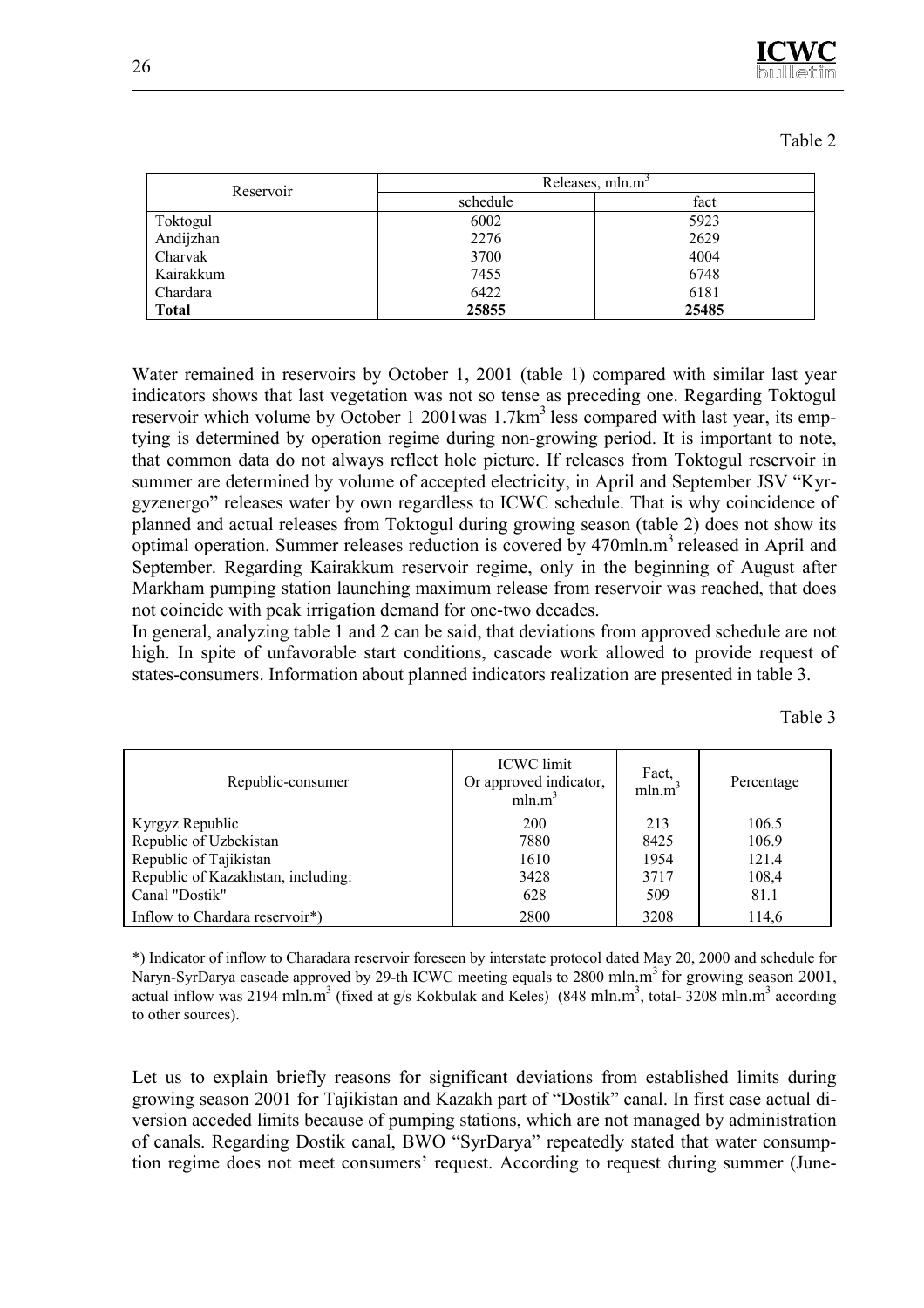August) it is necessary to deliver 90% of total volume for vegetation, that is technically not feasible under existing canal's parameters.

It worth to note, that in interstate protocol between three states water supply to Dostik canal has been revised, but protocol has been signed on May 20, 2001 and this means that discharges for April and May could not be corrected. Besides, Kazakhstan accepted only two thirds of electricity mentioned in protocol. Lessons learned during last growing season should be taken into account for future activity.

To the Aral Sea and Priaralie 948 mln.m<sup>3</sup> or 104 % of ICWC approved volume has come. Actual regime of Naryn-SyrDarya cascade operation is presented in table 4.

#### **Naryn-SyrDarya reservoir cascade operation regime and water intake limits grounding for non-growing period 2001-2002**

SyrDarya water related complex should solve the following tasks during forthcoming period:

- Prepare water related system to next growing season;
- Provide passage of increased discharges and satisfy all water consumers within established limits;
- Optimize Naryn-SyrDarya cascade operation;

Expected water resources volumes for non-growing period 2001 – 2002 compared with average annual values (according to Glavgidromet forecast No 25 - 07 - 18/109 of 27.09.2001).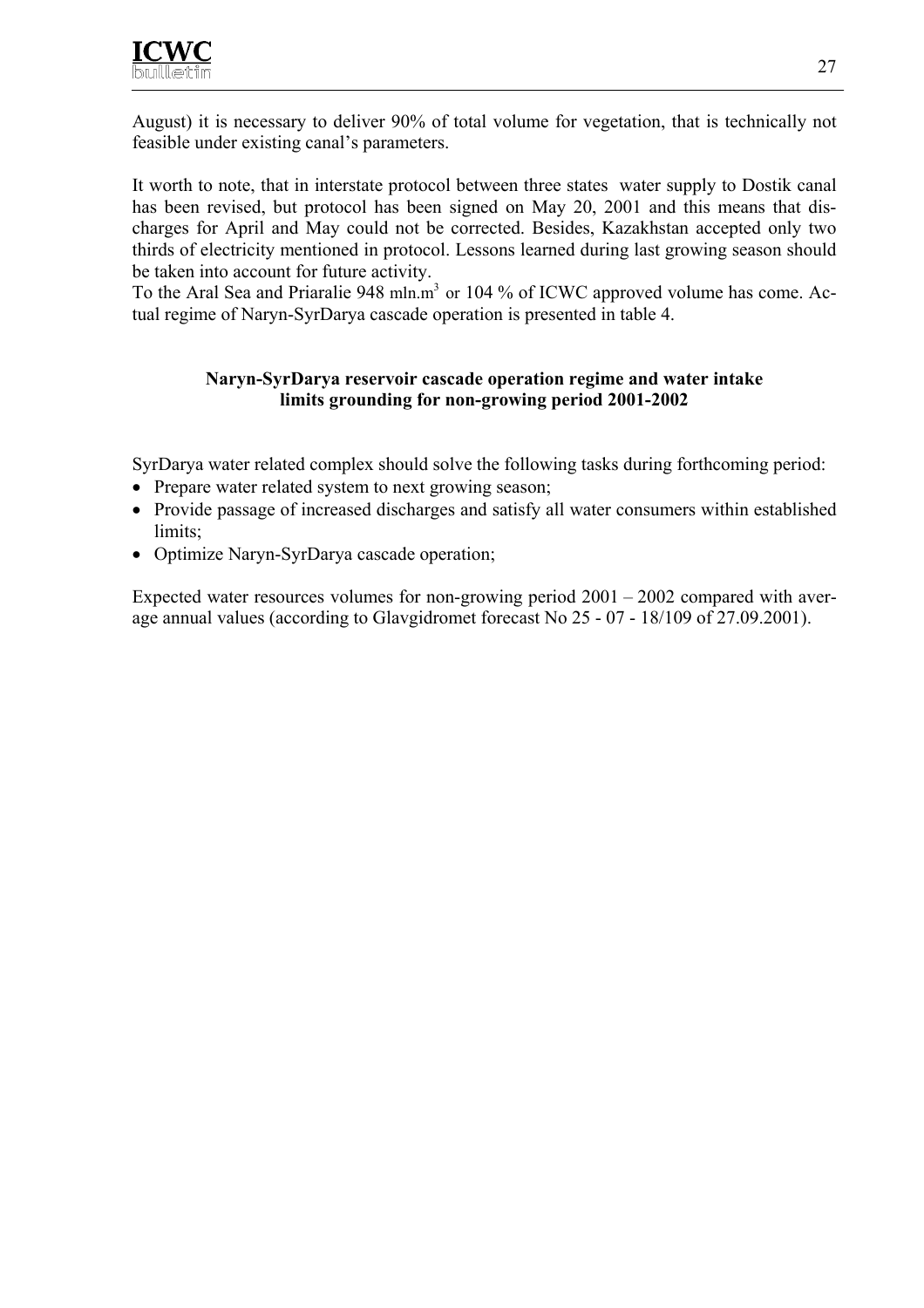

#### Table 4

| May<br>June<br>August<br>total<br>Unit<br>min.m <sup>3</sup><br>fact<br>fact<br>fact<br>fact<br>fact<br>fact<br>Toktogul reservoir<br>759<br>898<br>$m3/\overline{s}$<br>329<br>618<br>565<br>377<br>Inflow to reservoir<br>mln.m <sup>3</sup><br>853<br>2328<br>977<br>2033<br>1655<br>1513<br>9359<br>mln.m <sup>3</sup><br>8724<br>8716<br>11690<br>11880<br>10183<br>11584<br>Volume: Start of period<br>mln.m <sup>3</sup><br>End of period<br>8716<br>10183<br>11584<br>11690<br>11880<br>12100<br>391<br>538<br>Release from reservoir<br>m3/s<br>344<br>245<br>449<br>277<br>mln.m <sup>3</sup><br>892<br>656<br>1013<br>1441<br>1203<br>718<br>5923<br>Kairakkum reservoir<br>Inflow to reservoir<br>m3/s<br>364<br>219<br>249<br>329<br>286<br>320<br>mln.m <sup>3</sup><br>943<br>587<br>645<br>881<br>857<br>741<br>4655<br>2903<br>mln.m <sup>3</sup><br>3364<br>3340<br>2358<br>1839<br>1282<br>Volume: Start of period<br>mln.m <sup>3</sup><br>2903<br>1839<br>1195<br>End of period<br>3340<br>2358<br>1282<br>m3/s<br>437<br>350<br>391<br>503<br>536<br>340<br>Release from reservoir<br>mln.m <sup>3</sup><br>937<br>881<br>1133<br>1013<br>1347<br>1436<br>6748<br>Chardara reservoir<br>144<br>129<br>164<br>250<br>m3/s<br>351<br>184<br>Inflow to reservoir<br>mln.m <sup>3</sup><br>493<br>373<br>439<br>648<br>910<br>346<br>3209<br>mln.m <sup>3</sup><br>476<br>Volume: Start of period<br>5227<br>5146<br>3759<br>2485<br>986<br>mln.m <sup>3</sup><br>End of period<br>3759<br>2485<br>986<br>476<br>786<br>5146<br>599<br>310<br>512<br>500<br>304<br>113<br>Release from reservoir<br>m3/s<br>mln.m <sup>3</sup><br>804<br>293<br>1604<br>1327<br>1339<br>814<br>6181<br>33<br>54<br>68<br>128<br>$\overline{7}$<br>Release to Kyzylkum canal<br>m3/s<br>30<br>mln.m <sup>3</sup><br>86<br>145<br>176<br>343<br>80<br>18<br>848<br>5<br>5<br>m3/s<br>264<br>67<br>12<br>10<br>Water supply to Aral sea<br>mln.m <sup>3</sup><br>684<br>179<br>31<br>13<br>13<br>26<br>948<br>Charvak reservoir<br>$\overline{512}$<br>Inflow to reservoir<br>m3/s<br>258<br>480<br>276<br>182<br>138<br>mln.m <sup>3</sup><br>1327<br>739<br>487<br>358<br>669<br>1286<br>4866<br>mln.m <sup>3</sup><br>998<br>1499<br>1864<br>1624<br>1264<br>Volume: Start of period<br>710<br>mln.m <sup>3</sup><br>998<br>1499<br>1089<br>End of period<br>1864<br>1624<br>1264<br>Release from reservoir<br>m3/s<br>120<br>230<br>318<br>348<br>314<br>185<br>mln.m <sup>3</sup><br>616<br>311<br>824<br>932<br>841<br>480<br>4004<br>Andijan reservoir<br>85<br>70<br>59<br>Inflow to reservoir<br>m3/s<br>96<br>203<br>235<br>mln.m <sup>3</sup><br>249<br>544<br>609<br>228<br>187<br>153<br>1970<br>mln.m <sup>3</sup><br>Volume: Start of period<br>1226<br>1211<br>1574<br>880<br>575<br>1411<br>mln.m $^3$<br>559<br>End of period<br>1211<br>1411<br>1574<br>880<br>575<br>60<br>Release from reservoir<br>m3/s<br>93<br>137<br>175<br>337<br>190<br>mln.m <sup>3</sup><br>367<br>454<br>903<br>509<br>241<br>156<br>2629 |  |       |  |      |           |  |
|----------------------------------------------------------------------------------------------------------------------------------------------------------------------------------------------------------------------------------------------------------------------------------------------------------------------------------------------------------------------------------------------------------------------------------------------------------------------------------------------------------------------------------------------------------------------------------------------------------------------------------------------------------------------------------------------------------------------------------------------------------------------------------------------------------------------------------------------------------------------------------------------------------------------------------------------------------------------------------------------------------------------------------------------------------------------------------------------------------------------------------------------------------------------------------------------------------------------------------------------------------------------------------------------------------------------------------------------------------------------------------------------------------------------------------------------------------------------------------------------------------------------------------------------------------------------------------------------------------------------------------------------------------------------------------------------------------------------------------------------------------------------------------------------------------------------------------------------------------------------------------------------------------------------------------------------------------------------------------------------------------------------------------------------------------------------------------------------------------------------------------------------------------------------------------------------------------------------------------------------------------------------------------------------------------------------------------------------------------------------------------------------------------------------------------------------------------------------------------------------------------------------------------------------------------------------------------------------------------------------------------------------------------------------------------------------------------------------------------------------------------------------------------------------------------------------------------------------------------------------------------------------------------------------------------------------------------------------------------------------------------------------------------------|--|-------|--|------|-----------|--|
|                                                                                                                                                                                                                                                                                                                                                                                                                                                                                                                                                                                                                                                                                                                                                                                                                                                                                                                                                                                                                                                                                                                                                                                                                                                                                                                                                                                                                                                                                                                                                                                                                                                                                                                                                                                                                                                                                                                                                                                                                                                                                                                                                                                                                                                                                                                                                                                                                                                                                                                                                                                                                                                                                                                                                                                                                                                                                                                                                                                                                                        |  | April |  | July | September |  |
|                                                                                                                                                                                                                                                                                                                                                                                                                                                                                                                                                                                                                                                                                                                                                                                                                                                                                                                                                                                                                                                                                                                                                                                                                                                                                                                                                                                                                                                                                                                                                                                                                                                                                                                                                                                                                                                                                                                                                                                                                                                                                                                                                                                                                                                                                                                                                                                                                                                                                                                                                                                                                                                                                                                                                                                                                                                                                                                                                                                                                                        |  |       |  |      |           |  |
|                                                                                                                                                                                                                                                                                                                                                                                                                                                                                                                                                                                                                                                                                                                                                                                                                                                                                                                                                                                                                                                                                                                                                                                                                                                                                                                                                                                                                                                                                                                                                                                                                                                                                                                                                                                                                                                                                                                                                                                                                                                                                                                                                                                                                                                                                                                                                                                                                                                                                                                                                                                                                                                                                                                                                                                                                                                                                                                                                                                                                                        |  |       |  |      |           |  |
|                                                                                                                                                                                                                                                                                                                                                                                                                                                                                                                                                                                                                                                                                                                                                                                                                                                                                                                                                                                                                                                                                                                                                                                                                                                                                                                                                                                                                                                                                                                                                                                                                                                                                                                                                                                                                                                                                                                                                                                                                                                                                                                                                                                                                                                                                                                                                                                                                                                                                                                                                                                                                                                                                                                                                                                                                                                                                                                                                                                                                                        |  |       |  |      |           |  |
|                                                                                                                                                                                                                                                                                                                                                                                                                                                                                                                                                                                                                                                                                                                                                                                                                                                                                                                                                                                                                                                                                                                                                                                                                                                                                                                                                                                                                                                                                                                                                                                                                                                                                                                                                                                                                                                                                                                                                                                                                                                                                                                                                                                                                                                                                                                                                                                                                                                                                                                                                                                                                                                                                                                                                                                                                                                                                                                                                                                                                                        |  |       |  |      |           |  |
|                                                                                                                                                                                                                                                                                                                                                                                                                                                                                                                                                                                                                                                                                                                                                                                                                                                                                                                                                                                                                                                                                                                                                                                                                                                                                                                                                                                                                                                                                                                                                                                                                                                                                                                                                                                                                                                                                                                                                                                                                                                                                                                                                                                                                                                                                                                                                                                                                                                                                                                                                                                                                                                                                                                                                                                                                                                                                                                                                                                                                                        |  |       |  |      |           |  |
|                                                                                                                                                                                                                                                                                                                                                                                                                                                                                                                                                                                                                                                                                                                                                                                                                                                                                                                                                                                                                                                                                                                                                                                                                                                                                                                                                                                                                                                                                                                                                                                                                                                                                                                                                                                                                                                                                                                                                                                                                                                                                                                                                                                                                                                                                                                                                                                                                                                                                                                                                                                                                                                                                                                                                                                                                                                                                                                                                                                                                                        |  |       |  |      |           |  |
|                                                                                                                                                                                                                                                                                                                                                                                                                                                                                                                                                                                                                                                                                                                                                                                                                                                                                                                                                                                                                                                                                                                                                                                                                                                                                                                                                                                                                                                                                                                                                                                                                                                                                                                                                                                                                                                                                                                                                                                                                                                                                                                                                                                                                                                                                                                                                                                                                                                                                                                                                                                                                                                                                                                                                                                                                                                                                                                                                                                                                                        |  |       |  |      |           |  |
|                                                                                                                                                                                                                                                                                                                                                                                                                                                                                                                                                                                                                                                                                                                                                                                                                                                                                                                                                                                                                                                                                                                                                                                                                                                                                                                                                                                                                                                                                                                                                                                                                                                                                                                                                                                                                                                                                                                                                                                                                                                                                                                                                                                                                                                                                                                                                                                                                                                                                                                                                                                                                                                                                                                                                                                                                                                                                                                                                                                                                                        |  |       |  |      |           |  |
|                                                                                                                                                                                                                                                                                                                                                                                                                                                                                                                                                                                                                                                                                                                                                                                                                                                                                                                                                                                                                                                                                                                                                                                                                                                                                                                                                                                                                                                                                                                                                                                                                                                                                                                                                                                                                                                                                                                                                                                                                                                                                                                                                                                                                                                                                                                                                                                                                                                                                                                                                                                                                                                                                                                                                                                                                                                                                                                                                                                                                                        |  |       |  |      |           |  |
|                                                                                                                                                                                                                                                                                                                                                                                                                                                                                                                                                                                                                                                                                                                                                                                                                                                                                                                                                                                                                                                                                                                                                                                                                                                                                                                                                                                                                                                                                                                                                                                                                                                                                                                                                                                                                                                                                                                                                                                                                                                                                                                                                                                                                                                                                                                                                                                                                                                                                                                                                                                                                                                                                                                                                                                                                                                                                                                                                                                                                                        |  |       |  |      |           |  |
|                                                                                                                                                                                                                                                                                                                                                                                                                                                                                                                                                                                                                                                                                                                                                                                                                                                                                                                                                                                                                                                                                                                                                                                                                                                                                                                                                                                                                                                                                                                                                                                                                                                                                                                                                                                                                                                                                                                                                                                                                                                                                                                                                                                                                                                                                                                                                                                                                                                                                                                                                                                                                                                                                                                                                                                                                                                                                                                                                                                                                                        |  |       |  |      |           |  |
|                                                                                                                                                                                                                                                                                                                                                                                                                                                                                                                                                                                                                                                                                                                                                                                                                                                                                                                                                                                                                                                                                                                                                                                                                                                                                                                                                                                                                                                                                                                                                                                                                                                                                                                                                                                                                                                                                                                                                                                                                                                                                                                                                                                                                                                                                                                                                                                                                                                                                                                                                                                                                                                                                                                                                                                                                                                                                                                                                                                                                                        |  |       |  |      |           |  |
|                                                                                                                                                                                                                                                                                                                                                                                                                                                                                                                                                                                                                                                                                                                                                                                                                                                                                                                                                                                                                                                                                                                                                                                                                                                                                                                                                                                                                                                                                                                                                                                                                                                                                                                                                                                                                                                                                                                                                                                                                                                                                                                                                                                                                                                                                                                                                                                                                                                                                                                                                                                                                                                                                                                                                                                                                                                                                                                                                                                                                                        |  |       |  |      |           |  |
|                                                                                                                                                                                                                                                                                                                                                                                                                                                                                                                                                                                                                                                                                                                                                                                                                                                                                                                                                                                                                                                                                                                                                                                                                                                                                                                                                                                                                                                                                                                                                                                                                                                                                                                                                                                                                                                                                                                                                                                                                                                                                                                                                                                                                                                                                                                                                                                                                                                                                                                                                                                                                                                                                                                                                                                                                                                                                                                                                                                                                                        |  |       |  |      |           |  |
|                                                                                                                                                                                                                                                                                                                                                                                                                                                                                                                                                                                                                                                                                                                                                                                                                                                                                                                                                                                                                                                                                                                                                                                                                                                                                                                                                                                                                                                                                                                                                                                                                                                                                                                                                                                                                                                                                                                                                                                                                                                                                                                                                                                                                                                                                                                                                                                                                                                                                                                                                                                                                                                                                                                                                                                                                                                                                                                                                                                                                                        |  |       |  |      |           |  |
|                                                                                                                                                                                                                                                                                                                                                                                                                                                                                                                                                                                                                                                                                                                                                                                                                                                                                                                                                                                                                                                                                                                                                                                                                                                                                                                                                                                                                                                                                                                                                                                                                                                                                                                                                                                                                                                                                                                                                                                                                                                                                                                                                                                                                                                                                                                                                                                                                                                                                                                                                                                                                                                                                                                                                                                                                                                                                                                                                                                                                                        |  |       |  |      |           |  |
|                                                                                                                                                                                                                                                                                                                                                                                                                                                                                                                                                                                                                                                                                                                                                                                                                                                                                                                                                                                                                                                                                                                                                                                                                                                                                                                                                                                                                                                                                                                                                                                                                                                                                                                                                                                                                                                                                                                                                                                                                                                                                                                                                                                                                                                                                                                                                                                                                                                                                                                                                                                                                                                                                                                                                                                                                                                                                                                                                                                                                                        |  |       |  |      |           |  |
|                                                                                                                                                                                                                                                                                                                                                                                                                                                                                                                                                                                                                                                                                                                                                                                                                                                                                                                                                                                                                                                                                                                                                                                                                                                                                                                                                                                                                                                                                                                                                                                                                                                                                                                                                                                                                                                                                                                                                                                                                                                                                                                                                                                                                                                                                                                                                                                                                                                                                                                                                                                                                                                                                                                                                                                                                                                                                                                                                                                                                                        |  |       |  |      |           |  |
|                                                                                                                                                                                                                                                                                                                                                                                                                                                                                                                                                                                                                                                                                                                                                                                                                                                                                                                                                                                                                                                                                                                                                                                                                                                                                                                                                                                                                                                                                                                                                                                                                                                                                                                                                                                                                                                                                                                                                                                                                                                                                                                                                                                                                                                                                                                                                                                                                                                                                                                                                                                                                                                                                                                                                                                                                                                                                                                                                                                                                                        |  |       |  |      |           |  |
|                                                                                                                                                                                                                                                                                                                                                                                                                                                                                                                                                                                                                                                                                                                                                                                                                                                                                                                                                                                                                                                                                                                                                                                                                                                                                                                                                                                                                                                                                                                                                                                                                                                                                                                                                                                                                                                                                                                                                                                                                                                                                                                                                                                                                                                                                                                                                                                                                                                                                                                                                                                                                                                                                                                                                                                                                                                                                                                                                                                                                                        |  |       |  |      |           |  |
|                                                                                                                                                                                                                                                                                                                                                                                                                                                                                                                                                                                                                                                                                                                                                                                                                                                                                                                                                                                                                                                                                                                                                                                                                                                                                                                                                                                                                                                                                                                                                                                                                                                                                                                                                                                                                                                                                                                                                                                                                                                                                                                                                                                                                                                                                                                                                                                                                                                                                                                                                                                                                                                                                                                                                                                                                                                                                                                                                                                                                                        |  |       |  |      |           |  |
|                                                                                                                                                                                                                                                                                                                                                                                                                                                                                                                                                                                                                                                                                                                                                                                                                                                                                                                                                                                                                                                                                                                                                                                                                                                                                                                                                                                                                                                                                                                                                                                                                                                                                                                                                                                                                                                                                                                                                                                                                                                                                                                                                                                                                                                                                                                                                                                                                                                                                                                                                                                                                                                                                                                                                                                                                                                                                                                                                                                                                                        |  |       |  |      |           |  |
|                                                                                                                                                                                                                                                                                                                                                                                                                                                                                                                                                                                                                                                                                                                                                                                                                                                                                                                                                                                                                                                                                                                                                                                                                                                                                                                                                                                                                                                                                                                                                                                                                                                                                                                                                                                                                                                                                                                                                                                                                                                                                                                                                                                                                                                                                                                                                                                                                                                                                                                                                                                                                                                                                                                                                                                                                                                                                                                                                                                                                                        |  |       |  |      |           |  |
|                                                                                                                                                                                                                                                                                                                                                                                                                                                                                                                                                                                                                                                                                                                                                                                                                                                                                                                                                                                                                                                                                                                                                                                                                                                                                                                                                                                                                                                                                                                                                                                                                                                                                                                                                                                                                                                                                                                                                                                                                                                                                                                                                                                                                                                                                                                                                                                                                                                                                                                                                                                                                                                                                                                                                                                                                                                                                                                                                                                                                                        |  |       |  |      |           |  |
|                                                                                                                                                                                                                                                                                                                                                                                                                                                                                                                                                                                                                                                                                                                                                                                                                                                                                                                                                                                                                                                                                                                                                                                                                                                                                                                                                                                                                                                                                                                                                                                                                                                                                                                                                                                                                                                                                                                                                                                                                                                                                                                                                                                                                                                                                                                                                                                                                                                                                                                                                                                                                                                                                                                                                                                                                                                                                                                                                                                                                                        |  |       |  |      |           |  |
|                                                                                                                                                                                                                                                                                                                                                                                                                                                                                                                                                                                                                                                                                                                                                                                                                                                                                                                                                                                                                                                                                                                                                                                                                                                                                                                                                                                                                                                                                                                                                                                                                                                                                                                                                                                                                                                                                                                                                                                                                                                                                                                                                                                                                                                                                                                                                                                                                                                                                                                                                                                                                                                                                                                                                                                                                                                                                                                                                                                                                                        |  |       |  |      |           |  |
|                                                                                                                                                                                                                                                                                                                                                                                                                                                                                                                                                                                                                                                                                                                                                                                                                                                                                                                                                                                                                                                                                                                                                                                                                                                                                                                                                                                                                                                                                                                                                                                                                                                                                                                                                                                                                                                                                                                                                                                                                                                                                                                                                                                                                                                                                                                                                                                                                                                                                                                                                                                                                                                                                                                                                                                                                                                                                                                                                                                                                                        |  |       |  |      |           |  |
|                                                                                                                                                                                                                                                                                                                                                                                                                                                                                                                                                                                                                                                                                                                                                                                                                                                                                                                                                                                                                                                                                                                                                                                                                                                                                                                                                                                                                                                                                                                                                                                                                                                                                                                                                                                                                                                                                                                                                                                                                                                                                                                                                                                                                                                                                                                                                                                                                                                                                                                                                                                                                                                                                                                                                                                                                                                                                                                                                                                                                                        |  |       |  |      |           |  |
|                                                                                                                                                                                                                                                                                                                                                                                                                                                                                                                                                                                                                                                                                                                                                                                                                                                                                                                                                                                                                                                                                                                                                                                                                                                                                                                                                                                                                                                                                                                                                                                                                                                                                                                                                                                                                                                                                                                                                                                                                                                                                                                                                                                                                                                                                                                                                                                                                                                                                                                                                                                                                                                                                                                                                                                                                                                                                                                                                                                                                                        |  |       |  |      |           |  |
|                                                                                                                                                                                                                                                                                                                                                                                                                                                                                                                                                                                                                                                                                                                                                                                                                                                                                                                                                                                                                                                                                                                                                                                                                                                                                                                                                                                                                                                                                                                                                                                                                                                                                                                                                                                                                                                                                                                                                                                                                                                                                                                                                                                                                                                                                                                                                                                                                                                                                                                                                                                                                                                                                                                                                                                                                                                                                                                                                                                                                                        |  |       |  |      |           |  |
|                                                                                                                                                                                                                                                                                                                                                                                                                                                                                                                                                                                                                                                                                                                                                                                                                                                                                                                                                                                                                                                                                                                                                                                                                                                                                                                                                                                                                                                                                                                                                                                                                                                                                                                                                                                                                                                                                                                                                                                                                                                                                                                                                                                                                                                                                                                                                                                                                                                                                                                                                                                                                                                                                                                                                                                                                                                                                                                                                                                                                                        |  |       |  |      |           |  |
|                                                                                                                                                                                                                                                                                                                                                                                                                                                                                                                                                                                                                                                                                                                                                                                                                                                                                                                                                                                                                                                                                                                                                                                                                                                                                                                                                                                                                                                                                                                                                                                                                                                                                                                                                                                                                                                                                                                                                                                                                                                                                                                                                                                                                                                                                                                                                                                                                                                                                                                                                                                                                                                                                                                                                                                                                                                                                                                                                                                                                                        |  |       |  |      |           |  |
|                                                                                                                                                                                                                                                                                                                                                                                                                                                                                                                                                                                                                                                                                                                                                                                                                                                                                                                                                                                                                                                                                                                                                                                                                                                                                                                                                                                                                                                                                                                                                                                                                                                                                                                                                                                                                                                                                                                                                                                                                                                                                                                                                                                                                                                                                                                                                                                                                                                                                                                                                                                                                                                                                                                                                                                                                                                                                                                                                                                                                                        |  |       |  |      |           |  |
|                                                                                                                                                                                                                                                                                                                                                                                                                                                                                                                                                                                                                                                                                                                                                                                                                                                                                                                                                                                                                                                                                                                                                                                                                                                                                                                                                                                                                                                                                                                                                                                                                                                                                                                                                                                                                                                                                                                                                                                                                                                                                                                                                                                                                                                                                                                                                                                                                                                                                                                                                                                                                                                                                                                                                                                                                                                                                                                                                                                                                                        |  |       |  |      |           |  |
|                                                                                                                                                                                                                                                                                                                                                                                                                                                                                                                                                                                                                                                                                                                                                                                                                                                                                                                                                                                                                                                                                                                                                                                                                                                                                                                                                                                                                                                                                                                                                                                                                                                                                                                                                                                                                                                                                                                                                                                                                                                                                                                                                                                                                                                                                                                                                                                                                                                                                                                                                                                                                                                                                                                                                                                                                                                                                                                                                                                                                                        |  |       |  |      |           |  |
|                                                                                                                                                                                                                                                                                                                                                                                                                                                                                                                                                                                                                                                                                                                                                                                                                                                                                                                                                                                                                                                                                                                                                                                                                                                                                                                                                                                                                                                                                                                                                                                                                                                                                                                                                                                                                                                                                                                                                                                                                                                                                                                                                                                                                                                                                                                                                                                                                                                                                                                                                                                                                                                                                                                                                                                                                                                                                                                                                                                                                                        |  |       |  |      |           |  |
|                                                                                                                                                                                                                                                                                                                                                                                                                                                                                                                                                                                                                                                                                                                                                                                                                                                                                                                                                                                                                                                                                                                                                                                                                                                                                                                                                                                                                                                                                                                                                                                                                                                                                                                                                                                                                                                                                                                                                                                                                                                                                                                                                                                                                                                                                                                                                                                                                                                                                                                                                                                                                                                                                                                                                                                                                                                                                                                                                                                                                                        |  |       |  |      |           |  |
|                                                                                                                                                                                                                                                                                                                                                                                                                                                                                                                                                                                                                                                                                                                                                                                                                                                                                                                                                                                                                                                                                                                                                                                                                                                                                                                                                                                                                                                                                                                                                                                                                                                                                                                                                                                                                                                                                                                                                                                                                                                                                                                                                                                                                                                                                                                                                                                                                                                                                                                                                                                                                                                                                                                                                                                                                                                                                                                                                                                                                                        |  |       |  |      |           |  |
|                                                                                                                                                                                                                                                                                                                                                                                                                                                                                                                                                                                                                                                                                                                                                                                                                                                                                                                                                                                                                                                                                                                                                                                                                                                                                                                                                                                                                                                                                                                                                                                                                                                                                                                                                                                                                                                                                                                                                                                                                                                                                                                                                                                                                                                                                                                                                                                                                                                                                                                                                                                                                                                                                                                                                                                                                                                                                                                                                                                                                                        |  |       |  |      |           |  |
|                                                                                                                                                                                                                                                                                                                                                                                                                                                                                                                                                                                                                                                                                                                                                                                                                                                                                                                                                                                                                                                                                                                                                                                                                                                                                                                                                                                                                                                                                                                                                                                                                                                                                                                                                                                                                                                                                                                                                                                                                                                                                                                                                                                                                                                                                                                                                                                                                                                                                                                                                                                                                                                                                                                                                                                                                                                                                                                                                                                                                                        |  |       |  |      |           |  |

#### Naryn-SyrDarya reservoir cascade operation Since April 2 till September 30, 2001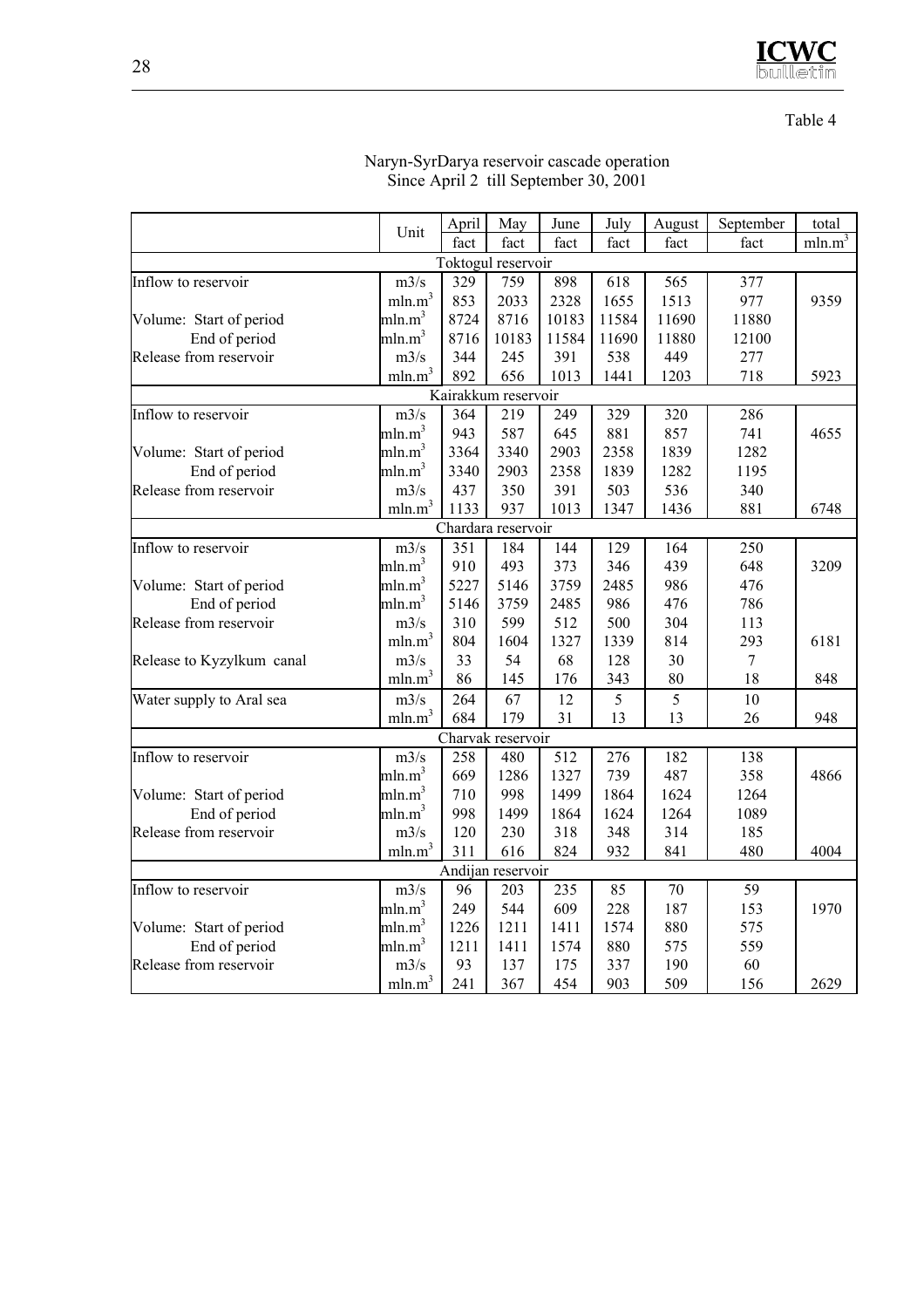| Parameter                         |             | Mln.m <sup>3</sup> | $%$ of norm |
|-----------------------------------|-------------|--------------------|-------------|
| (since 1.10.2001 till 31.03.2002) | <b>Norm</b> | Forecast           |             |
| Inflow to upper reservoirs        |             |                    |             |
| Toktogul                          | 2720        | 2987               | 109.8       |
| Andizhan                          | 921         | 865                | 93.9        |
| Charvak                           | 1195        | 1179               | 98.7        |
| Ugam river                        | 157         | 157                | 100         |
| Total                             | 4993        | 5188               | 103.9       |
| Latral inflow:                    |             |                    |             |
| Toktogul-Uchkurgan                | 393         | 413                | 105         |
| Uchkurgan-Uchtepe-Kairakkum       | 3804        | 3458               | 90.9        |
| Andizhan-Uchtepe                  | 2075        | 1965               | 94.7        |
| Kairakkum-Chardara                | 2830        | 2358               | 83.3        |
| Gazalkent-Chinaz-Chirchik         | 885         | 865                | 97.7        |
| Total                             | 9987        | 9059               | 90.7        |
| Grandtotal                        | 14980       | 14247              | 95.1        |

#### SyrDarya water resources for non-growing period 2001-2002

Water resources forecast (table 5) is used while Naryn-SyrDarya cascade operation regime schedule for non-growing period preparation. Water intakes are accepted within the limits of last years for year of average water availability  $(3.07 \text{ km}^3)$ ; limits for each republic are presented in Annex 2.

BWO "SyrDarya has prepared option of Naryn-SyrDarya cascade operation regime (Annex 4). Difficulties are connected with absence of agreement on water-power resources rational use, which is usually signed in August-September and prepared by experts from all countries. That is why Naryn-SyrDarya cascade operation regime is accepted based on analysis of last year information and Glavgidromet forecast.

Main difficulties occurred while grounding Toktogul reservoir regime. Because agreement is not signed, it was decided:

- Preliminary regime of releases from Toktogul reservoir for next growing season to accept as average value for three last years  $(8.4 \text{ km}^3)$ ;
- With regard for the Kyrgyz Republic government's decision dated October 13, 2001 within Interstate Agreement between Kyrgyzstan and Uzbekistan to accept from Uzbekistan 532 mln. kWt/h to keep  $0.6 \text{ km}^3$  water in reservoir and establish, that during October-March  $8,4-0,6=7,8 \text{ km}^3$  should be released from Toktogul reservoir.

Negotiations completion between region's countries and agreement signing will allow fulfill planned tasks and provide water resources rational use.

Table 5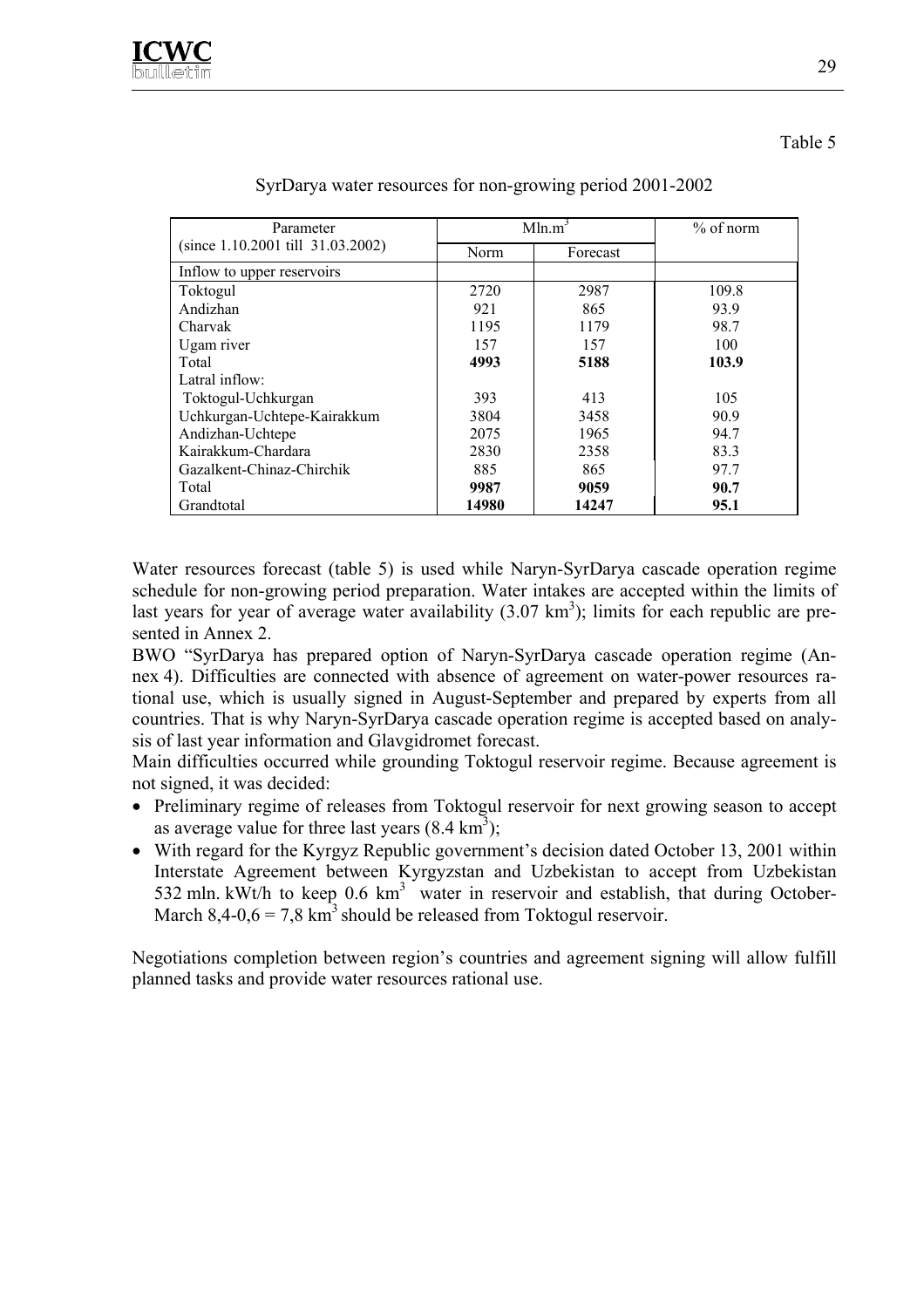## **ABOUT MEASURES ON DRAUGHT 2001 CONSEQUENCES MITIGATION3**

#### **AmuDarya river basin**

Compared with 1999 – 2000 hydrological year, which was difficult one, 2000-2001 hydrological year turned worse. Comparative indicators are presented in the table below.

|                                       |          | Non-growing<br>period |         | Growing season |       |         | Hydrological year |       | Percent |
|---------------------------------------|----------|-----------------------|---------|----------------|-------|---------|-------------------|-------|---------|
| Indicators                            | 1999-    | 2000-                 | Percent | 2000           | 2001  | Percent | 1999-             | 2000- |         |
|                                       | 2000     | 2001                  |         |                |       |         | 2000              | 2001  |         |
| Water availability, km <sup>3</sup>   | 15,6     | 10,9                  | 69,87   | 34,2           | 32,7  | 95,61   | 49,8              | 43,6  | 87,55   |
| Flow by Kelif $g/s$ , km <sup>3</sup> | 20,4     | 14,5                  | 71,08   | 28,5           | 26,9  | 94,39   | 48,9              | 41,4  | 84,66   |
| Water intake, total:                  | 15876    | 12098                 | 76,2    | 27571          | 24330 | 88,1    | 43447             | 36428 | 83,84   |
| including:                            |          |                       |         |                |       |         |                   |       |         |
| Kyrgyzstan                            | $\Omega$ | $\theta$              |         | 45             | 39    | 86,66   | 45                | 39    | 86,66   |
| Tajikistan                            | 2013     | 1802                  | 89,52   | 5849           | 5709  | 97,61   | 7862              | 7511  | 95,54   |
| Turkmenistan                          | 6599     | 4955                  | 75,09   | 10629          | 8780  | 82,6    | 17228             | 13735 | 79,72   |
| Uzbekistan                            | 6948     | 4824                  | 69,43   | 9732           | 8401  | 86,32   | 16680             | 13225 | 79,29   |
| Surkhandarya oblast                   | 316      | 517                   | 163,6   | 1316           | 1400  | 106,4   | 1632              | 1917  | 117,5   |
| <b>Upstream</b> diversion             | 2319     | 2319                  | 100     | 7165           | 7109  | 99,22   | 9484              | 9428  | 99,41   |
| Midstream diversion                   | 8732     | 6970                  | 79,82   | 13177          | 11891 | 90,24   | 21909             | 18861 | 86,09   |
| Downstream diversion                  | 4815     | 2808                  | 58,32   | 7185           | 5290  | 73,63   | 12000             | 8098  | 67,48   |
| Water supply to Aral sea              | 4191     | 470                   | 11,21   | 614            | 126   | 20,52   | 4805              | 596   | 12,4    |
| Water losses in AmuDarya              |          |                       |         |                |       |         |                   |       |         |
| Kelif-Samanbai                        | 4606     | 4898                  | 106,3   | 11056          | 10871 | 98,33   | 15662             | 15769 | 100,7   |
| Kelif-Darganata                       | 528      | 1585                  | 300,2   | 5041           | 5124  | 101,6   | 5569              | 6709  | 120,5   |
| Darganata-Tuyamuyun                   | 2488     | 1183                  | 47,55   | 3293           | 2779  | 84,39   | 5781              | 3962  | 68,53   |
| Tuyamuyun-Kipchak                     | 741      | 1143                  | 154,3   | 1903           | 2143  | 112,6   | 2644              | 3286  | 124,3   |
| Kipchak-Samanbai                      | 849      | 986                   | 116,1   | 818            | 826   | 101     | 1667              | 1812  | 108,7   |

From table above the following conclusions can be made:

1. Start of rigid draught coincides with start of growing season 2000 and lasts 1,5 year.

2. Water availability by Kerki g/s upstream Garagumdarya in 2000 – 2001 hydrological year was 87.6 % compared with last year including 69.9 % for vegetation and 95.6 % for nonvegetation.

3. Actual flow by Kerki g/s upstream Garagumdarya for 2000-2001 hydrological year was 84,7 % compared with last one including 71,1 % for non-vegetation and 94,4 % for vegetation.

4. Actual water diversion all over the basin amounted for 83,8 % compared with last hydrological year.

5. Draught degree increases from upstream to downstream.

6. Water losses in the river for 2000-2001 hydrological year remained the same as last year. Losses during current vegetation were 98.3% compared with last one.

It worth to note, that conditions by start of vegetation were worse compared with last year and results of vegetation only confirmed this.

Measures undertaken to mitigate draught consequences were as follows:

 $\overline{a}$ <sup>3</sup> Information from third question of agenda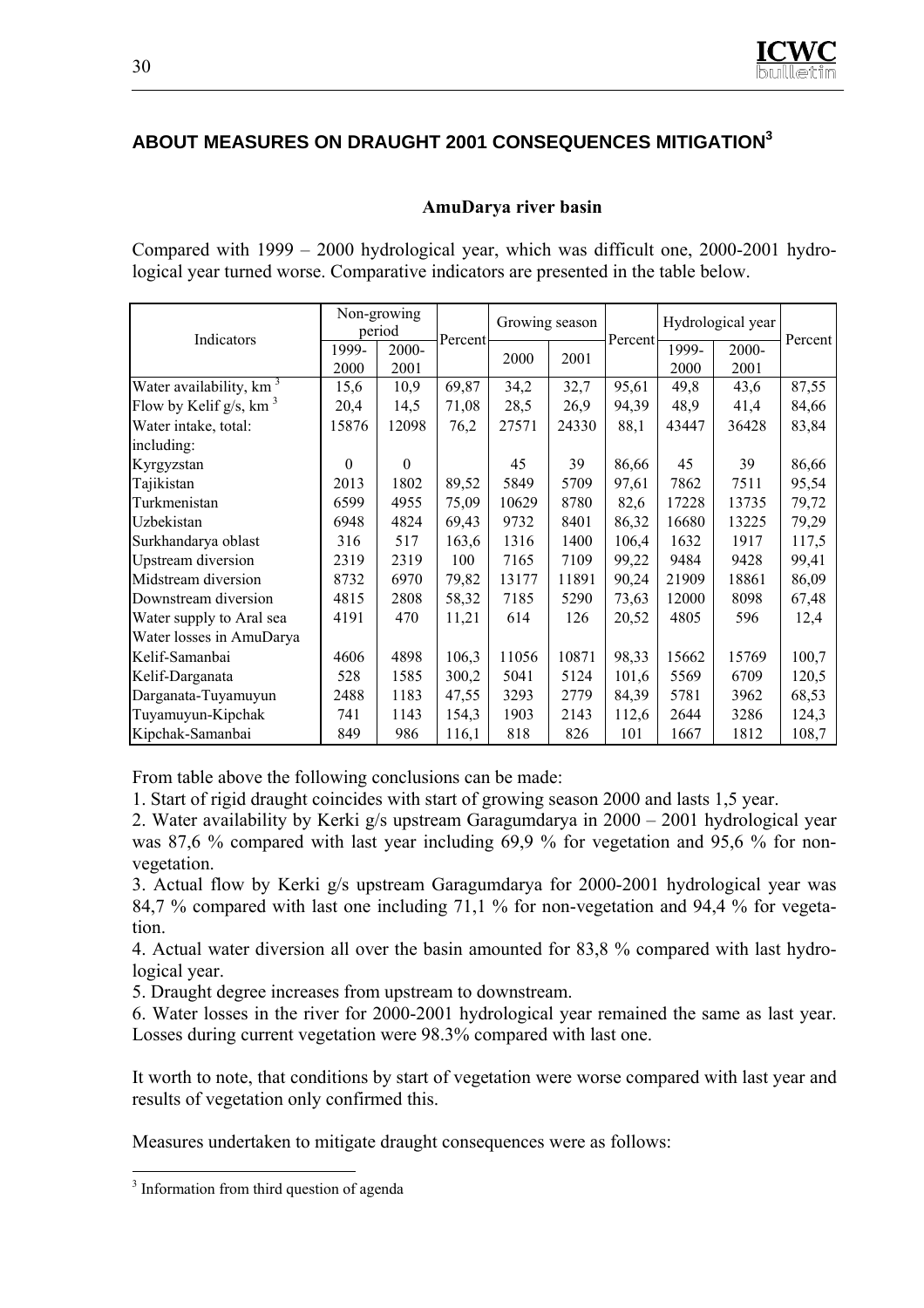

1. States of the basin were informed beforehand about expected draught and took measures for its mitigation.

2. At ICWC 29-th meeting in Kokshetau on April 12-13, 2001 decision has been made to cut water intake limits on 15%.

3. Because of situation worsening during vegetation limits were cut once more on 10 % ICWC members were informed about this measure.

4. BWO together with relevant ministries of Turkmenistan and Uzbekistan was trying to reduce diversion in midstream and achieved positive results.

5. Due to low inflow to Tuyamuyun reservoir and absence of regulating capacity in reservoirs water allocation downstream was conducted between three main water users: Tashauz veloyat, Karakalpakstan and Khorezm oblast proportionally to inflow and according to each user's multiyear share. Decisions have been made at technical meetings of commission on Tuyamuyun reservoir operation regime which were held 11 times.

6. To control established limits operative groups were created from representatives of BWO and relevant ministries. Breakers were punished by penalties and other sanctions that gave positive results and allowed to pass water to Tahiatash hydrounit.

7. Together with Glavgidromet joint measurements were conducted during the growing season on Kipchak and Tuyamuyun g/s in river lower reaches.

It worth to note, that in spite of efforts taken by states and BWO, disproportion in water consumption between midstream and downstream could not be avoided.

Due to lack of water resources downstream (in Northern Karakalpakstan water availability was 27,3 %).

#### *Measures on water conservation at the national level*

1. Strengthening water users' discipline.

- 2. New irrigation and crop production technologies.
- 3. Canal efficiency increase.
- 4. New irrigation and leaching norm development and introduction.
- 5. Crop pattern revision.

6 .Modern equipment and water account systems introduction at all levels of water management and distribution.

#### **Complementary information**

Comparative analysis of draught 2000-2001 consequences (according to BWO "AmuDarya" and SIC ICWC data) led to the following conclusions:

1. During 2000-2001 AmuDarya water availability (unregulated flow) amounted for 87,6 % compared with 1999-2000; simultaneously, actual flow (regulated by Nurek reservoir) was 84,7 %. In Nurek reservoir during 2000-2001 0,7 bln.  $m<sup>3</sup>$  more were accumulated compared with 1999-2000, that made situation even more difficult. Regulating capacity of Nurek reservoir are not used.

2. Generally, in 2000-2001 total water diversion from the river amounted for 83.8 % compared with 1999-2000 годом. Water distribution irregularity between the states and along the river increased. Downstream suffered worst.

3. Though water losses remained the same  $(15.7 \text{ bln.m}^3)$  compared with 1999-2000, in midstream they grew (120.5%) and in vegetation they equaled 300.2%! At the same time, at Darganata-Tuyamuyun site losses reduced on  $1.8 \text{ bh.m}^3$ .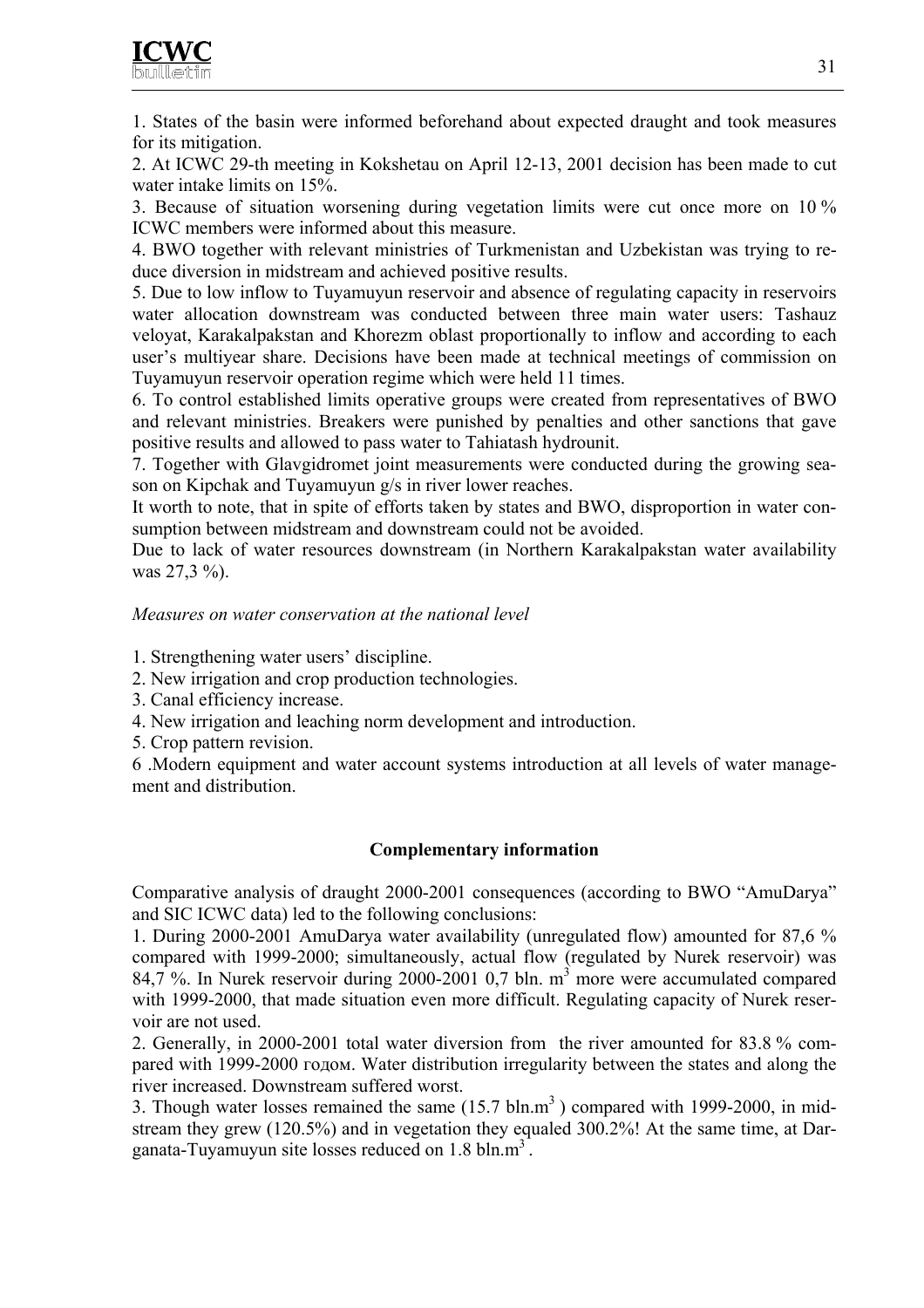

Flow losses can be divided into two constituents: (1) *natural losses* in the river and reservoirs which can be assessed using some models of calculation; (2) *not-accounted losses* including calculation mistakes, flow account and not-accounted diversion. According to SIC ICWC data, first constituent should not exceed 5-7bln.  $m^3$ . Losses in amount of 15.7 bln. $m^3$  witness about non-accounted diversion. Especially strange is losses growth in midstream.

#### **SyrDarya river basin**

BWO "AmuDarya" have undertaken the following measures to mitigate draught consequences:

ICWC members together with BWO facilitated conclusion of interstate agreements on waterpower resources rational use.

Permanent control of above agreements realization regarding electricity receipt from Tajikistan and Kyrgyzstan, energy resources delivery, etc.

This summer during vegetation ICWC members and BWO representatives meetings were conducted where Kairakkum reservoir operation correction and water allocation among midstream consumers have been made according to emerging situation.

Necessary works have fulfilled to organize "Makhram-0" pumping station functioning, that allowed to increase releases from Kairakkum reservoir in August 2001 below altitude 343,5 m and reduce tension midstream.

Transfer of 80mln.m<sup>3</sup> from Andizhan reservoir in July 2001 to increase inflow to Kairakkum reservoir with further increased release from it.

In August 2001 to increase inflow to Chardara reservoir releases from Charvak reservoir were increased and directed through Akhangaran-Tashkent Sea to SyrDarya.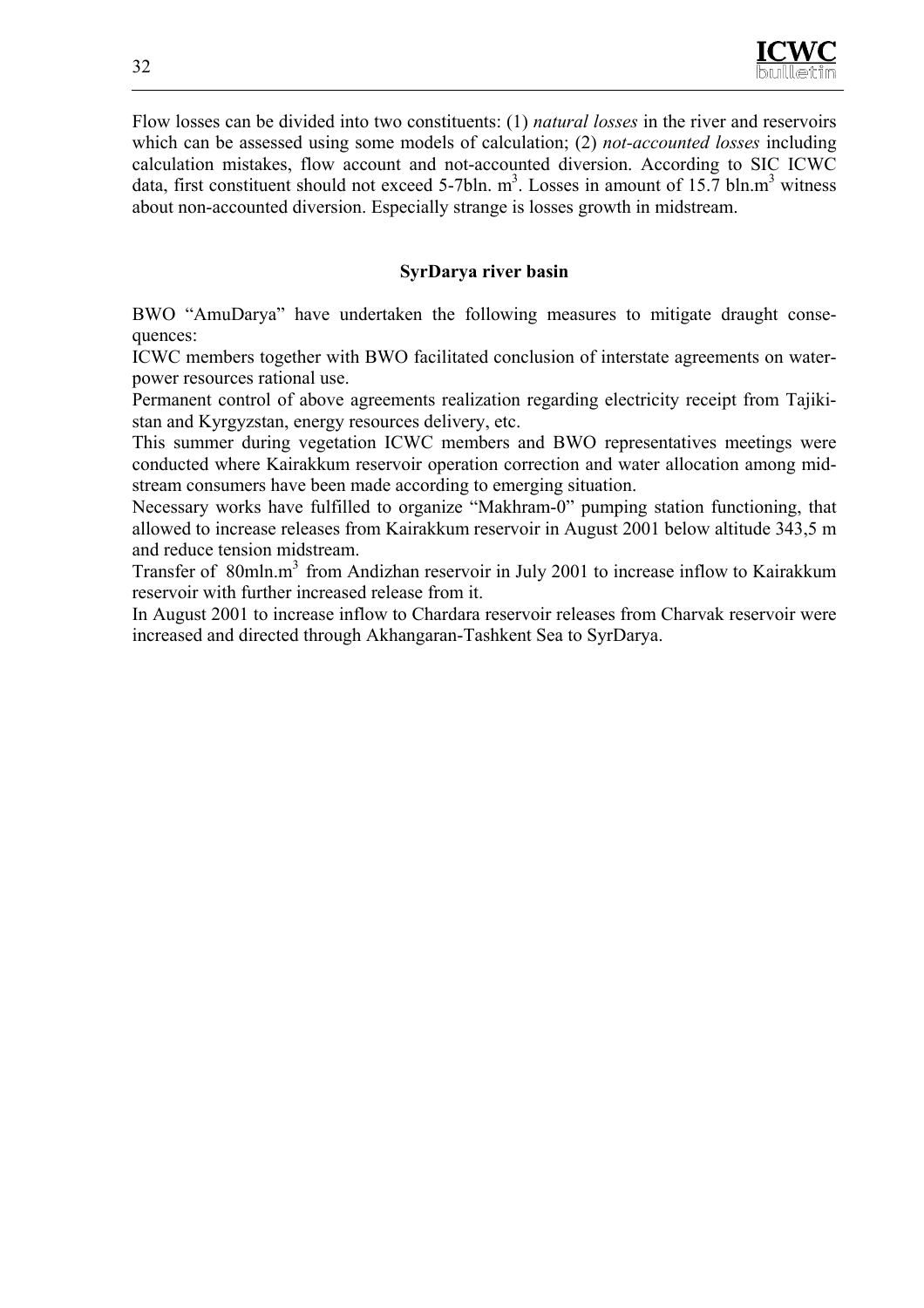

## **PROTOCOL OF ICWC TECHNICAL GROUP WORKING MEETING**

December 19, 2001 Tashkent

Attendees:

Dukhovny V.A., Umarov P.D., Sokolov V.I., Sorokin A.G., Beglov F.F. – SIC ICWC Mirhojiev M.M. – Minselvodhoz of Uzbekistan Kipshakbayev N.K. – SIC ICWC Kazakh branch Makarov O.S. – MKZ ICWC (Kyrgyz Republic) Khatamov A.A. - Turkmengiprovodhoz Nasirov N.K. - SIC ICWC Tajik branch

Participants have discussed the following:

In accordance with ICWC 31-st meeting decision in Kurgan-Tube dated November 23, 2001 (item 6 of protocol) "Program of action on organization of regional collaboration in Central Asia". This program foresees to organize work of ICWC thematic working groups (consisting of leading specialists of the region) to search agreed solution of the issues in water resources management and use in the region. It is suggested to establish 4 thematic groups:

- Technical aspects;
- Juridical questions;
- Institutional questions:
- Financial aspects.

Each thematic group should assess problem and develop action plan discussing it with a public in order to work out recommendations to decision-makers for their realization in connection with other thematic directions.

After discussion decision has been made:

1. Group «Technical aspects» has determined the following questions in order of priority:

1.1. ICWC Training Center activity – inclusion of all technical issues in training program (o prepare inventory and schedule).

- 1.2. Flow losses reduction along AmuDarya river
- 1.3. Amplification of runoff forecast in real time and hydrometric account improvement.
- 1.4. Modeling development.

Other questions to pay attention:

- Establishing water resources volume for diversion from AmuDarya and SyrDarya and Transboundary ground water without damage;
- Assessment of water conservation: approaches, methods, temporal limits, effectiveness, real size, achievable at certain temporal level;
- Regional criteria and standards of water quality, methods of their achievement, limiting water by quality;
- Water and salt management in separate river basins;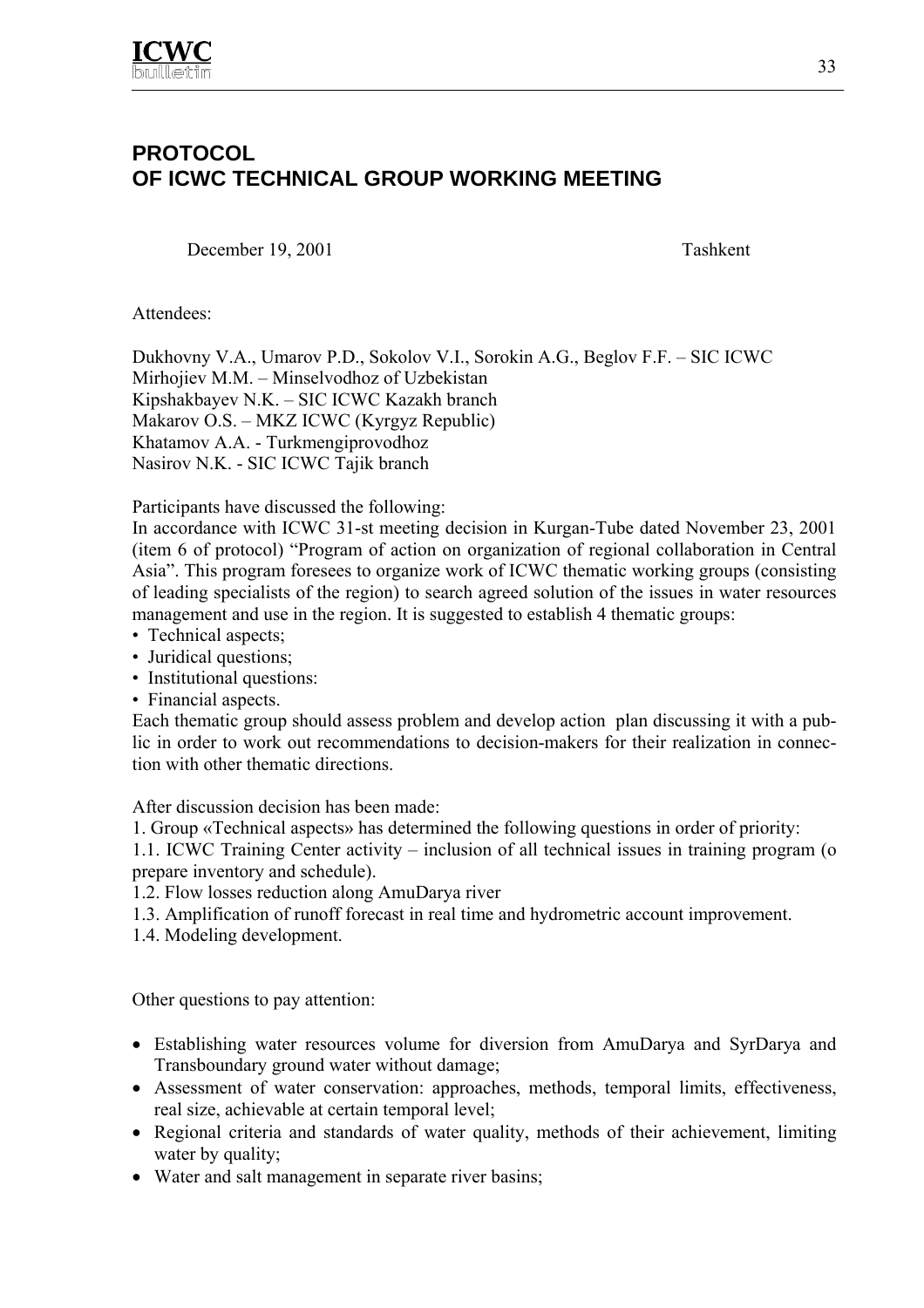

- Ecological and sanitary releases volume;
- Return water management;
- Climatic changes impact on water resources and water consumption.

2. Most urgent issue is to determine courses content and schedule for 2002. Technical group should define what themes from 6 blocks of "Irrigated farming" to be included in courses agenda on February, March and April 2002. Recommendations should also be given what themes should be included in course for center's branches in Osh and Dushanbe.

Group members agreed to start preparation for special seminar on crop water consumption and model of water allocation within WUA (based on results of Copernicus project) to be held in April-May 2002. It is expedient to invite to this seminar prof.Lpereira, Project Coordinator and EU representative.

Suggestion has been expressed to start preparation to new course on water quality and modeling planned for the second half of 2002.

Group members should submit proposals on all above questions until January 15, 2002 to SIC ICWC.

3. SIC ICWC (Sokolov V.I., Beglov F.F.) until December 28, 2001 should develop package of proposals for investment projects:

- Partnership development in the region (proposal has been prepared and adopted by ICWC);
- Return water management (proposal has been prepared and adopted by ICWC and IFAS);
- AmuDarya hydraulic facilities automation (proposal is prepared by Makarov O.S. should make amendments);
- Zerafshan river basin integrated management (proposal is prepared);
- Ways of socio-economic situation improvement in lower reaches under water deficit (proposal is prepared-it needs translation into Russian).

Package of proposals should be passed to all members of technical group for national opinion preparation on each proposal. National opinions should be submitted to SIC ICWC until the end of January 2002 for donors conference in February 2002 in Almaty.

Technical group members ask representatives of Kyrgyz Republic and Tajikistan to prepare urgently joint proposal on zone of flow formation in order to include it in package of proposals for investment projects.

4. Next group meeting is to be held on January 21-22, 2002 during next Training Center workshop.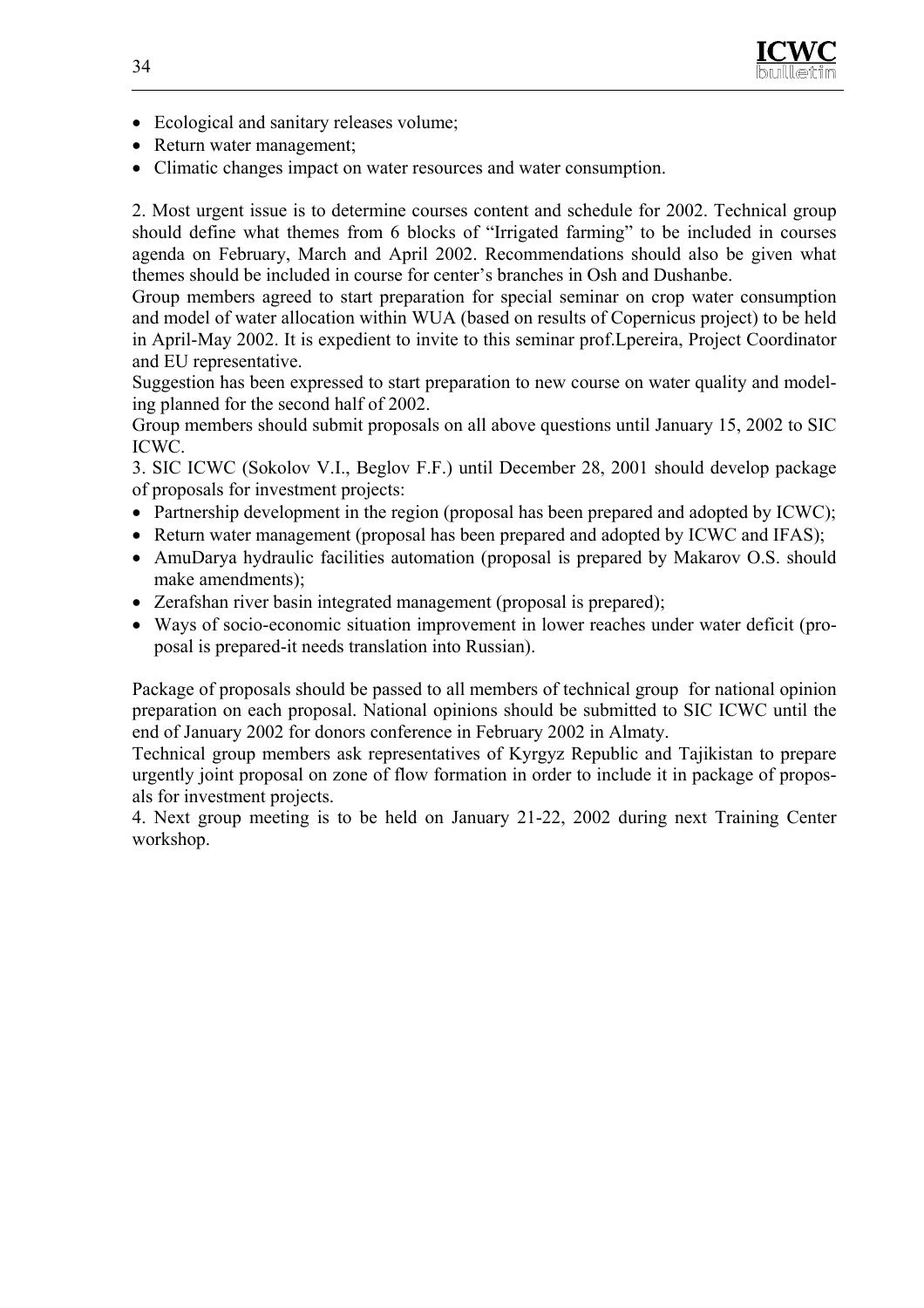

## **PROTOCOL No 1 FIRST MEETING OF ICWC JURIDICAL GROUP**

September 27, 2001 Tashkent

Attendees

From the Republic of Kazakhstan Kipshakbayev N.K. From the Kyrgyz Republic Jailooboyev A.Sh.. From the Republic of Tajikistan Nosirov N.K. From Turkmenistan **Overwhenistan** Overwhenistan

From the Republic of Uzbekistan Umarov H. From SIC ICWC Dukhovny V.A.,

Berdiev A. Beglov F.F., Mukhamadiev B.

#### **Agenda:**

- 1. Preparation of work plan for October-December 2001 and for 2002.
- 2. Definition of moderator and lecturers for workshop on juridical questions.
- 3. About work on agreements.
- 4. About further group activity.

Regarding the first question Prof. V.Dukhovny proposed to acquaint with main directions of thematic groups activity and prepare work plan for October-December 2001 and for 2002. Proposal has been accepted. Предложение принято.

Main directions on juridical questions include 7 issues, including agreements preparation:

1) Study and dissemination of local experience in WUA establishing.

This work is being fulfilled except Kazakhstan within the project "Institutional reforms of irrigated farming integrated management in Fergana valley". In this connection decision is taken to ask group member from Kazakhstan H.Askarov to prepare relevant information (analysis) on this issue. SIC ICWC guarantees payment in amount of oblast monitor's monthly. Other countries will work within the framework of the project.

On question "Development of proposals on water legislations unification in interest of common management, Transboundary watercourses use and protection, operation measures realization, accidents prevention" it was decided: to analyze national legislations of own states concerning water resources ( $1<sup>st</sup>$  stage) and by-laws on this question ( $2<sup>nd</sup>$  stage).

Ask Jaloobayev A.Sh. to prepare form of comparative analysis.

Regarding the second question is decided to appoint Nosirov N.K, Kipshakbayev N.K and Berdiev A. as a moderator on juridical questions.

To invite for this workshop 4 representatives from each state including representative from the Ministry of Foreign Affairs, Ministry of Justice and 2 water specialists dealing woth juridical issues.

For January 2002 workshop appoint Nasirov N.K. and Laloobayev A.Sh. as a moderator. Trainees contingent is the same.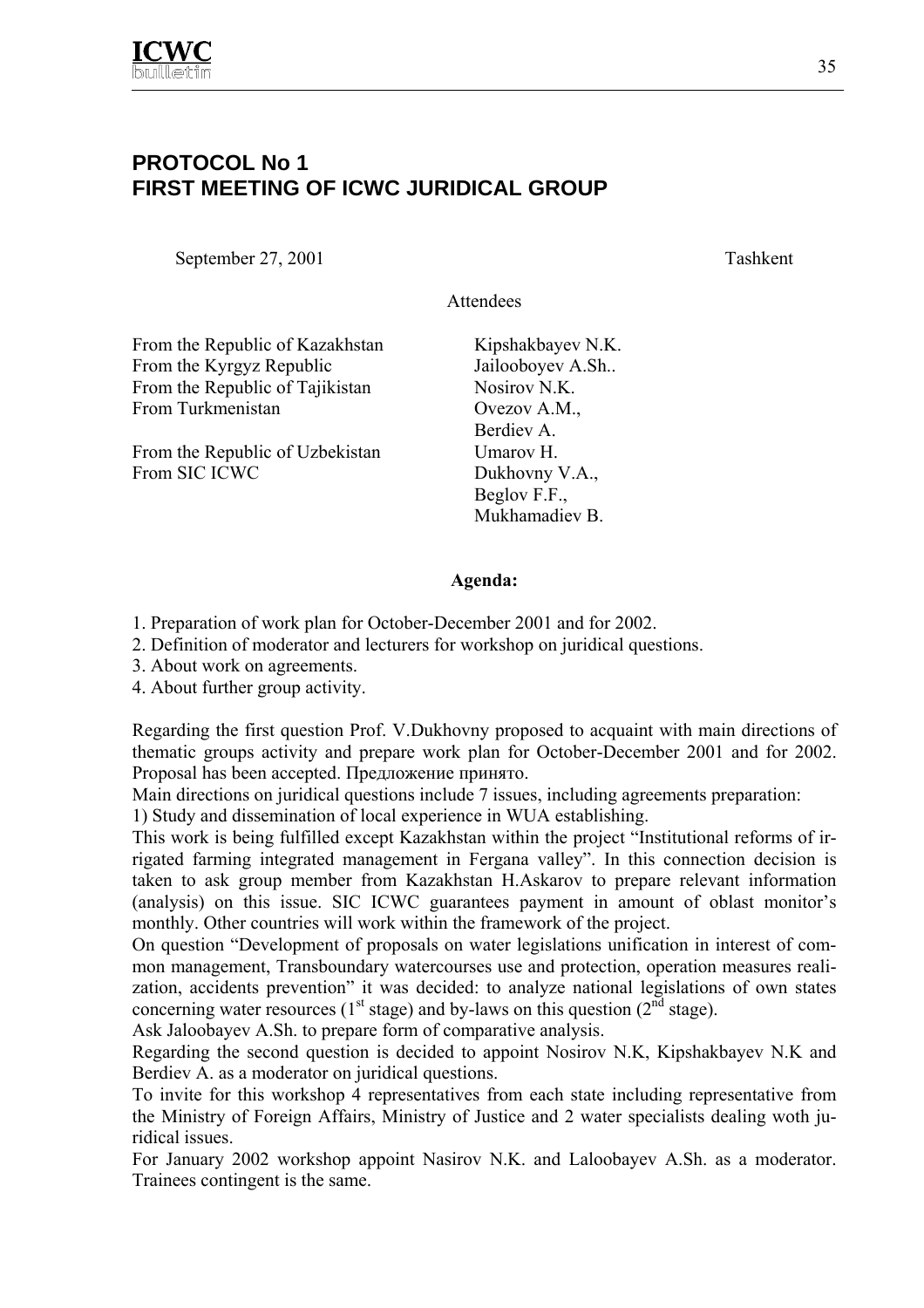

Regarding the third question of agenda is decided to continue work on agreements: No 1 - "About institutional structure of transboundary water resources common management, protection and use in the Aral sea basin"

No 5 - "About transboundary water protection, rules of their quality control and economic sustainability in the region"

Taking into account, that according to Agreement No 1 there are some comments only from the Ministry of Foreign Affairs and Ministry of Justice of the Kyrgyz Republic, is decided to charge Jaloobayev A.Sh. until 15.11.2001 consider this question with concerned ministries and inform group members about results. Kipshakbayev N.K. proposed to control Agreement No 4 progress.

Regarding fourth question is decided to include in work plan for the second half of 2002 item 4,5, 6 of "Main provisions" and Agreements No 2, 3. Next group meeting is appointed on November 15-20, 2001 combining it with training course.

Kipshakbayev N.K. Jailoobayev A.Sh.

Nosirov N.K.

Ovezov A.M.

Berdiev A.

Umarov H.

Dukhovny V.A.

Beglov F.F.

Muhamadiev B.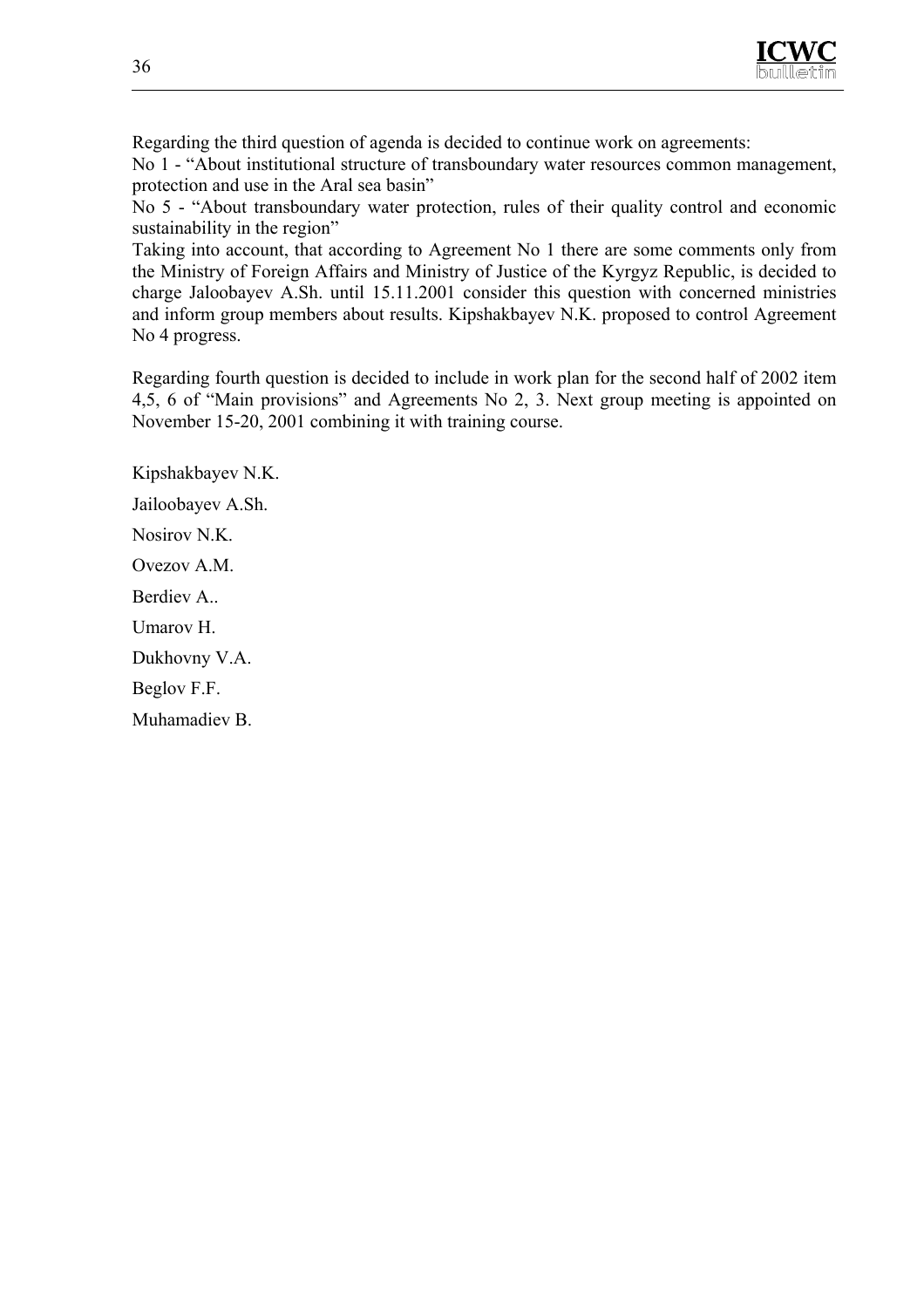# **ACTION PROGRAM ON THE REGIONAL WATER PARTNERSHIP ORGANIZATION IN CENTRAL ASIA**

## **INTRODUCTION**

Water is key factor of social-economic well-being of the Central-Asian countries. The region still does not feel severe water deficit, though society needs are satisfied mostly at expense of environment interests negligence. In some periods of time in separate zones of the region (particularly, in rivers downstream) water deficit (in amount and quality) already negatively impacts social-economic situation. For example, in AmuDarya lower reaches during last two years (2000-2001) water supply was less than 50% from agreed limit which, in turn, is lower than required. In perspective deficit will increase, taking into account climatic changes, that will lead to risk for sustainable development of not only separate zones, but all region as well. Under modern political and social-economic conditions, the best way to create well-being in the region is realization of integrated water resources management principles, directed to water resources effective use and unproductive water losses elimination through multifold partnership.

#### **Further directions of the regional collaboration**

Existing shortcomings in management can be eliminated and water use effectiveness can be achieved through real regional partnership and efforts integration in 6 following directions:

- Countries efforts integration in water basin management and conservation through the partnership at interstate level.
- Economics and environment interests integration through inter-sector partnership in each state with regard for environmental requirements.
- Integration of water management system hierarchic levels through vertical partnership in the chain "state-water system-WUA-territorial water and administrative bodies-water users and water consumers".
- Integration of water users and water organizations through water users involvement at all levels of water management hierarchy as well as partnership between governmental and nongovernmental bodies.
- Integration of knowledge and practice through partnership of science and production with water users and water organizations (using such tools as base of knowledge, training, consultation).
- Integration of international donors and the region though coordination and partnership of international financial organizations and the region's countries.

The following action program is suggested for efforts integration:

1. Preparation of water partnership in the region. For the regional partnership coordination, "Aral sea basin Water Council" establishing is envisaged under IFAS through ICWC with CSD attraction and participation of power, ecological centers and NGOs. Recommended scheme of partnership is shown on fig.2. It is necessary to prepare Water Council status and regulation of interaction with partners concerned.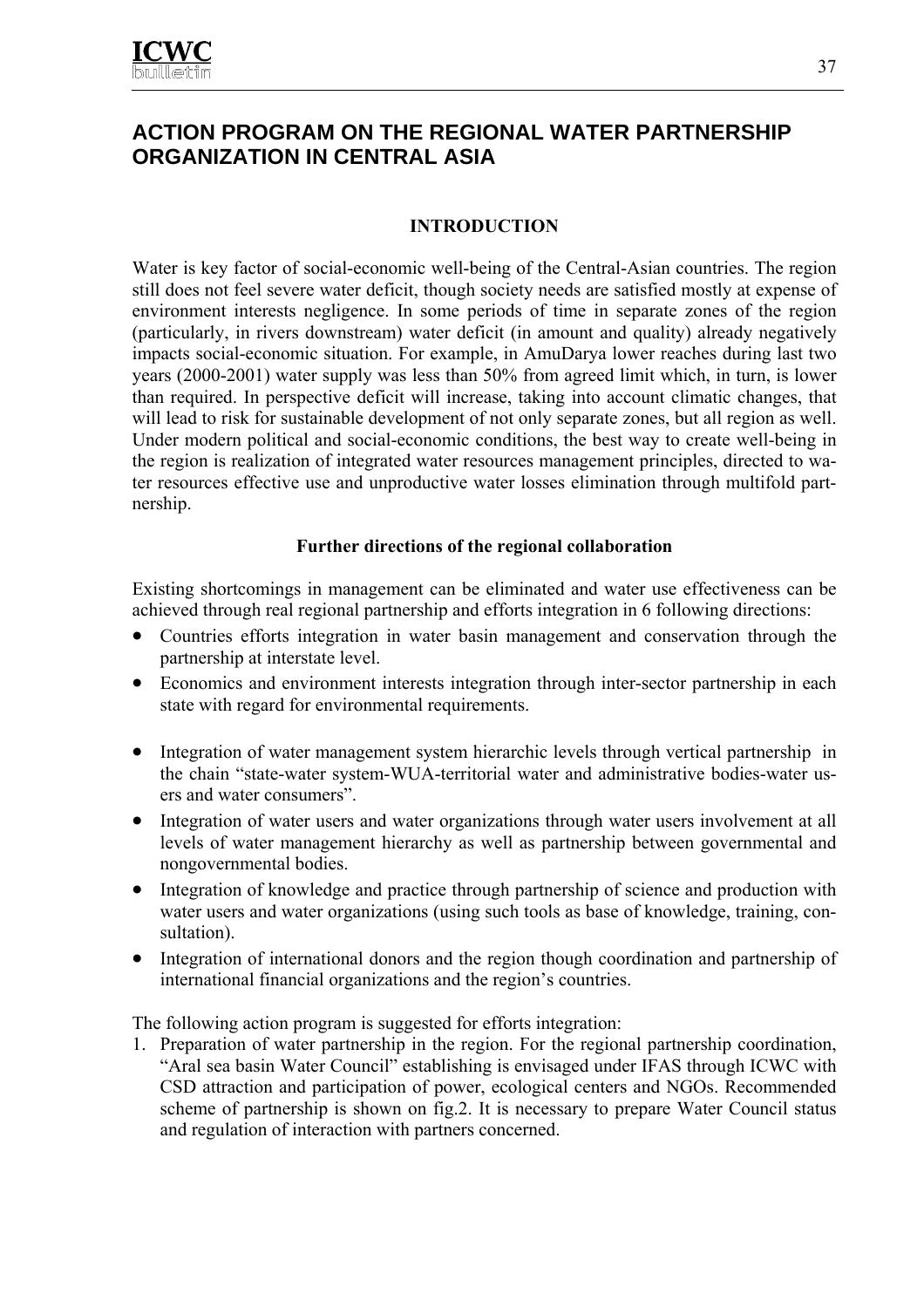

## **Fig. 1. Scheme of water partnership in Central Asia**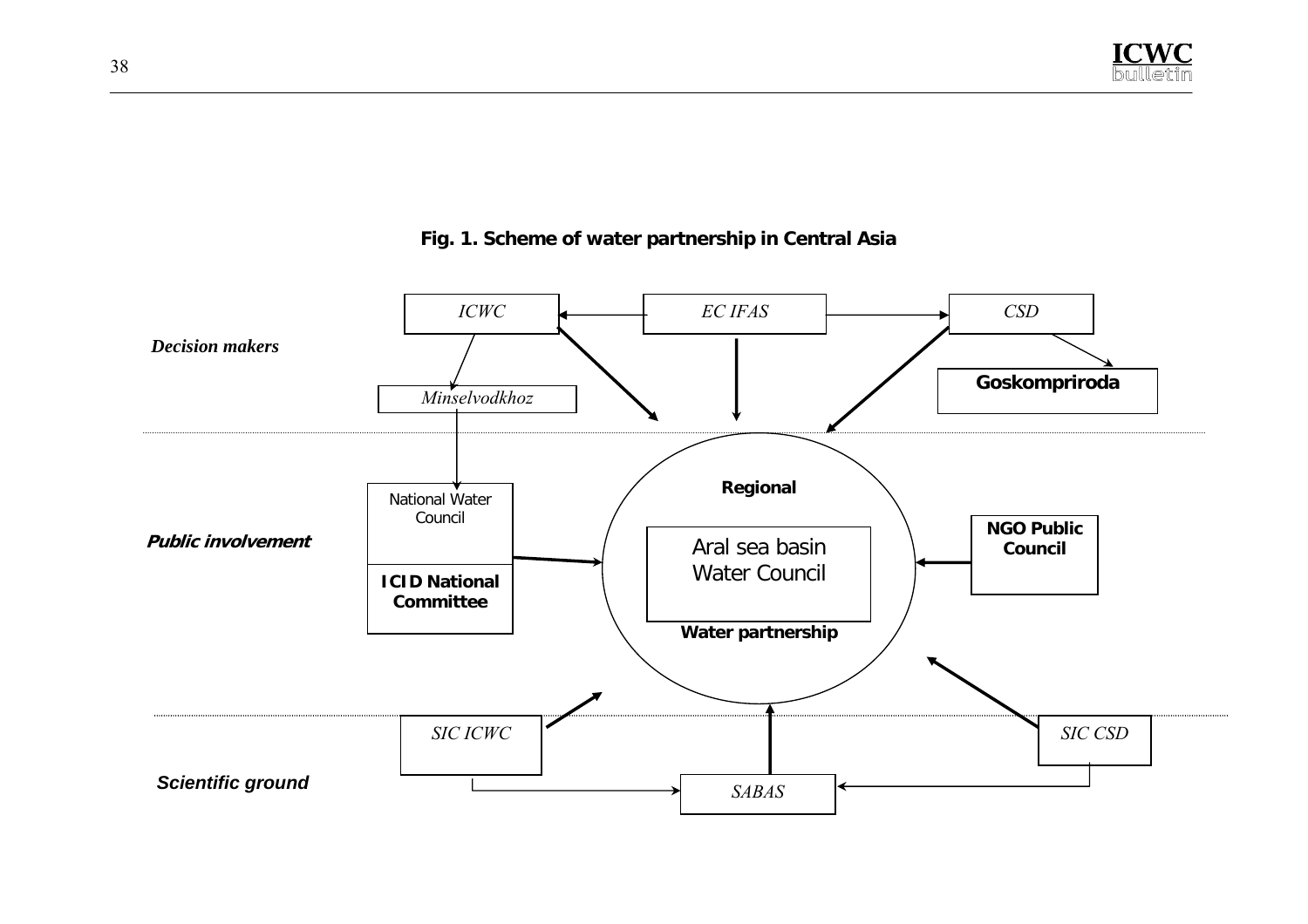

- 2. Under Water Council is expedient to organize thematic groups (including leading specialists of the region) to search of agreed decision of integrated water resources management and use. Taking into account existing regional problems, it is suggested to create 4 thematic groups relevant to ICWC working groups.
- Technical aspects;
- Legal questions;
- Institutional issues;
- Financial aspects.

Each thematic group according to proposal of ICWC working groups should assess a problem and work out action plan with its discussion by broad public in order to develop general recommendations to decision makers for its realization. It is supposed, that Water Council would approve democratically elected leaders of thematic groups and represent all concerned layers as well as sources of funding.

- 3. Further development of decision support tools is necessary including two main components:
- 3.1. Models system, connected with regional information system. Models system is necessary to solve the following tasks:
- Future development at the regional level as a tool for Regional Water Strategy preparation;
- Future development at the national level as a tool for National Water Strategy preparation;
- Multiyear flow regulation fulfilled by ICWC and multiyear planning by BVOs;
- Annual water allocation planning and its correction in BVO interest;
- Water management operative tasks in each BVO.

Working out the basin modeling for future development at the regional level as well as planning zone and BVO activity modeling has been started by SIC ICWC together with Minselvodkhozs of all states within the WARMAP-2 project. Besides, within the framework of USAID EPIC program, SIC ICWC, BVOs, national groups and Power Dispatch Center have made basin modeling for purpose of annual planning. Modeling of the regional and national water resources development planning has being developed by SABAS group using Globsight methodology (prof.Mesarovich) with our amendments. Based on this research, forecasts of various scenarios of the regional development for "World Water Vision in 21 century". Completion of this work will allow to organize strict water resources management and use and to identify priorities of national planning for water resources development..

Information system should include developing WARMIS database combined with GIS and remote sensing. Information system for land and water should be completed, tested and prepared for use by ICWC, IFAS, BVOS and all water related organizations. It is important for social-economic and ecological sectors; more detailed development of water and land use; analysis of river water losses. GIS has been developed by SIC ICWC, Glavgidromet, but was not submitted to BVOs and national organizations.

At the moment, major task should be information service creation and development at the oblast, irrigation system and WUA level on the principles similar to the regional system, which will form common database based on pyramid principle with "information grids".

3.2. Base of knowledge in combination with the tools for experience dissemination through IPTRID and INFO-net as well as periodic publications, bulletins, press-releases and sci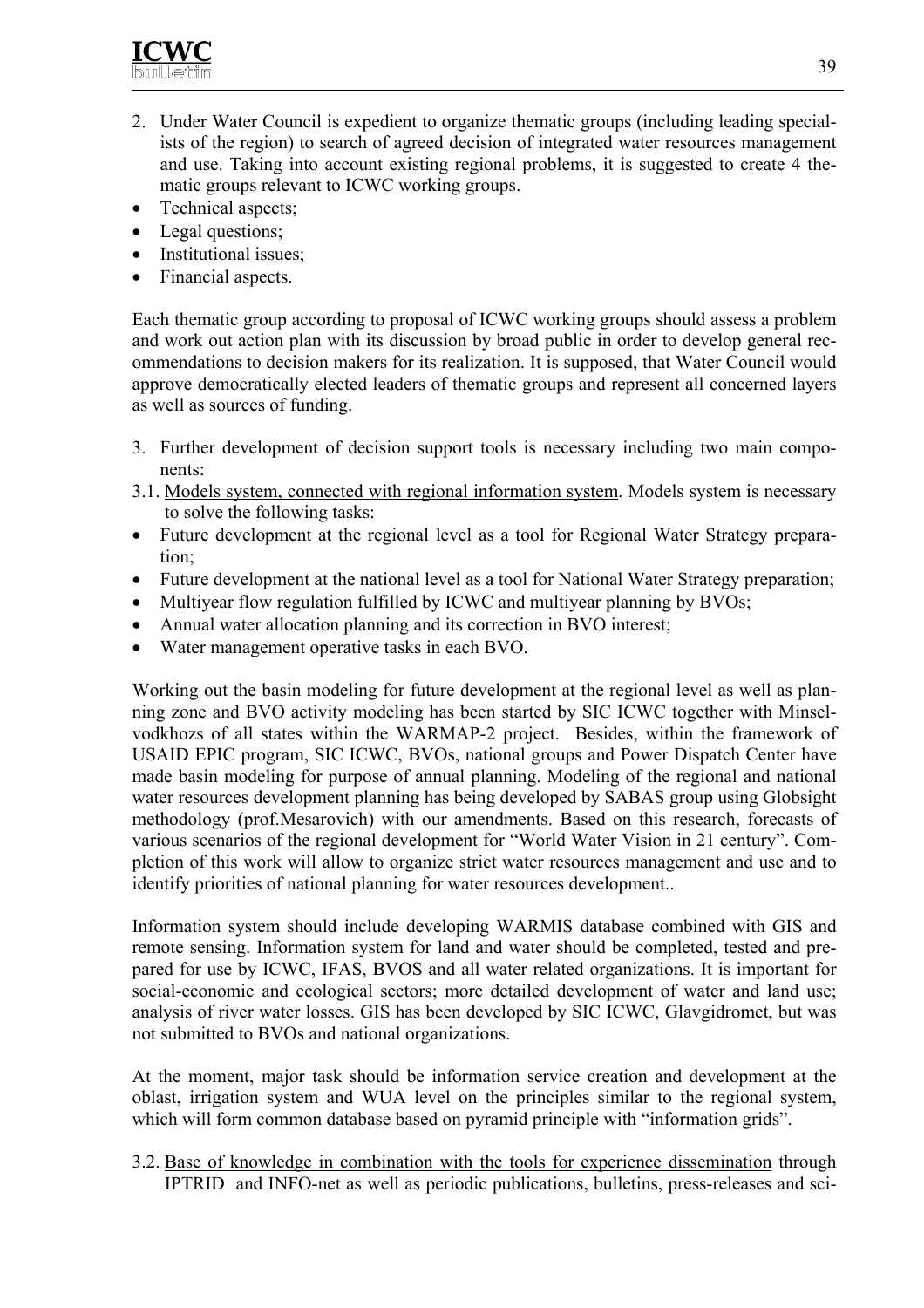entific research collections. Knowledge network and information exchange already functions within the region among 5 states and between the region and several world information centers including ILRI, USBR, Cemagref, Wallingford, ICID, FAO, etc. Various bulletins and collections periodic issue help to water specialists to acquaint themselves with modern worldwide methods of water resources and irrigation management.

But knowledge dissemination is insufficient. Main attention should be paid to knowledge and information network development at the level of oblast, system and WUA. Systematic base of knowledge creation is being started by SIC ICWC. SABAS and other organizations, national experts, commissions on irrigation and drainage involvement will allow to create practical knowledge base in short term. This block should lay a base for extension service which success depends on communication.

- 4. Successful development and coordination of the regional and national water strategy and its monitoring can be realized using existing scientific potential. This work as well as scientific and public expertise of this strategy should be done by ICWC and CSD and SABAS group supported by UNESCO. Main attention should be paid to these programs financing and coordination as well as organization of seminars and conferences for free exchange by opinions and consensus achieving. In turn, science together with public awareness and participation should promote rational water use and management to be implemented. Set of major questions to be considered with public participation and organizations concerned is shown in Annex 1.
- 5. It is necessary to develop training system for water specialists with NGO involvement. In accordance with ICWC decision and under CIDA financial support the regional Training center has been established in Tashkent in 2000. Main task of this center is to improve skills and, simultaneously, to reproach positions of the specialists from different countries. Monthly courses are organized like round table discussion. Last year more than 250 specialists from five states attended three courses:
- Problems of integrated water resources management based on hydrographic principle;
- Regional collaboration on transboundary watercourses;
- International water right (course is continued up to beginning of 2002).

To the end of 2001 new course "Innovative practice in irrigated agriculture" is being prepared for next 6-8 months. For the future it is planned to prepare set of new courses:

- Environment protection issues;
- Problems of drinking water supply and sanitation;
- Problems of sustainable development of power sector in the region;
- Modeling in water management and irrigation.

For further integration and more participants involvement training activity is planned to be organized in 4 sub-regional centers: Dushanbe (Tajikistan) on the problem of intermountain plains and upper watershed; Osh (Kyrgyzstan) on water problem in densely populated area of Ferghana valley; Kyzyl-Orda (Kazakhstan) on on the problems of downstream and rice cultivation; Tashauz (Turkmenistan) on the problems of downstream and Priaralie. It is planned to use these centers in combination with demonstrative plots in water conservation and WUA development.

6. Communication system based on electronic means among all participants of the regional partnership is necessary precondition of successful activity. Including in electronic communication, except ministries and national centers, oblast and system organizations, major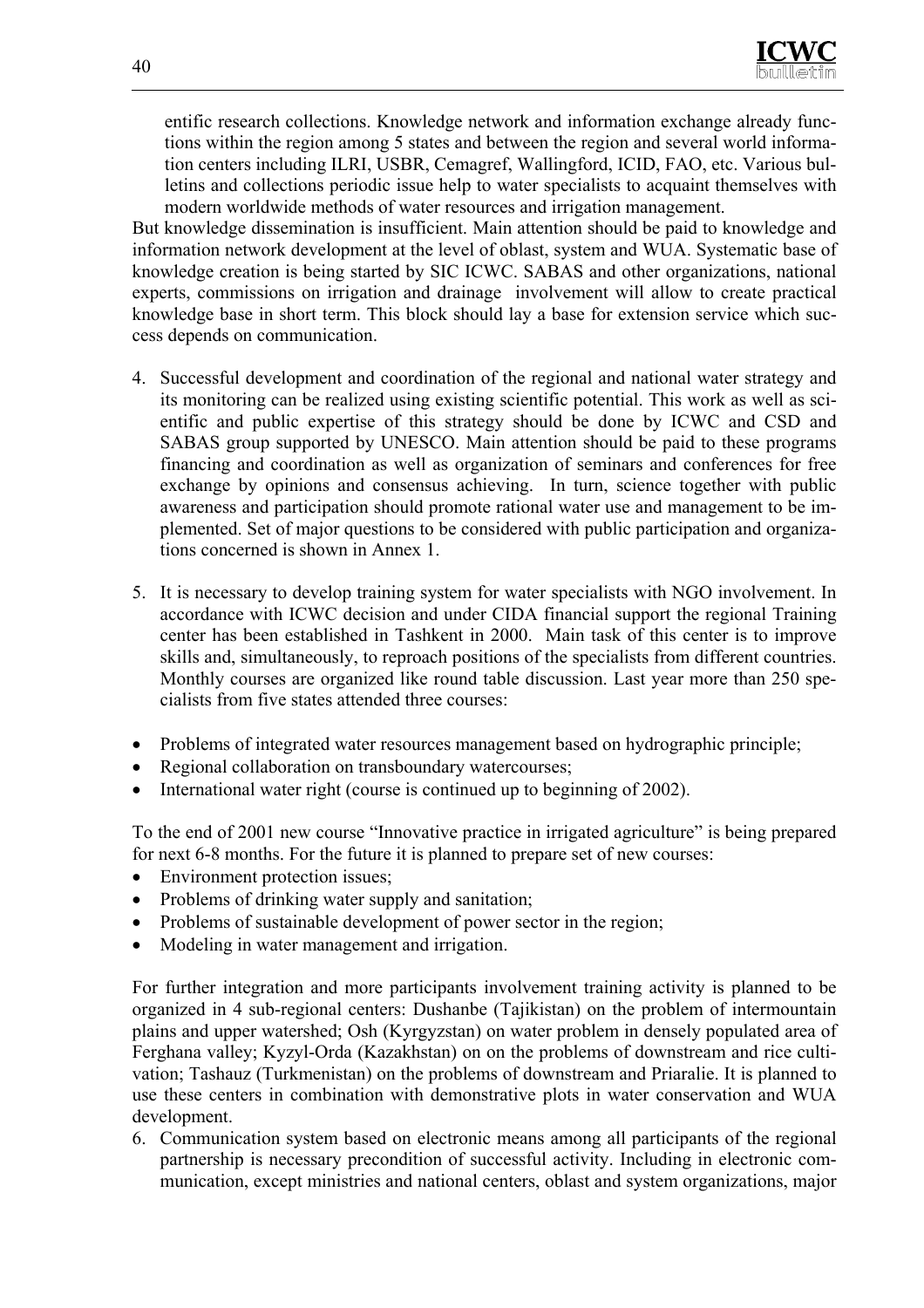NGOs and then WUAs will allow to organize free opinion exchange, "electronic conferences", to inform regularly 200-250 organizations concerned. This will pprovide trust between partnership participants.

## **Donors role in Central Asian region**

Donors support is very important both for interstate problem and national potential strengthening.

Is it would be possible to restore previous irrigated farming productivity 1600-2000\$/ha against current 500-900\$/ha and water productivity  $0,18$ -0,25 \$/m<sup>3</sup> against current  $0,03$ - $0,10\$/m^3$ , farmers will have capacity enough to develop end support their potential. Nevertheless, according to our prediction, this would require big foreign investments and long time. In other words, for the region, where 52-53% population is rural one, social factors of water use should be taken into account. Living standard reduction in rural area can lead to social tension.

Taking into account Soviet era heritage (highly skilled personnel, lack of market experience, democracy and machinery), donors should help the region but do not replace local specialists by foreign ones. Moreover, most specialists understand necessity to adapt to conditions of the market. *Thus, the region needs financial assistance региону, legal and market training, new technologies and equipment without expensive foreign specialists and certain conditions. In this case this assistance would be useful as it was shown by ICWC training course.*

It is necessary for donors to follow "four conditions for consensus" explained earlier (fig. 3). *Donors based on democratic approach should appoint a conductor keeping positions agreed by IFAS and international organization in order to avoid conflict between donors and the states.*

We have brilliant example of collaboration between CIDA, ICWC, Israeli consultants, USAID, ЕС, GEF, SIDA, the World Bank and the government of the Netherlands. We also had contradictions and misunderstanding in the past, so the first slogan for donors is to be careful.

Donors should create organizing committee (OK) including their representatives who will meet with Water Council to analyze a work and plan the future.

In result of the first donors meeting in Paris in 1994, the Aral sea basin program was declared to support "Concrete actions plan", approved by the Heads of State on January 11, 1994, with full cost of international obligations \$40mln. and \$160mln. as a soft credit. Most effective was activity of EU (WARMAP Program), GEF ("Main provisions of water strategy") and CIDA (Program 7). But in general, these obligations have not been fulfilled until now. Donors community mentioned its low effectiveness because of next reasons:

- More than a half of all donations returned to payers as a reimbursement to foreign consultants and their services. Real investments did not exceed 20%.
- Consultant level of knowledge and responsibility led to failure 50% of work. For instance, program 3.1b (ILRI), program 4.1 and program 4.4 (Euroconsult) were unsuccessful. IFAS Board repeatedly required to attract local specialists but without success.
- Bureaucratic procedures of EU, World Bank impose very strict rules and control over expenses but do not control results. In result, previous activity is not taken into account in the next project.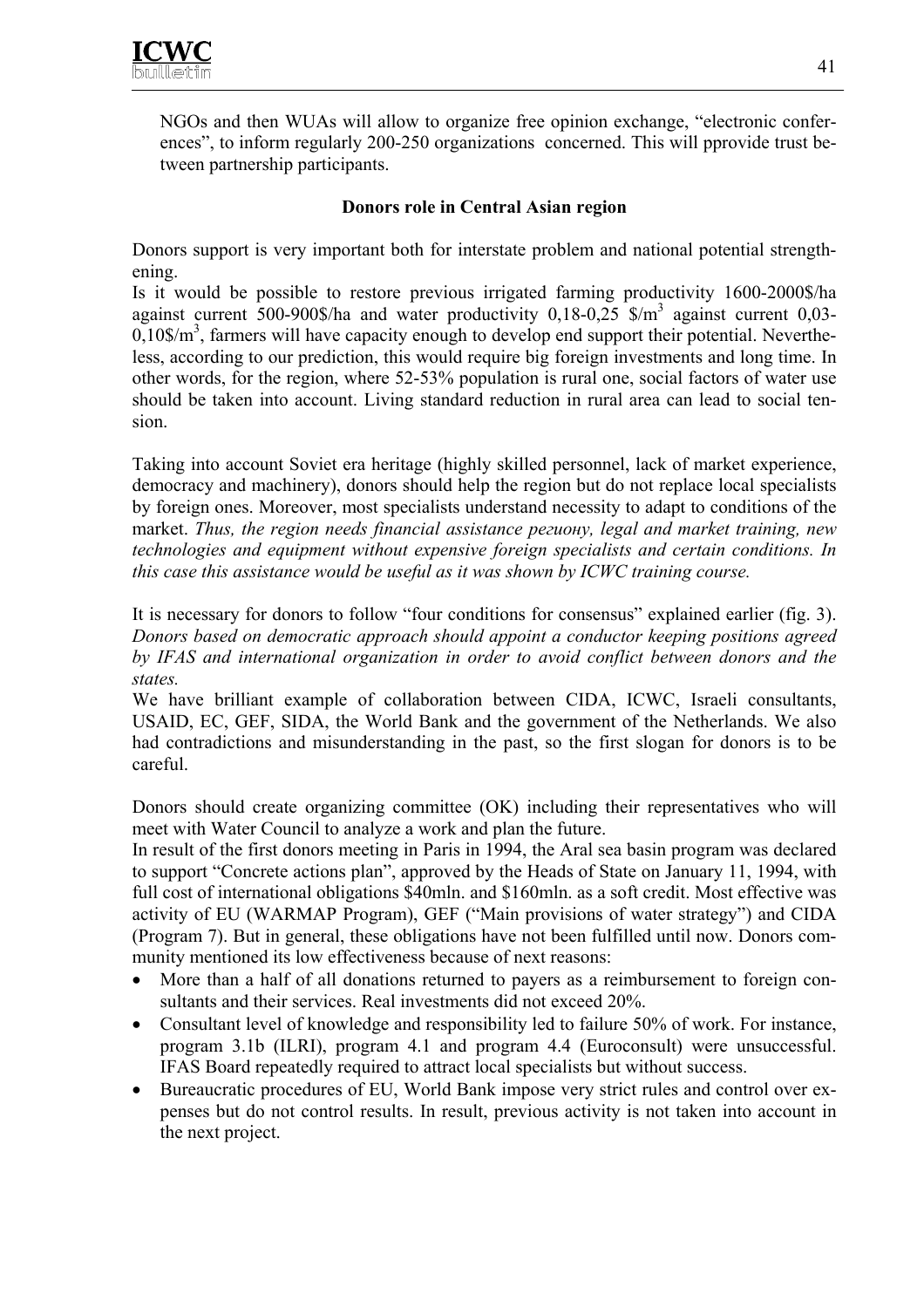Our proposal – to rise the role of local specialists in project preparation and make them responsible for its results under control of donors. As our experience of work with CIDA, IWMI, SDC shows, it will facilitate work cost effectiveness, responsibility increase and results improvement.

#### **Regional partnership organization cost**

In table 1 approximate cost of water partnership development in the region amounted for \$1.700 mln.

| <b>Activity</b>                                                                                                                               | <b>Outcomes</b>                                                                                                                                                                                                  | Cost<br>Th.USD                             |
|-----------------------------------------------------------------------------------------------------------------------------------------------|------------------------------------------------------------------------------------------------------------------------------------------------------------------------------------------------------------------|--------------------------------------------|
| Preparation of institutional set up of the<br>regional water partnership                                                                      | Status development<br><b>Negotiation</b> process<br>Working seminars (2)<br>Regional conference                                                                                                                  | 10.0<br>25.0<br>10.0<br>25.0<br>Total:70.0 |
| Thematic groups activity organization:<br>Technical aspects<br>Juridical aspects<br>Institutional aspects<br>Financial aspects                | elaboration<br>Recommendation<br>for<br>each<br>group<br>Action plan<br>Public awareness<br>4 group meetings for 2 years<br>Final seminar                                                                        | Total: 140.0                               |
| Instruments development for decision<br>support                                                                                               | Model system<br>Base of knowledge                                                                                                                                                                                | 200.0<br>100.0<br>Total: 300.0             |
| Scientific expertise of strategic provi-<br>sions (Annex 1)                                                                                   | Seminar system (totally 14)                                                                                                                                                                                      | 70.0                                       |
| Training development (organize<br>and<br>carry out 4 new courses)<br>Establish 4 regional sub-centers (Osh,<br>Dushanbe, Tashauz, Kyzyl-Orda) | Environmental problems;<br>Drinking water supply and sanitary prob-<br>lems;<br>Problems of power engineering sustainable<br>development in the region;<br>Modeling in water related sectors and irri-<br>gation | Total: 600.0                               |
| Communications development                                                                                                                    | Equipment for e-mail between key partners<br>and providers' services                                                                                                                                             | 520.0                                      |
| <b>Grand</b> total:                                                                                                                           |                                                                                                                                                                                                                  | 1700.0                                     |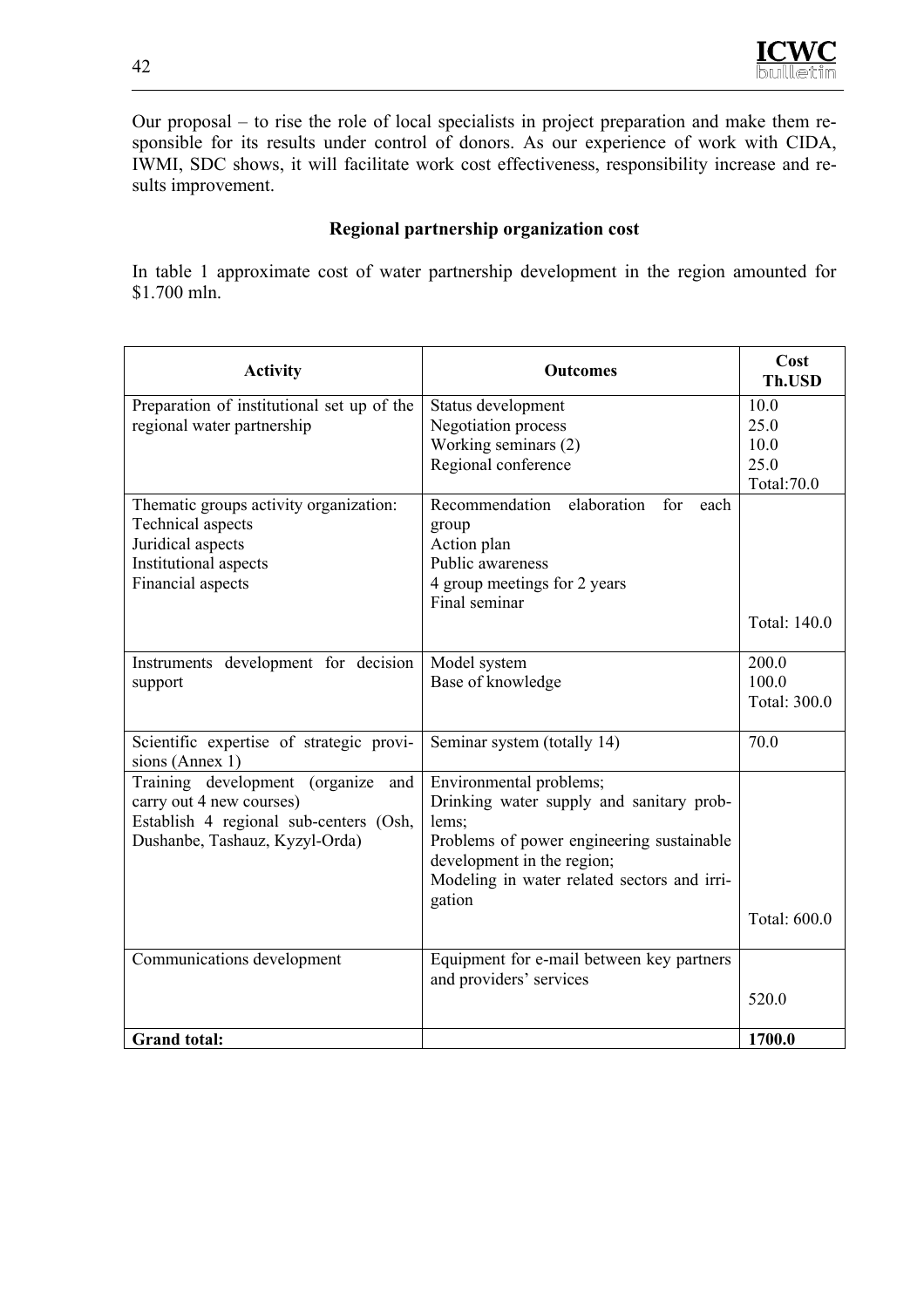

*Fig.2. Four consensuses between regional and international organizations*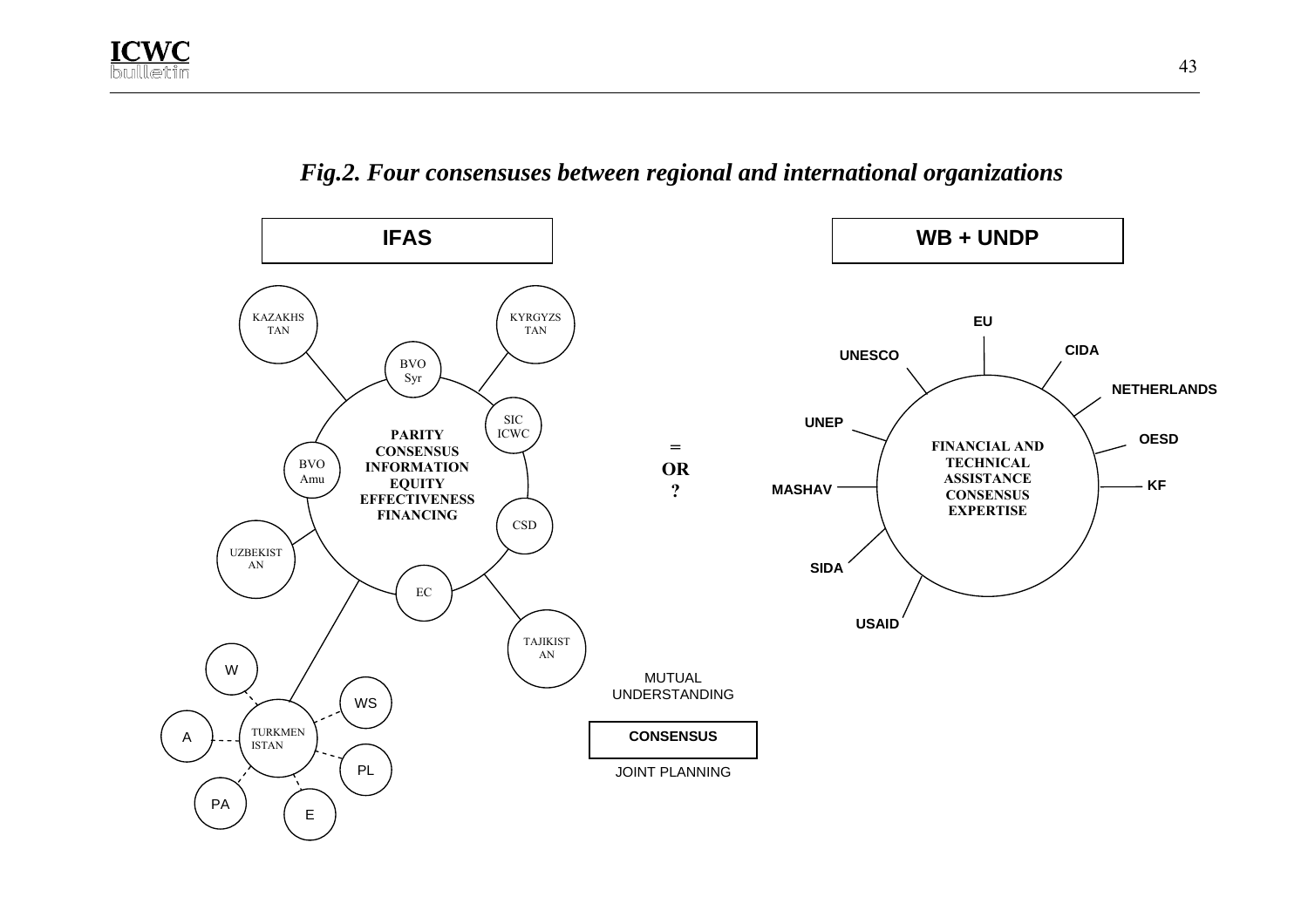

#### **Annex 1**

#### **Prior questions to be considered jointly**

- 1. Technical aspects
- Establishing water resources volume to be diverted from AmuDarya and SyrDarya as well as from aquifers without damage;
- Assessment of water conservation: approaches, methods, time limits, effectiveness, real size, achievable at certain temporal level;
- Regional criteria and water quality standards, methods of their achievement, water quality limitation;
- Water and salt management in separate river basins;
- Ecological and sanitary releases volume;
- Return waters management:
- Climatic changes impact on water resources and water consumption;
- Flow losses reduction along AmuDarya;
- Flow forecast perfection in real time.

#### 2. Legal aspects

Legal structure of water resources management should be a complex of political provisions and agreements. They should strictly regulate water strategy development and implementation as well as be a tool and guideline in all cases related to water resources management for sustainable development without conflicts. Measures on legal documents preparation should include the following questions:

- WUA establishing experience in the countries study and dissemination.
- Proposals preparation on water legislations unification for common management, use and protection of transboundary watercourses and elimination of accident consequences on transboundary water objects.
- Working out standards and procedures for interstate water resources, objects and structures use.
- Working out procedures of water disputes resolution and arbitrage, mutual control over obligations of each state.
- Working out procedure of joint water measures implementation.
- Work out on detail mechanisms of collaboration in ecological water related problems.
- Discussion and coordination of draft agreements:
- About organizational structure of joint management, protection and development of transboundary water resources in the Aral sea basin;
- About transboundary water protection, rules of their quality control and ecological sustainability in the region maintenance;
- About major principles of thransboundary water use in the SyrDarya river basin;
- About major principles of thransboundary water use in the AmuDarya river basin;
- 3. Organizational aspects
- Improvement of the regional bodies organizational structure, its analysis, avoiding duplication and contradictions;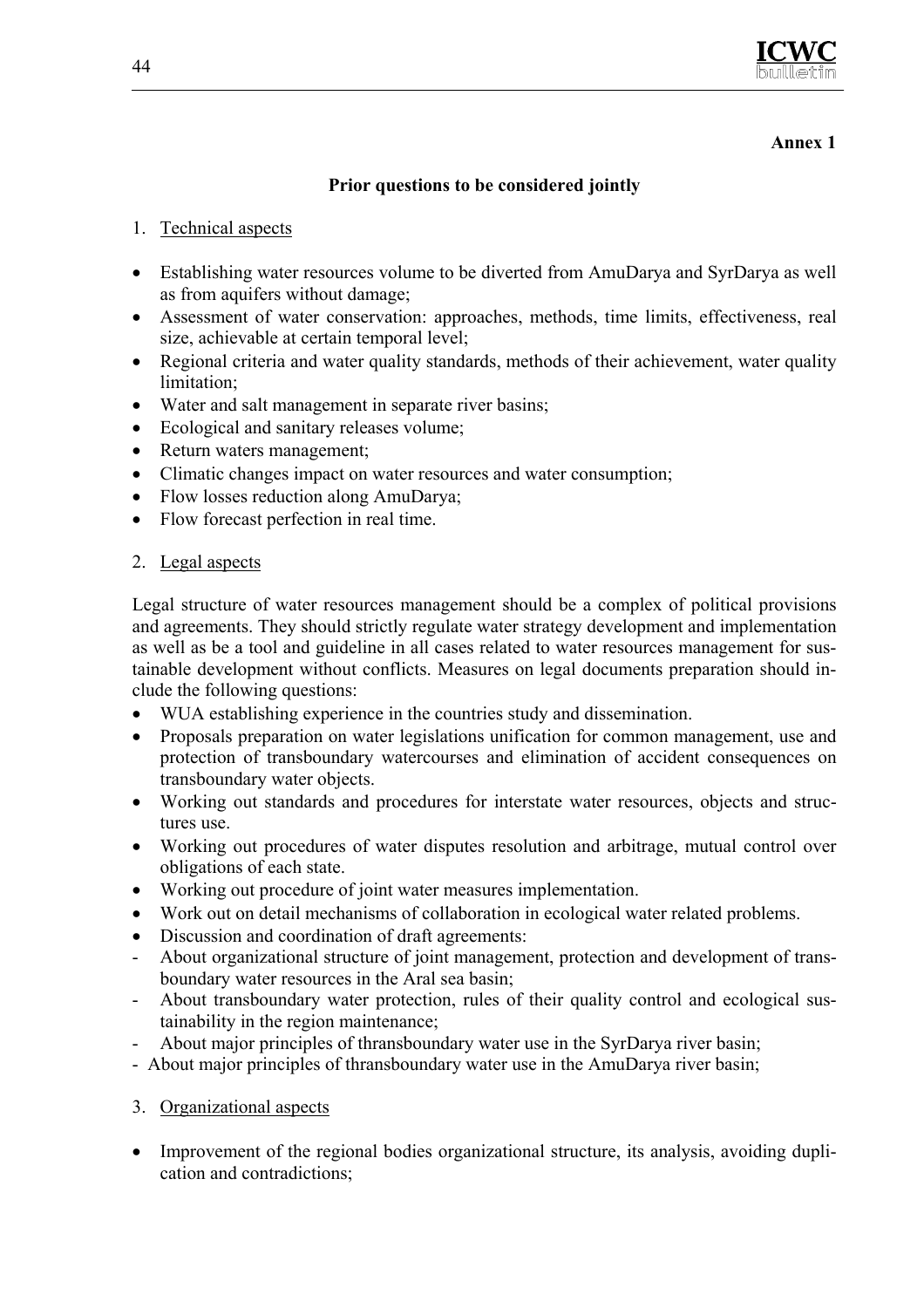

- "Water-Power Consortium" establishing;
- Organizational structures build up directed to integrated water resources management.;
- "Water Council of the Aral sea" establishing.

#### 4. Financial aspects

Common tasks of the economic relations mechanism development and introduction at the interstate level are as follow:

- To provide sustainable mechanism of financing and maintaining interstate water resources management system and interstate bodies;
- To create incentives for all states-water users to save water and to free it for environmental needs;
- To apply practically a principle "polluter pays";
- To create a mechanism of objective expenses and effects distribution at the level of interstate water distribution and use.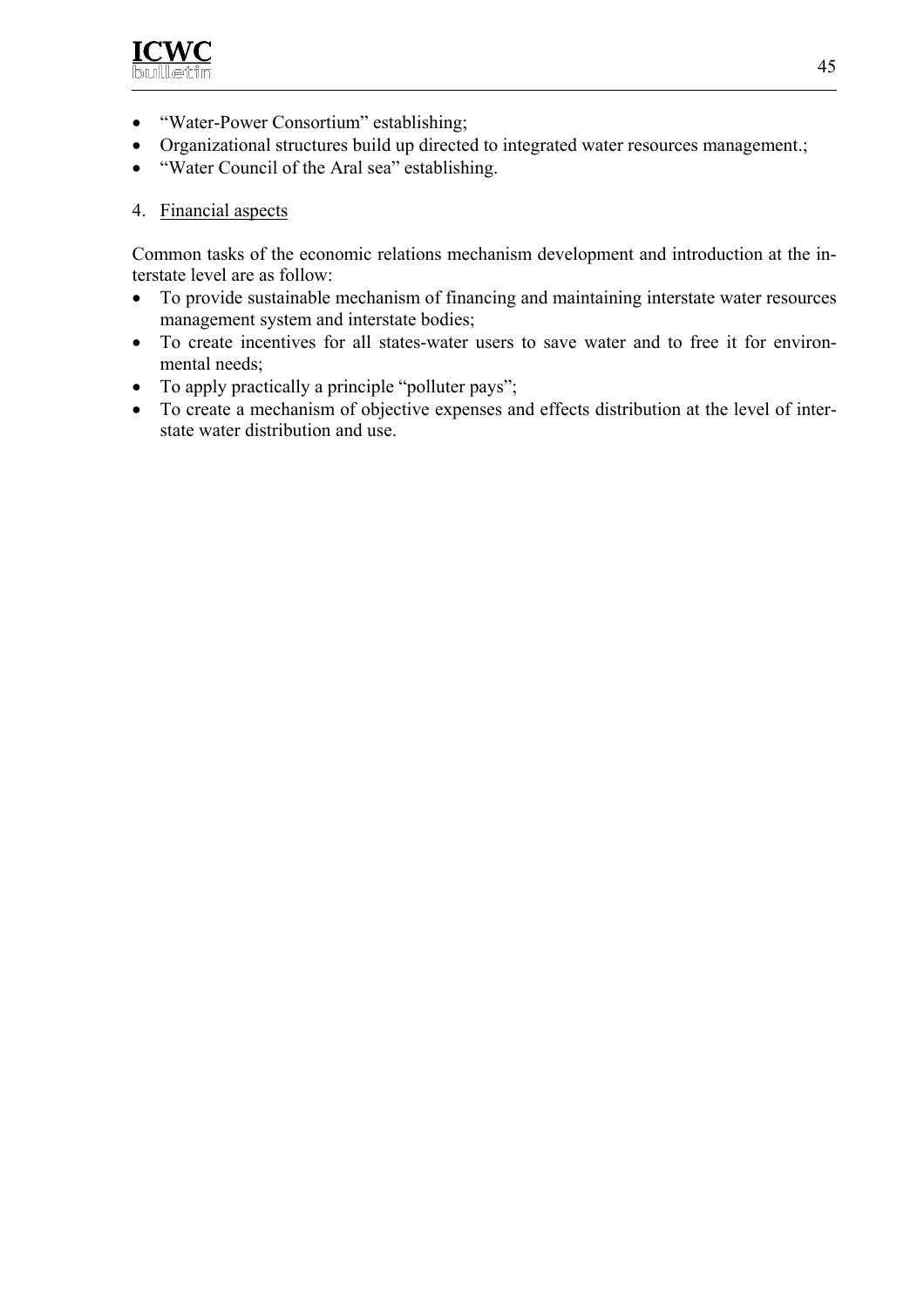

# **INTERNATIONAL CONFERENCE "FRESH WATER - 21"**

According to invitation o the Ministry of International Cooperation and Ministry of Environment of FRD SIC ICWC director Prof. V.Dukhovny took part in International Conference "Fresh water-21 century" (December 2001-Bonn) in continuation of platform "From vision to action" developed on the Second World Water Forum in Hague in March 2000.

Participation of Prince Orange, organizer of the Second Forum and Mr. Hideaki Oda, representative of WWF-3 Organizing Committee symbolizes continuation of the process. Conference has being prepared during one and a half year by Organizing Committee and International Steering Committee.

Though all countries of Central Asia received invitation, only Vice Prime Minister of Tajikistan (Mr. K.Kaimdodov) and Uzbek Government's referent Mr. H.Ishanov took part in this conference in particular, in WWF-3 preparation, in workshop "From conflict overcoming to collaboration development", "Medicines sans frontiers", "Toolbox" GWP, etc. There were 119 delegations (including 89 at level of ministries and deputy ministries). Conference accepted several principal documents:

- Conference Declaration:
- Multilateral meting recommendations:
- Recommendations for actions.

Main achievement of the Conference is definition of major directions of water sector future development:

- Water resources integrated management;
- Active public participation of all concerned water users in planning, management and development;
- Public and private sector collaboration;
- Necessity of international collaboration improvement on transboundary (international waters;
- Priority role of developed countries in technical and financial assistance to developing countries in modern water management and unproductive losses reduction;
- Necessity of capital investments increase in water sector more than by 2 times from \$60-70bln. to \$150-180 bln.
- Necessity of state participation in water sector activity as immediate participant and contributor recognizing social and ecological value of water. It is very important that Conference rejected recognizing water as commodity and simultaneously supported introduction of economic mechanisms in water conservation and its quality protection.

Unfortunately, Conference did not reflected in its recommendations proposal of Uzbek delegation about change of approach to international financial assistance in water sector. It worth also to note, that issue of shared water use reflected opposite positions in "transboundary water" and "international water courses" terms utilization.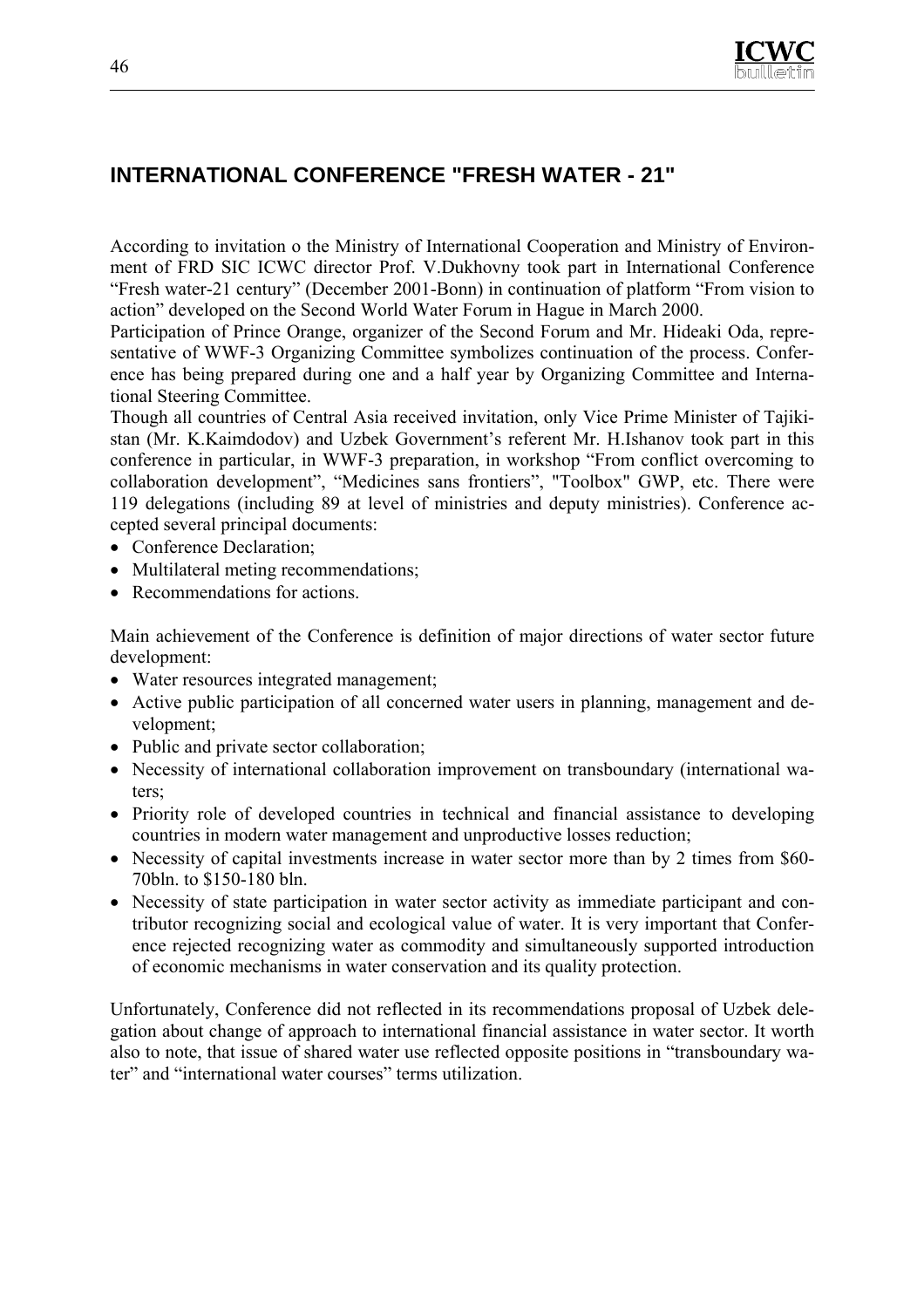# **TEHWARE MANAGEMENT BOARD MEETING**

On December 14, 2001 in Paris TECHWARE (Technology for Water Resources) meeting took place. SIC ICWC Director Prof. V.Dukhovny participated in this meeting representing the Central-Asian region. Beside current questions (approval of different protocols, budget consideration) principal attention was paid to TEHWARE activity in EU water principles development. After discussion the following activity directions were adopted:

- Organize exchange by lectures between training centers;
- More actively be involved in ETNEWATER program;
- Use EU electronic educational system;
- Strengthen information about current events;
- Organize participation of Central-Asian specialists in EU program's tenders under auspice of European partners.

## **McGILL UNIVERSITY IS CREATING UNIQUE PARTNERSHIP WITH WATER RELATED ORGANIZATIONS OF CENTRAL ASIA**

In accordance with agreement between Canadian Agency for International Development (CIDA) and Interstate Water Coordination Commission of Central-Asia (ICWC) McGill University has established collaboration with SIC ICWC for 5 years on water resources management improvement. Project is underway and progress has been reached in many areas.

Key problems to be considered are lack of regional collaboration in information exchange and integrated water resources management, necessary equipment for specialists and water users training. Project helps to find solution for many issues in the region.

The following kinds of activity have been completed to the moment:

- Training center establishing in Tashkent including equipment procurement;
- Successful completion of 10 courses in Training Center: "Integrated water resources management", "Transboundary waters: strategy of regional collaboration improvement", "International and national water right", etc. At the moment, near 200 specialists have been trained. Workshops participants were ministers, deputy ministers, oblast and rayon water related bodies directors, leading specialists of water sector.
- Preparation of educational materials and modules for workshops;
- Study tours to Canada of top managers in November 2000. Participants included ministers and their deputies, SIC ICWC, BWO SyrDarya" and BWO "AmuDarya" representatives. Tour included visit to federal and provincial ministries and consulting firms in Saskatchewan, Quebec and Ontario;
- Mount Royal college (Calgary), one of the project's partners helped in business-plan preparation for Training Center. With this purpose two Center's collaborates attended 2 week courses in the college;
- Recently, joint planning of CIDA Center and SIC ICWC future activity took place. The following themes of seminars for current educational year are suggested: modern irrigated farming, draught management and conflict resolution.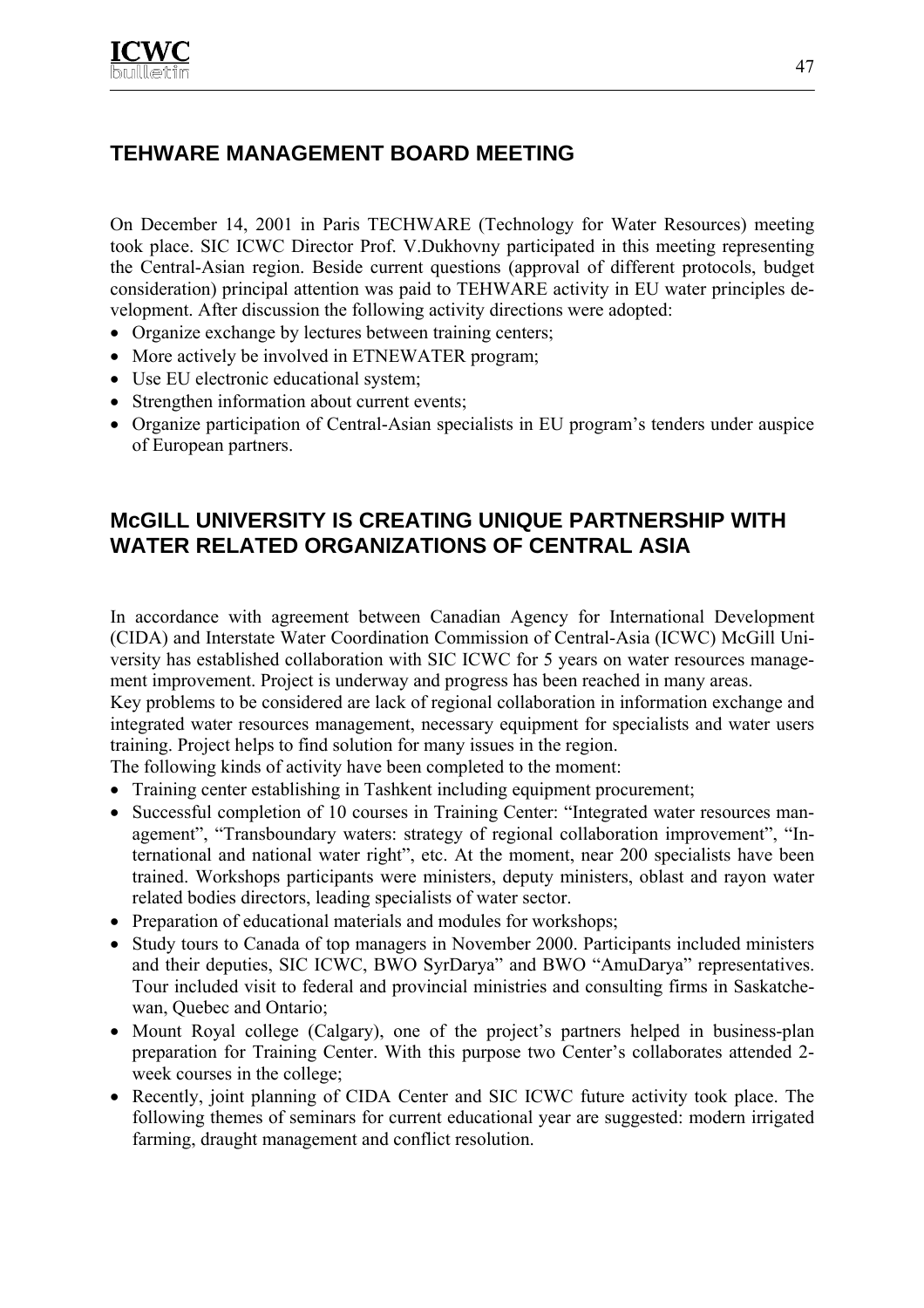

## **SOCIAL ASSISTANCE TO PRIARALIE POPULATION IN ADAPTATION TO MARKET CONDITIONS IN ZONE OF ECOLOGICAL DISASTER**

EC IFAS Nukus branch has developed project "Social assistance to Priaralie population in adaptation to market conditions in zone of ecological disaster". Proposed to give small and short-term loans to support those willing to make business or to be a farmer, produce consumer goods. Main condition for loan allocation is entrepreneurship based on private property, establishing small and medium enterprises, new working places creation, profit obtaining and guarantee of return.

Branch and its subdivisions in form of agencies-funds of social assistance giving short-term loans represent guarantee for their borrowers in project realization. They consult population in private entrepreneurship.

Aral sea shrinking, frequently repeated water resources deficit, extreme pollution of Amu-Darya water and progressing salt-dust transport from drying sea bed negatively impact population health, environment and living standard.

In accordance with Head of State Almaty Declaration (February 1997) and IFAS Board decision of May 29 1997 IFAS applied to international organizations with proposal to take part in fight with poverty through social assistance at expense of donor financial means and soft loans for small business and agribusiness.

Taking into account unfavorable conditions for investors involvement, EC IFAS Nukus branch together with Karakalpakstan government since 1998 has launched program "Social assistance to Priaralie population in adaptation to market conditions in zone of ecological disaster". At the moment 1623 small enterprises are funded in amount of 784mln.soum and 3334 working places have been created.

During the project implementation lot of people acquainted with legal and economic base of individual entrepreneurship of small and medium private enterprises, evaluation and insurance of real estate, concluding contracts, business-plan preparation and realization, work with banks and juridical entities and other market structures.

Due to extremely limited funding from state budget (at expense of Uzbekistan contribution to IFAS) and 2-year draught, necessary appeared to attract investors for processing equipment purchase and small enterprises for consumer goods production. Equipment lease is also possible. Conditions of financial means, equipment and technique transfer will be agreed with investors during discussion of mechanisms and methods of specific projects implementation. During project implementation is supposed to reach the following purposes:

- Unemployment level reduction;
- Population cash and in-kind income increase;
- Living standard improvement;
- Attraction and education of population part to private entrepreneurship;
- Region's economic potential strengthening at expense of small and medium enterprises establishing;
- Internal goods and services market saturation;
- Competition development in goods and services quality improvement and price reduction;
- Specific water consumption reduction in goods and services production.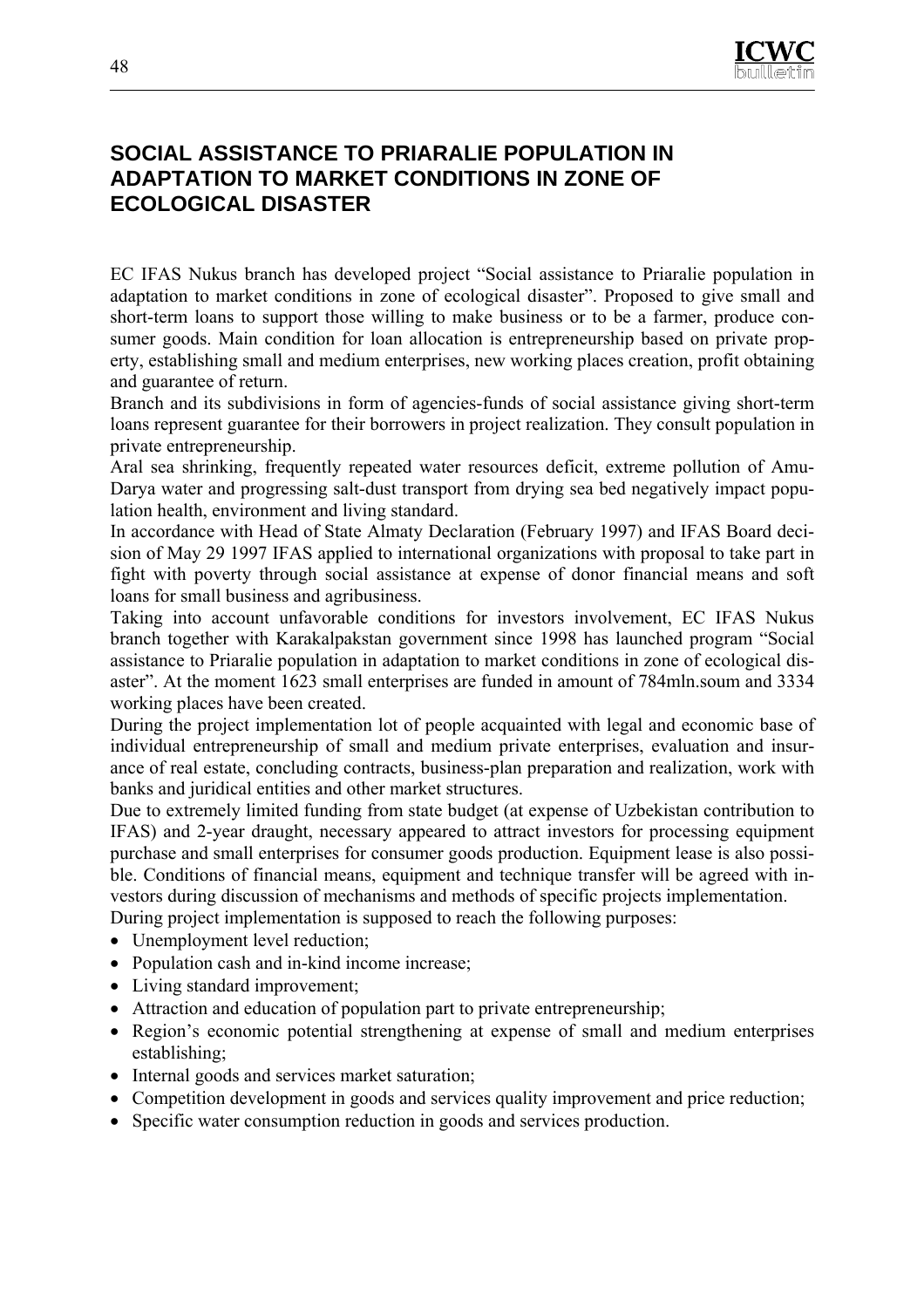One of important expected results is recognizing by entrepreneurs their economic rights protected by existing legislation and their aspiration to use these rights through effective entrepreneurship.

Project duration: 2002-2003.

Project cost:

| Over years        | Contribution of IFAS Nukus branch | Necessary means from |
|-------------------|-----------------------------------|----------------------|
| of implementation |                                   | investors            |
| 2002              | 340000,0 th. soum                 | 250,0 th. USD        |
| 2003              | 400000,0 th. soum                 | 250,0 th.USD         |
| Total             | 740000,0 th. soum                 | 500,0 th.USD         |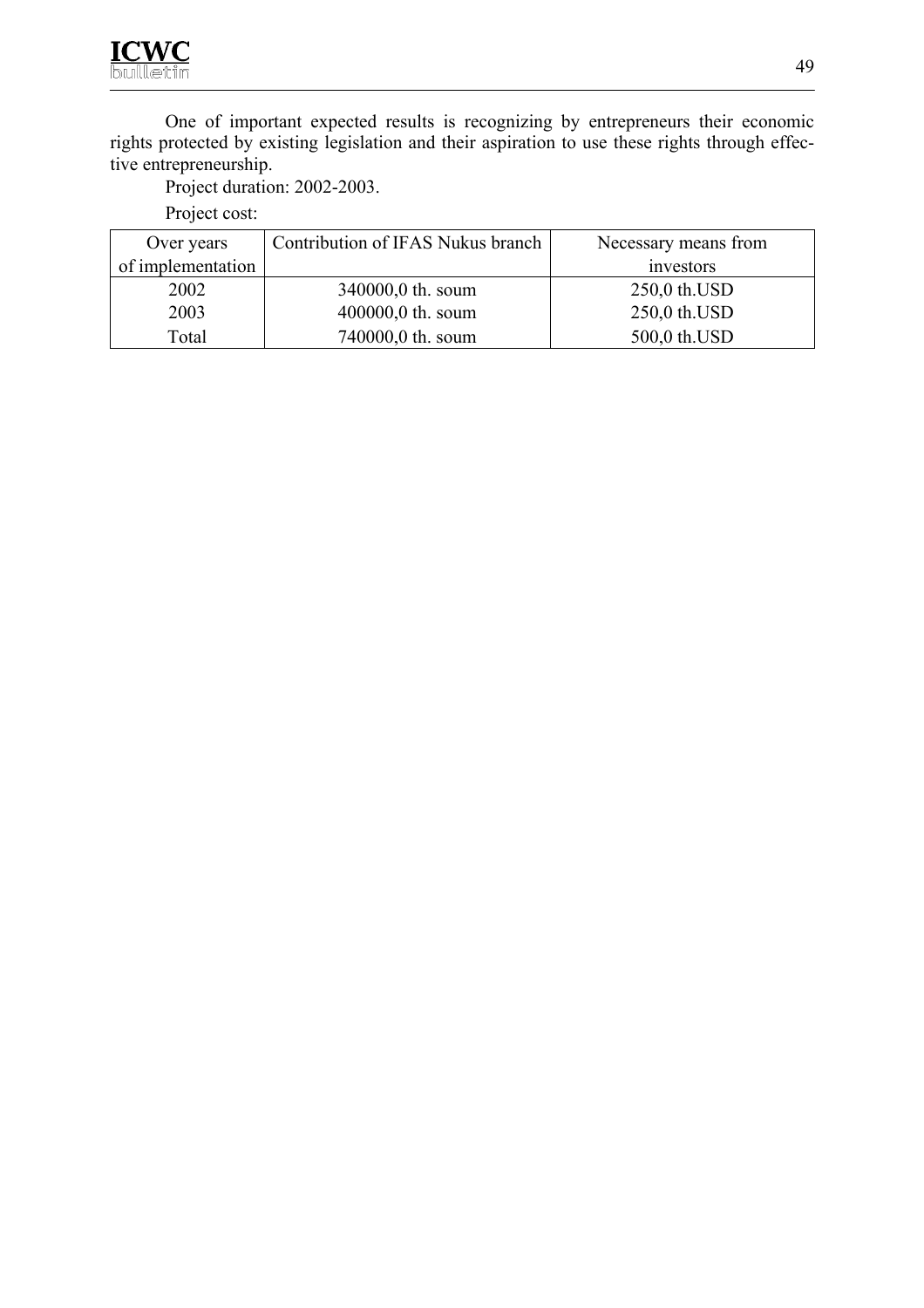

## **MINUTES OF A WORKSHOP ON INTERNATIONAL AND NATIONAL WATER LEGISLATION AND POLICIES HELD BY ICWC TRAINING CENTER AND DUNDEE UNIVERSITY (GREAT BRITAIN)**

January 25, 2002 Tashkent

Participants of the workshop held from 21 to 26 January 2002 were trained in international and national water legislation and policies. They acquainted with relevant papers and discussed international, regional, and national legal aspects, such as development of international legal documents and national legislation, conducting of negotiation, and settlement of international disputes. As a result, practical recommendations were developed on the improvement of cooperation in the region's water management at different levels. The necessity in strict responsiveness both of national and regional interests and tendencies was underlined. The participants also stressed an importance of public participation in developing and making the most urgent decisions regarding regional cooperation and transboundary water management in the Aral Sea basin.

Staff of regional organizations (EC IFAS, SIC ICWC, BWO AmuDarya and BWO SyrDarya), public water management organizations, as well as representatives of the Ministries for Foreign Affairs and the Ministries of Justice of CAR tool part in the training workshop.

Training moderators were: prof. Patricia Wouters, Director of International Water Legislation Institute, Dundee University (Great Britain); prof. S.V.Vinogradov and researcher Melvin Woodhouse, Dundee University (Great Britain); T.G.Kalinichenko, State and Law Institute, Russian Academy of Science; prof. N.K.Kipshakbayev, Director of SIC's Kazakh office; A.Sh.Jaylooboyev, Director of SIC's Kyrgyz branch; A.Berdiyev, expert, EC IFAS. Beforehand, trainees were given copies of the papers for their pre-consideration in order to promote discussions organized by the moderators. Papers were represented using modern training facilities.

Opening speeches were delivered by: Christopher Ingham, Ambassador of Great Britain in Uzbekistan; A.A.Djalalov, First Deputy Minister of Agriculture and Water Resources of Uzbekistan; and, R.A.Giniyatullin, GEF Project Manager.

The participants noted wide range of themes covered by the workshop, which was aimed at raising the understanding of international and national approaches, principles, and ways for the legal regulation of water use, conservation and management. Such approach allowed us to analyze water relations from end-user to regional and global level. In turn, this helped the participants to see both causes and most effective ways of problem solving.

Workshop especially stressed the historical and geographical community of CAR countries, the necessary observation of the principle of equality while negotiating treaties, and the need in clear procedures. Measures undertaken in the region to develop cooperation of regional organizations were positively assessed. However, there is an urgent need to further develop legal regulation systems associated with water under transition of the countries to democratic and market relations. It was pointed out that water professionals are ready to negotiate, search consensus, and develop water legislation and interstate agreements.

The participants appreciated the efforts and high professional skills of the following lecturers: prof. Patricia Wouters, S.V.Vinogradov, and M.Woodhouse (Dundee University); and, T.G.Kalinichenko (State and Law Institute, Russian Academy of Science). Perfect training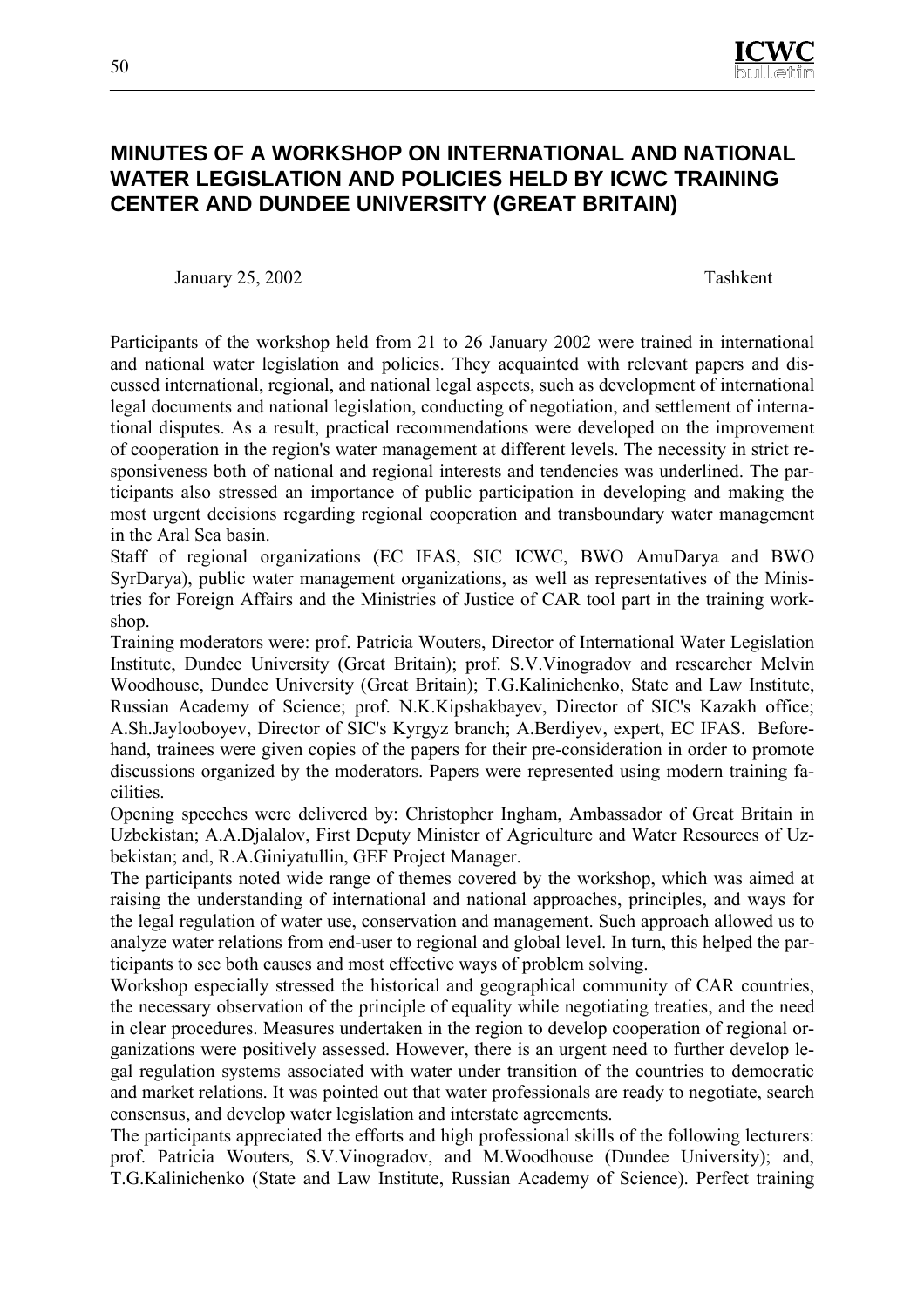aids of International Water Legislation Institute at Dundee University allowed trainees to have clear understanding of international water law.

The participants stressed that for equitable and wise water use in the interests of all the states it is advisable to develop measures on connecting of national laws and on improvement of regional agreements. An increased role of parity principles in water relations and a need for strict regulation of procedures and processes were pointed out as well.

Training participants made a range of comments on workshop outcomes. Besides, the following recommendations were offered on the development of water legislation in CAR at national and regional level.

#### *National level:*

- water legislative acts of all CAR countries need to be continuously updated and supplemented by additional provisions. Taking into account an importance of irrigated agriculture in the region, land and water laws should be connected;
- under conditions of growing water deficit, it is advisable to find more effective legal and economic instruments to encourage water saving. At the same time ministries and departments responsible for water management and use should act as leading organizer and booster of this process;
- taking into account significance of water sector in socio-economic development and current changes in this sector, it is necessary to secure on legal base distribution of obligations and mainly responsibilities between government and provincial organizations and water users. Individual water user's right to receive water adequate to qualitative and quantitative standards should be secured by law;
- improve economic instruments regulating water use. Those water users that use less irrigation water than established should be exempted from taxation. Economic sectors, which use water in production and derive considerable benefits from it, should pay for water consumption and use. Particular attention should be given to management and use of ground and return waters;
- increase regulation of use and conservation of all waters, particularly small streams and upper watersheds;
- introduce, through legislation, an obligatory water accounting to be conducted by all water users and consumers at their own expense. Make provisions for penalties in case when water meters are not installed;
- it is necessary to enforce internal by-laws.

#### *Regional level:*

- increase level of legal knowledge in applying international water legislation to interstate water relations. It is advisable to keep on training workshops on international and national laws with major focus on analysis of available normative base and on development of legal regulation in a field of water use;
- hold training workshops on theory and practices of conducting international negotiations, ways and mechanisms of preventing and settling interstate disputes and developing cooperation. It is necessary to speed up final development and conclusion of Agreements on information exchange, organizational framework of interstate agencies, etc.;
- promote participation of CAR countries in international conventions dealing with water relations regulation in order to develop provisions and principles of these conventions for specific conditions of Central Asian region. While developing Nukus Declaration, it is necessary to initiate elaboration and ratification of Central Asian Convention which would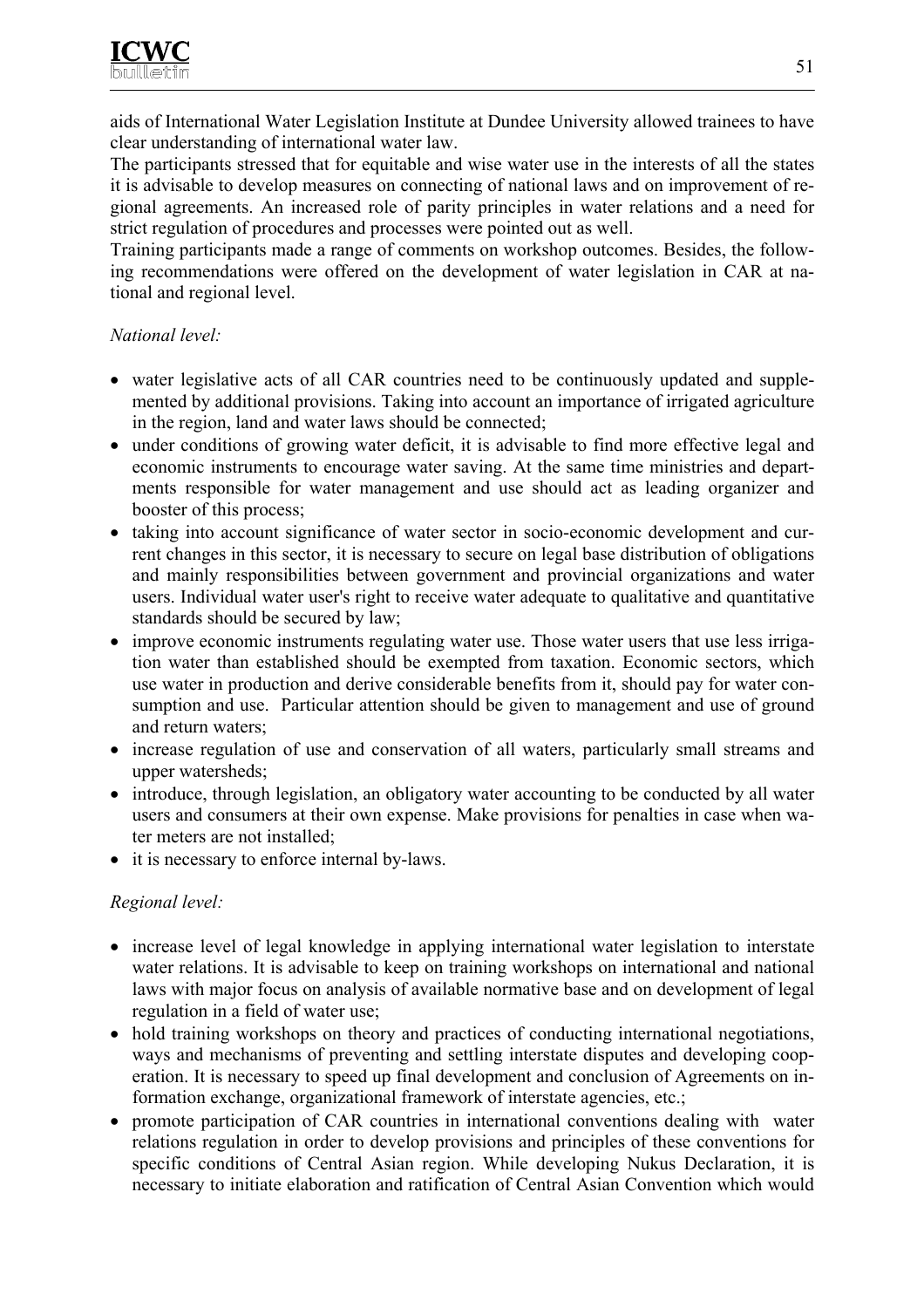reflect vital aspects of rational transboundary water use subject to common historical traditions and cultural wealth of five nations as well as with involvement of Afghanistan;

- treat water as a natural resource, which is not a commodity but material substance which can take form of commodity with social and environmental value;
- undertake measures to legally fix obligatory sanitary releases in order to secure status of water as a nature's element. Based on this status, the nature has a right to its own water share. Water bodies should be provided with a right to their natural existence;
- new political situation in Afghanistan requires that interests of this country be taken into account in ICWC's activities and in existing and developed international treaties.

The following current tendencies in the world practice should be reflected both *in national and regional water legislation:* 

- transition to integrated water management requires inter-sectoral coordination of plans and actions, denial of territorial and application of hydrographic principles in water management, wide involvement of water users both in management and financing;
- application of market mechanisms includes privatization, water concessions, water rights and other issues to be reflected in water laws of five countries;
- transparency and raised awareness of all involved in water use and management;
- strict division of responsibilities for maintenance and improvement of infrastructure and, particularly, of hydrometeorological services and operations on flow formation, carried out by countries of upper watershed;
- legislative establishment of responsibilties for over-intake and damage;
- extensive involvement of power engineers and professionals of other sectors in operations at interstate water structures;
- inventory of interstate structures and waterways. General approaches should be developed to operation and financing.

While planning next measures on the enforcement of regional water cooperation, it is advisable to develop draft regional convention on transboundary water management, jointly by International Water Legislation Institute, Dundee University and ICWC, and to hold a number of workshops on environmental law and legislation.

Easy and simple presentation of complex and deep training materials together with atmosphere of kindness, openness and creativity allowed trainees to become acquainted with new knowledge and ideas in short term.

Training participants point out the need to cooperate closely with ICWC Training Center and to speed up establishment of Training Center's branches, as well as the expediency of involving Commission for Sustainable Development (CSD IFAS) in training workshops.

Training participants express their gratitude to DFID, CIDA, Dundee University, McGill University, as well as to staff of ICWC Training Center, all lecturers and moderators, SIC ICWC, and BWO SyrDarya, who arranged this training workshop on high level.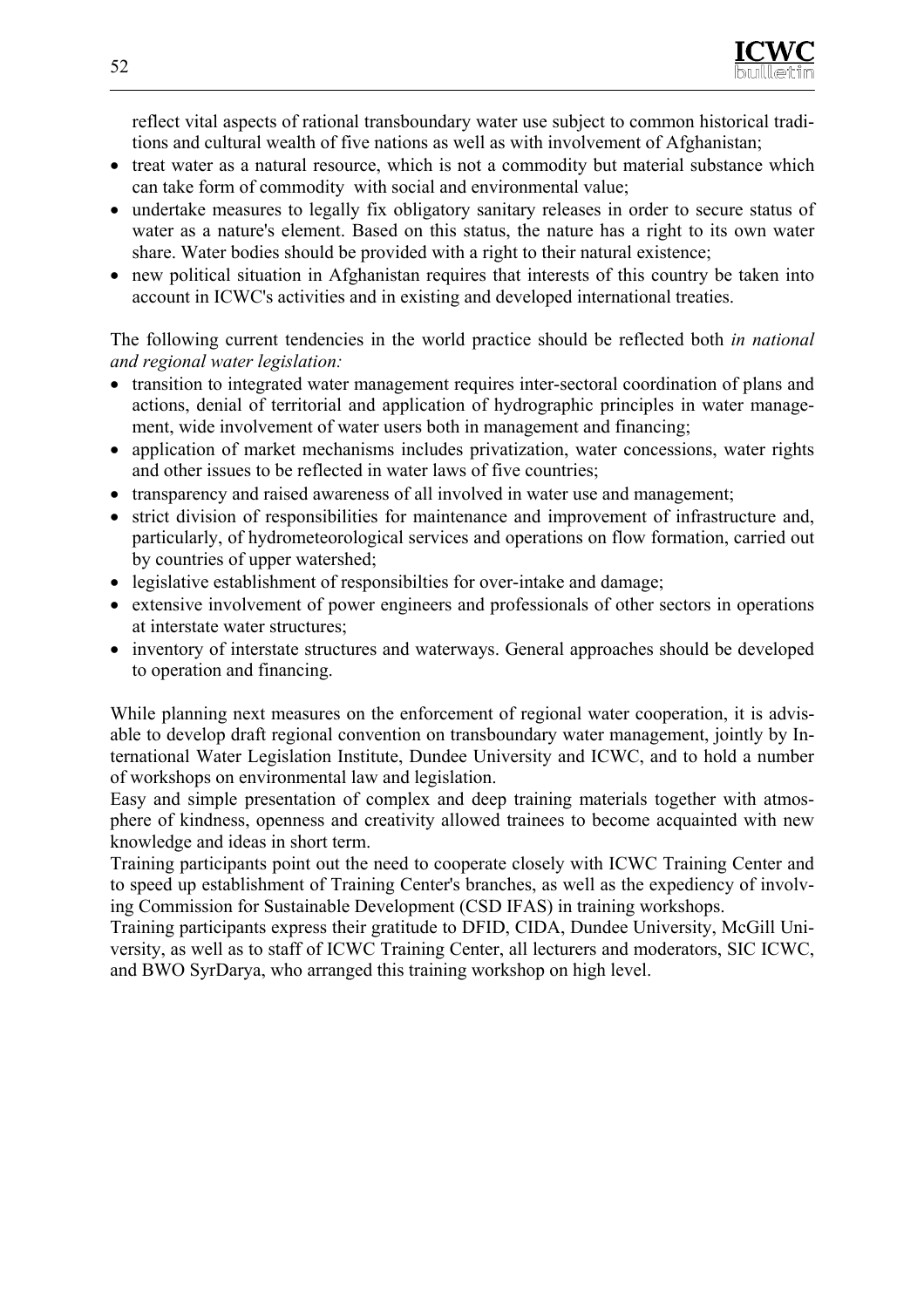

# **ALWAYS TOGETHER4**

*Farmers have established water users association* 

*In Tashkent practical conference took place dedicated to completion of Tacis pilot project on on-farm irrigation and management. It was implemented in Siddikov shirkat in Ak-Altin rayon, Syrdarya oblast.*

Conference participants – leaders and specialists of different structures of agricultural complex acquainted with results of experiment conducted during two years by British-Belgium consortium Ager/Landell Mills jointly with Minselvodkhoz and SANIIRI.

In Siddikov shirkat on area of 500ha 13 private farms have been established. Wide educational program was carried out with participants including irrigation water management,irrigation schedule preparation, soil salinization, crop rotation, combat with pests and weeds, agriculture and environment.

Farmers have established Association 'Suv-Agro' where all water use mechanisms and

Steven Right, project leader says, that EU financed full reconstruction of irrigation and drainage network. Inter-farm collector uniting system with main Glodnostepsky canal has been cleaned by Minselvodkhoz as well as 4 vertical drains on experimental site. Project experts and SANIIRI collaborates helped farmers in farm management, in agrotechnical measures conducting.

During the conference the following data were sound: farmers gained twice bigger wheat and cotton yield compared with last year and yield got in shirkat the same year.

According to Minselvodkhoz representatives, it was important to reveal during experiments some issues in order to work out approach to WUA establishing in other regions of the country. It will help in formation of similar farmer groups during agrarian complex reforming. New WUA will have enough information for successful

 $\overline{a}$ 

<sup>4</sup> NIA «Turkistan-Press»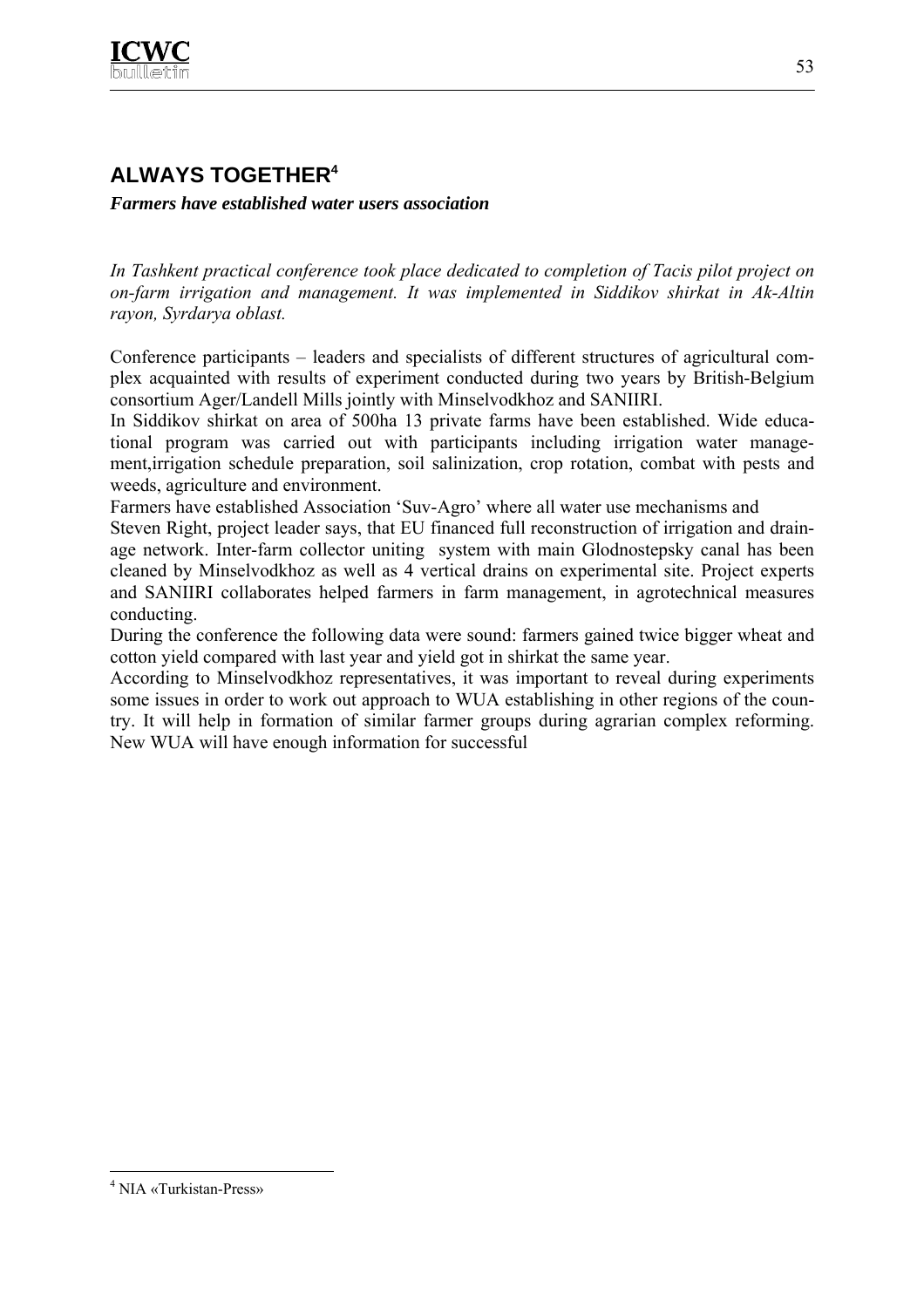

# **ANTHRAX ON VOZROZHDENIE ISLAND<sup>5</sup>**

Vasilina Brashko

**Muinak** (ТСА). Aral sea desiccation (previously fourth lake in the world) is well known. This is not only ecological catastrophe, but also threat to people because of air saturated with dust and salt hits people and animals health.

Rusty boats on sandy dunes created surrealistic spot where decades ago port was growing and now it is a deserted landscape.

At the moment shore line is tens kilometers from these boats. Dry sea bed behind these boats causes new threat because of anthrax cases in United States.

Along with sea shrinking, bridge between land and Vozrozhdenie island is being created where USSR tested biological weapon for decades.

Access to Vozrozhdenie island has born a danger that anthrax could be made free from its grave by animals or terrorists. To avoid this danger USA and Uzbekistan have signed agreement on Ireland cleaning in amount of \$6mln.

Even now, when American officials do not know exactly source of anthrax, experts consider taking anthrax from the island as impossible because places of its location are under secret.

Nevertheless, there is evidence that during past decade there were animals on the island eating carrion and people from this region took equipment from the island hoping sell it to anybody.

"Aral Sea grows less", - says Yusuf Shadimetov, ECOSAN President, "Therefore, it is necessary to destroy everything that can be dangerous."

State Department representative Richard Bowcher has noted last month that created bridge between land and island makes threat more realistic. "It is important to clean all facilities, particularly those isolated before", he said.

For decades USSR tried to turn anthrax into weapon. Due to this program anthrax epidemic took place in 1979.

Epidemic occurred in Ural region in Sverdlovsk city. According to Gilleman, who was author of book about this epidemic, anthrax has been made free through air filter and spread over the city.

"It is very easy to breathe it in langue", - Gilleman says. Near 5 thousands people were infected and 64 died. Anyway, accurate information about this epidemic is absent.

Vozrozhdenie island was used as experimental polygon since 1952 till USSR collapse to study anthrax, typhoid, plague and black smallpox. While soviet scientists tried to destroy anthrax by chloride lime before its burying, maybe some microscopic spores survived. Island dry soil provides ideal conditions for its maintaining and it can exist under surface for decades.

If animals are able to come to the island from land, danger is growing. Report 1998 notes, that such rodents as marmot, field mouse and ground-squirrel are natural sources of plague and other pathogens and they cam migrate for big distance spreading infectious diseases.

Oral Otniyazova, Director pediatric hospital in Nukus remembers how she was swimming in the Aral sea thirty years ago. Muinak residents told us that at that time the sea depth reached 75 feet near the shore. Presently, Aral sea shifted from Muinak far to the North and Vozrozhdenie island grew in size. It is expected that bridge between land and island will soon appear.

 $\overline{a}$ 

<sup>5</sup> The Times of Central Asia, December 13, 2001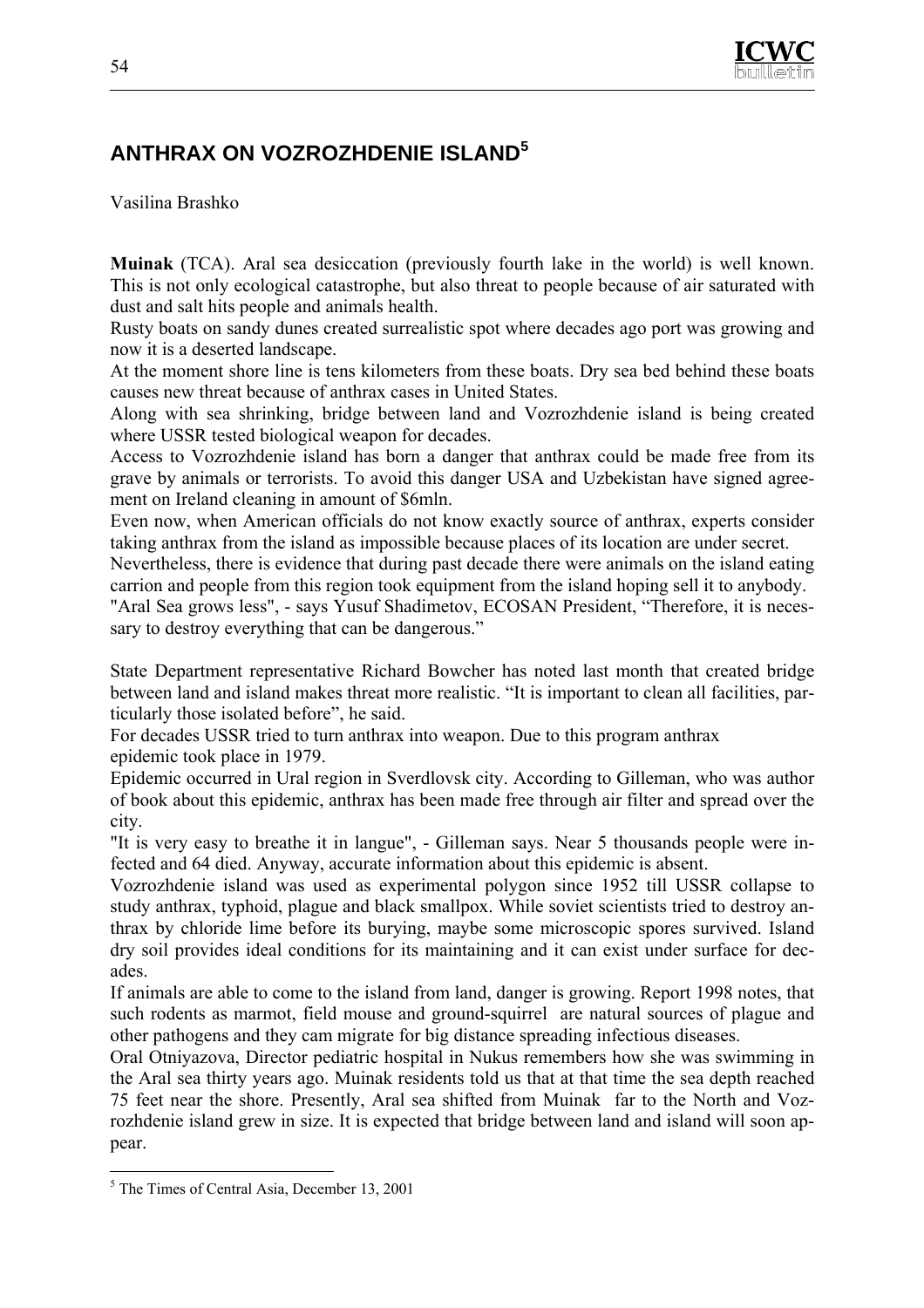According to local residents, it is not easy to reach the modern sea shore. Anyway two or three off-road cars are needed to rich it. There is no such transport in Muinak.

"Theoretically it is possible to find places with anthrax spores," -says Dastan Yelyukenov , co-author of Report 1998 and Executive Director of the Center of Non-proliferation in Almaty (Kazakhsan). But in practice it is very difficult task.

Regarding incidental infections from the island, doctors working in Nukus affirm that have never seen anthrax case. Karakalpakstan has many serious problems in health protection including tuberculosis and several kinds of cancer.

Nevertheless, Oral Otniyazova, Director pediatric hospital in Nukus is convinced that main cause is population poverty and pesticides and herbicides availability in the air and water . This is consequence of the Soviet policy in the region where 80% of population is busy in agriculture. Such strategies as intensive chemicals use for cotton growing on arid lands along AmuDarya and SyrDarya led to the Aral sea desiccation.

When Yusuf Kamalov, leader of the "Union for the Aral sea and AmuDarya protection" was asked to visit Vozrozhdenie island, his answer was as follow: "Thanks. I would better visit New-York".